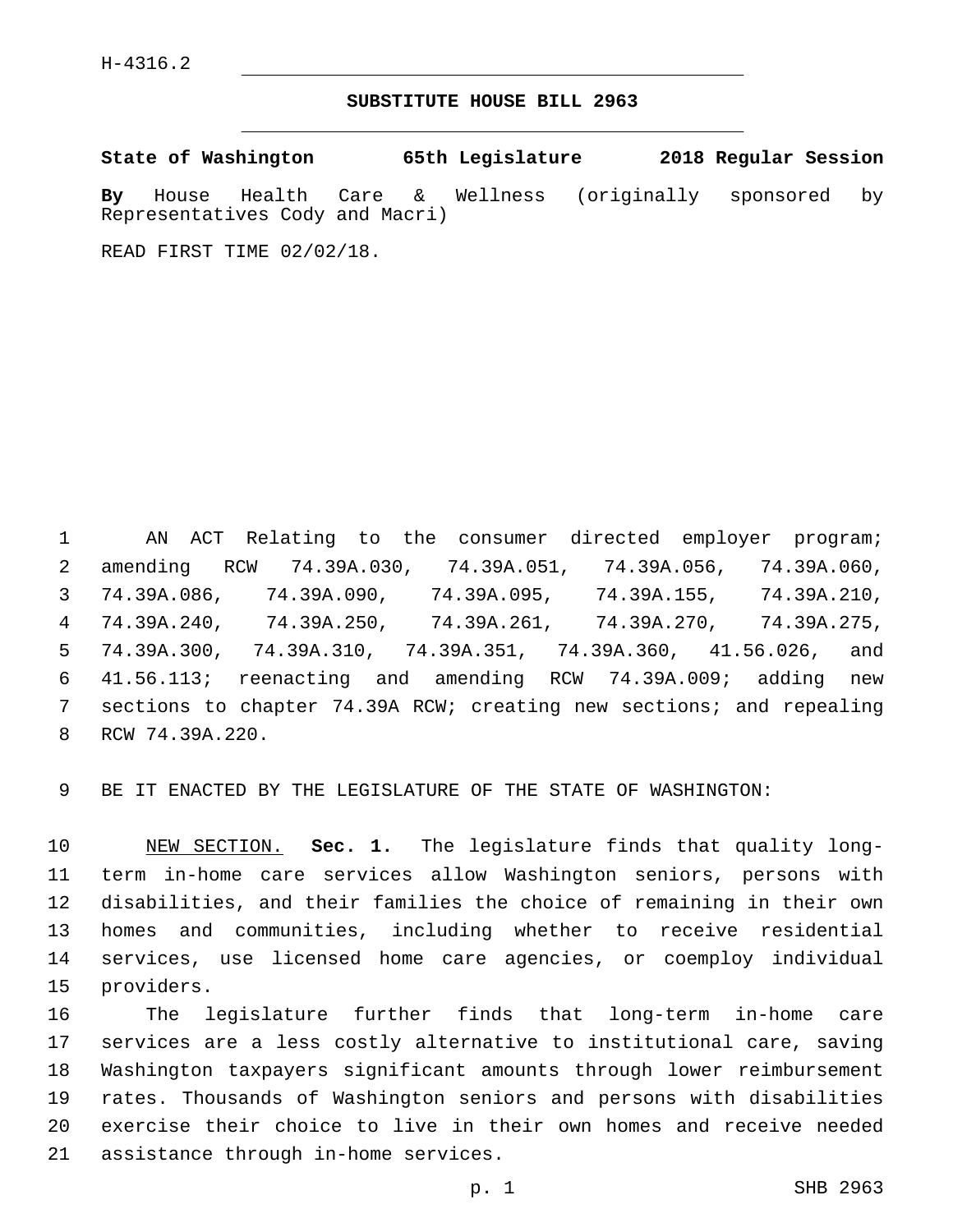The legislature finds that many Washington seniors and persons with disabilities currently receive long-term in-home care services from individual providers hired directly by them under programs authorized through the medicaid state plan or medicaid waiver authorities and similar state-funded in-home care programs.

 The legislature further finds that establishing a consumer directed employer program will: (1) Support the state's intent for consumers to direct their own services; (2) allow the state to focus on the provision of case management services to consumers; (3) enhance the efficient and effective delivery of home-based services by using an entity that provides the administrative functions of an employer and supports the consumer to manage the services provided in their own homes; (4) eliminate the possible classification of the state as the joint employer of individual providers; (5) prevent or reduce unnecessary and costly utilization of hospitals and institutions by taking a step toward integration of home care workers into a coordinated delivery system; and (6) support the development of new technology and interventions to enhance the skills of home 19 care workers and services provided to consumers.

 The legislature does not intend for the consumer directed employer program to replace the consumers' option to select a qualified home care agency to provide authorized in-home care.

 **Sec. 2.** RCW 74.39A.009 and 2012 c 164 s 202 and 2012 c 10 s 63 are each reenacted and amended to read as follows:

 The definitions in this section apply throughout this chapter 26 unless the context clearly requires otherwise.

 (1) "Adult family home" means a home licensed under chapter 28 70.128 RCW.

 (2) "Adult residential care" means services provided by an assisted living facility that is licensed under chapter 18.20 RCW and that has a contract with the department under RCW 74.39A.020 to 32 provide personal care services.

 (3) "Assisted living facility" means a facility licensed under 34 chapter 18.20 RCW.

 (4) "Assisted living services" means services provided by an assisted living facility that has a contract with the department under RCW 74.39A.010 to provide personal care services, intermittent 38 nursing services, and medication administration services( $(\tau)$ ); and 39 the ((resident is housed)) facility provides these services to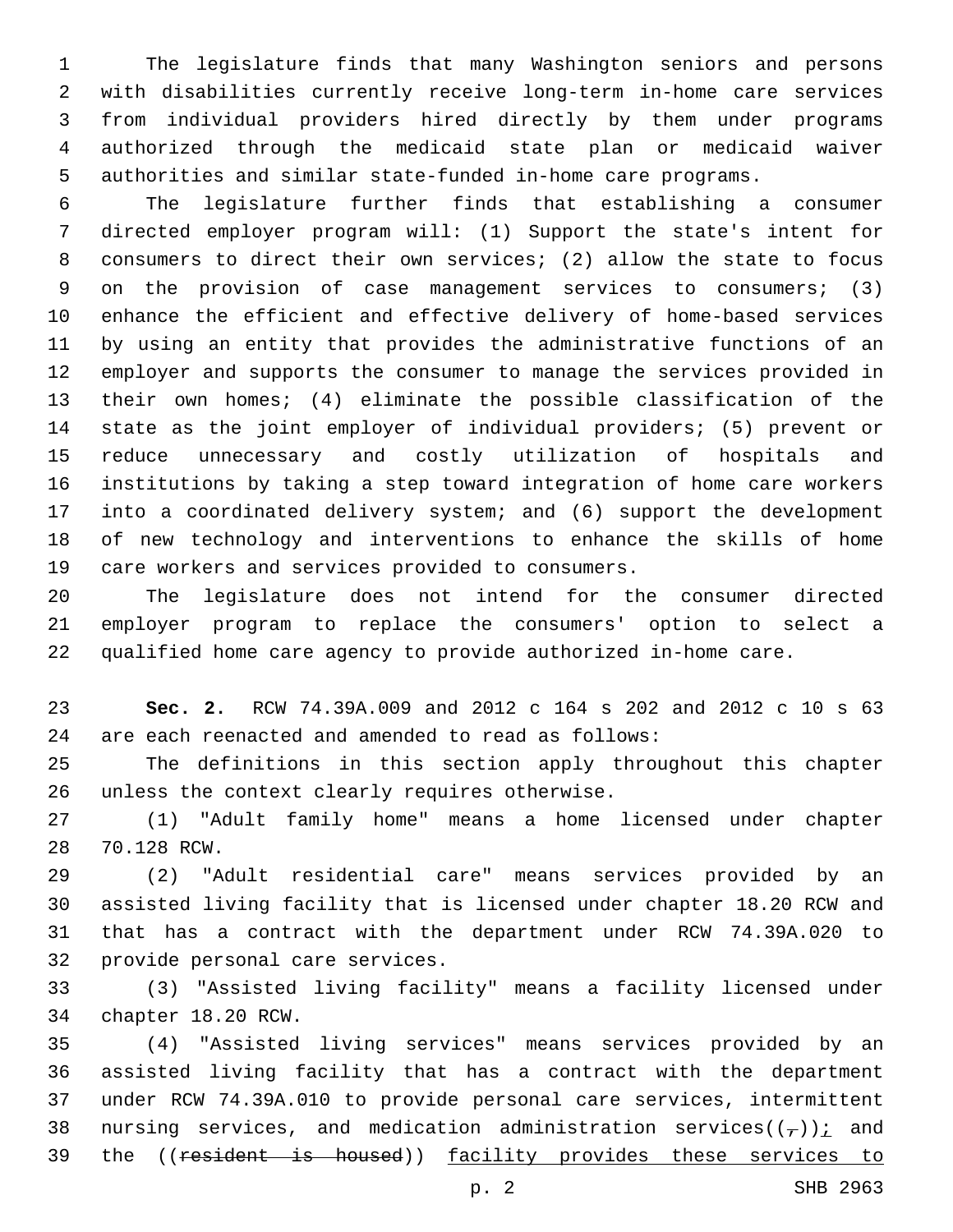1 residents who are living in  $((a))$  private apartment-like  $((unit))$ 2 units. (5) "Community residential service business" means a business 4 that: (a) Is certified by the department of social and health services to provide to individuals who have a developmental disability as 7 defined in RCW 71A.10.020( $(4+)$ )(5): 8 (i) Group home services; 9 (ii) Group training home services; 10 (iii) Supported living services; or (iv) Voluntary placement services provided in a licensed staff 12 residential facility for children; 13 (b) Has a contract with the ((division of)) developmental disabilities administration to provide the services identified in (a) 15 of this subsection; and (c) All of the business's long-term care workers are subject to statutory or regulatory training requirements that are required to provide the services identified in (a) of this subsection. (6) "Consumer" or "client" means a person who is receiving or has applied for services under this chapter, including a person who is receiving services from an individual provider. (7) "Consumer directed employer" is a private entity that contracts with the department to be the legal employer of individual providers for purposes of performing administrative functions. The 25 consumer directed employer is patterned after the agency with choice model, recognized by the federal centers for medicare and medicaid services for financial management in consumer directed programs. The entity's responsibilities are described in section 13 of this act and throughout this chapter and include: (a) Coordination with the consumer, who is the individual provider's managing employer; (b) withholding, filing, and paying income and employment taxes, including workers' compensation premiums and unemployment taxes, for individual providers; (c) verifying an individual provider's qualifications; and (d) providing other administrative and employment-related supports. The consumer directed employer is a social service agency and its employees are mandated reporters as defined in RCW 74.34.020. (8) "Core competencies" means basic training topics, including but not limited to, communication skills, worker self-care, problem

p. 3 SHB 2963

solving, maintaining dignity, consumer directed care, cultural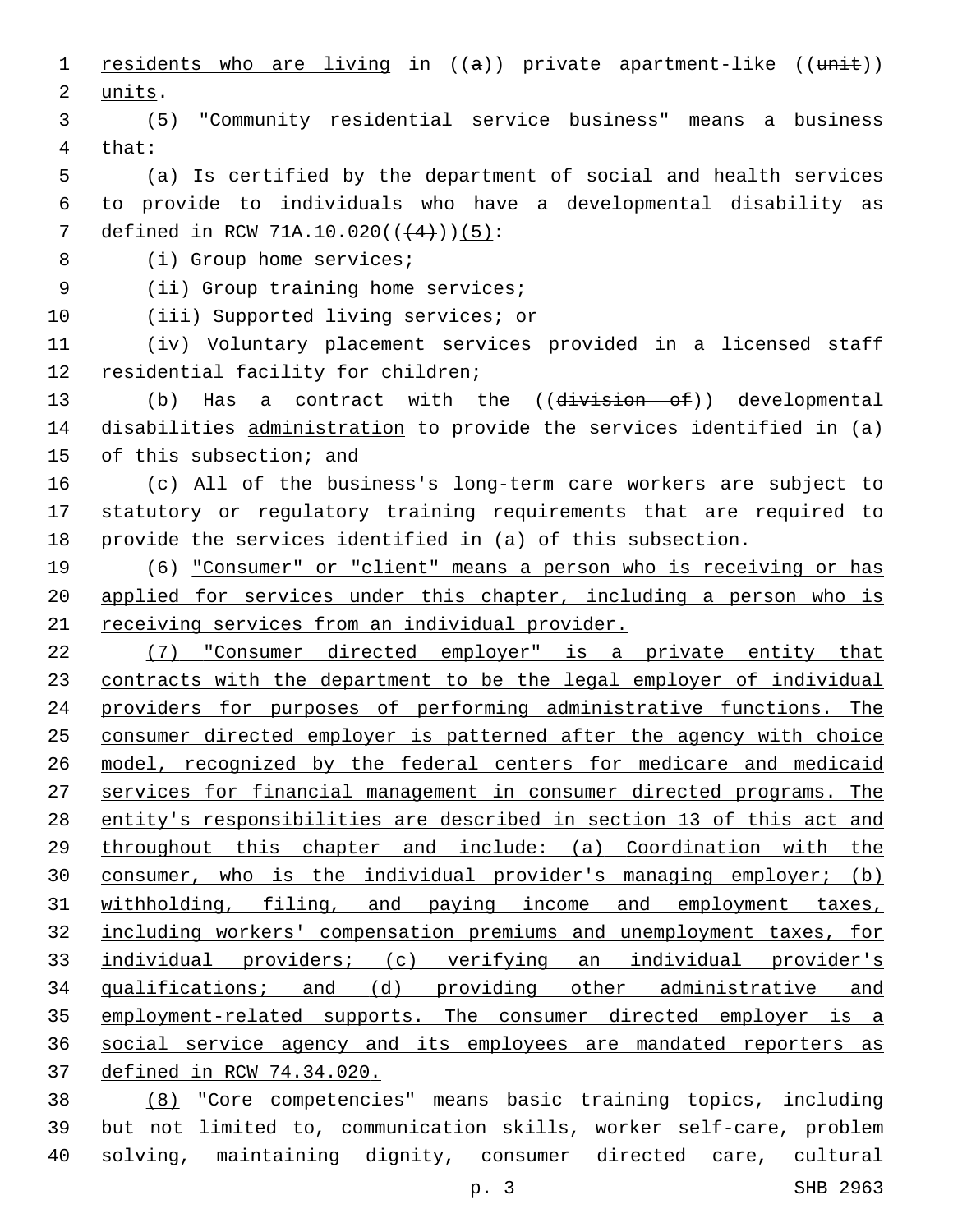sensitivity, body mechanics, fall prevention, skin and body care, long-term care worker roles and boundaries, supporting activities of daily living, and food preparation and handling.3

 (((7))) (9) "Cost-effective care" means care provided in a setting of an individual's choice that is necessary to promote the most appropriate level of physical, mental, and psychosocial well- being consistent with client choice, in an environment that is appropriate to the care and safety needs of the individual, and such care cannot be provided at a lower cost in any other setting. But this in no way precludes an individual from choosing a different residential setting to achieve his or her desired quality of life.

12 (( $(48)$ )) (10) "Department" means the department of social and 13 health services.

 ( $(\overline{+9})$ ) (11) "Developmental disability" has the same meaning as 15 defined in RCW 71A.10.020.

16 (( $(10)$ )) (12) "Direct care worker" means a paid caregiver who provides direct, hands-on personal care services to persons with disabilities or the elderly requiring long-term care.

 (((11))) (13) "Enhanced adult residential care" means services provided by an assisted living facility that is licensed under chapter 18.20 RCW and that has a contract with the department under RCW 74.39A.010 to provide personal care services, intermittent nursing services, and medication administration services.

24 ((+12) "Functionally disabled person" or "person who is functionally disabled" is synonymous with chronic functionally disabled and means a person who because of a recognized chronic physical or mental condition or disease, or developmental disability, including chemical dependency, is impaired to the extent of being dependent upon others for direct care, support, supervision, or monitoring to perform activities of daily living. "Activities of daily living", in this context, means self-care abilities related to 32 personal care such as bathing, eating, using the toilet, dressing, and transfer. Instrumental activities of daily living may also be used to assess a person's functional abilities as they are related to the mental capacity to perform activities in the home and the community such as cooking, shopping, house cleaning, doing laundry, working, and managing personal finances.

 (13))) (14) "Facility" means an adult family home, an assisted living facility, a nursing home, an enhanced services facility licensed under chapter 70.97 RCW, or a facility certified to provide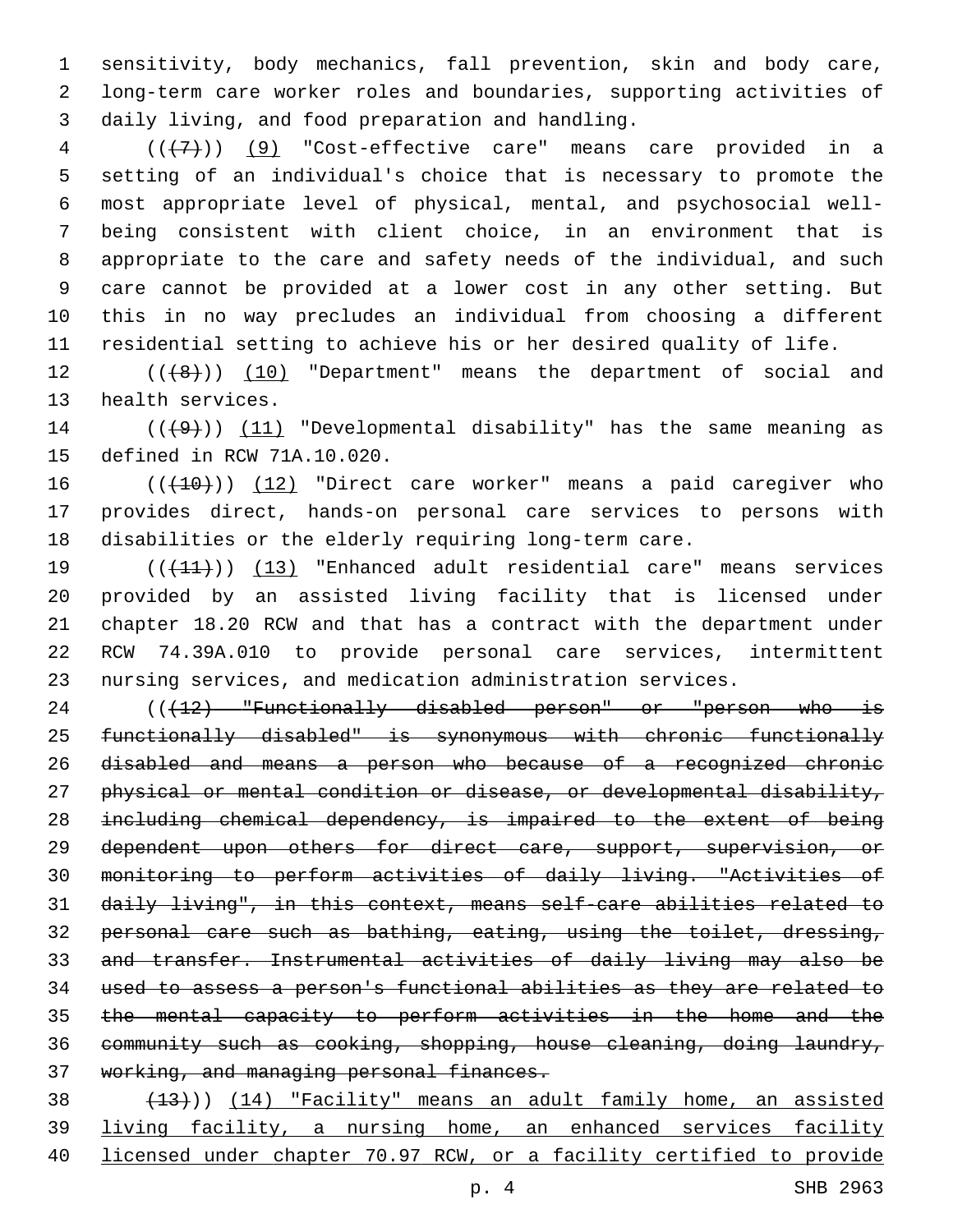1 medicare or medicaid services in nursing facilities or intermediate

2 care facilities for individuals with intellectual disabilities under

3 42 C.F.R. Part 483.

 (15) "Home and community-based services" means services provided in adult family homes, in-home services, and other services administered or provided by contract by the department directly or through contract with area agencies on aging or similar services provided by facilities and agencies licensed or certified by the 9 department.

10 (( $(14)$ )) (16) "Home care aide" means a long-term care worker who 11 ((has obtained certification)) is certified as a home care aide by 12 the department of health under chapter 18.88B RCW.

13 (( $(15)$ )) (17) "Individual provider" is defined according to RCW 14 74.39A.240.

15 (18) "Legal employer" means the consumer directed employer, which 16 along with the consumer, coemploys individual providers. The legal 17 employer is responsible for setting wages and benefits for individual 18 providers and must comply with applicable laws including, but not 19 limited to, workers compensation and unemployment insurance laws.

20 (( $(16)$ )) (19) "Long-term care" ((is synonymous with chronic care 21 and)) means care and supports delivered indefinitely, intermittently, 22 or over a sustained time to persons of any age who are functionally 23 disabled  $(\overline{by})$  due to chronic mental or physical illness, disease, 24 chemical dependency, or a medical condition that is permanent, not 25 ((reversible or)) curable, or is long-lasting and severely limits 26 their mental or physical capacity for self-care. The use of this 27 definition is not intended to expand the scope of services, care, or 28 assistance provided by any individuals, groups, residential care 29 settings, or professions unless otherwise ((expressed)) required by law.30

 $(1,17)$  ( $(20)$ (a) "Long-term care workers" include all persons who provide paid, hands-on personal care services for the elderly or persons with disabilities, including but not limited to individual providers of home care services, direct care workers employed by home 35 care agencies or a consumer directed employer, providers of home care services to persons with developmental disabilities under Title 71A RCW, all direct care workers in state-licensed assisted living 38 facilities, enhanced services facilities, and adult family homes, respite care providers, direct care workers employed by community residential service businesses, and any other direct care worker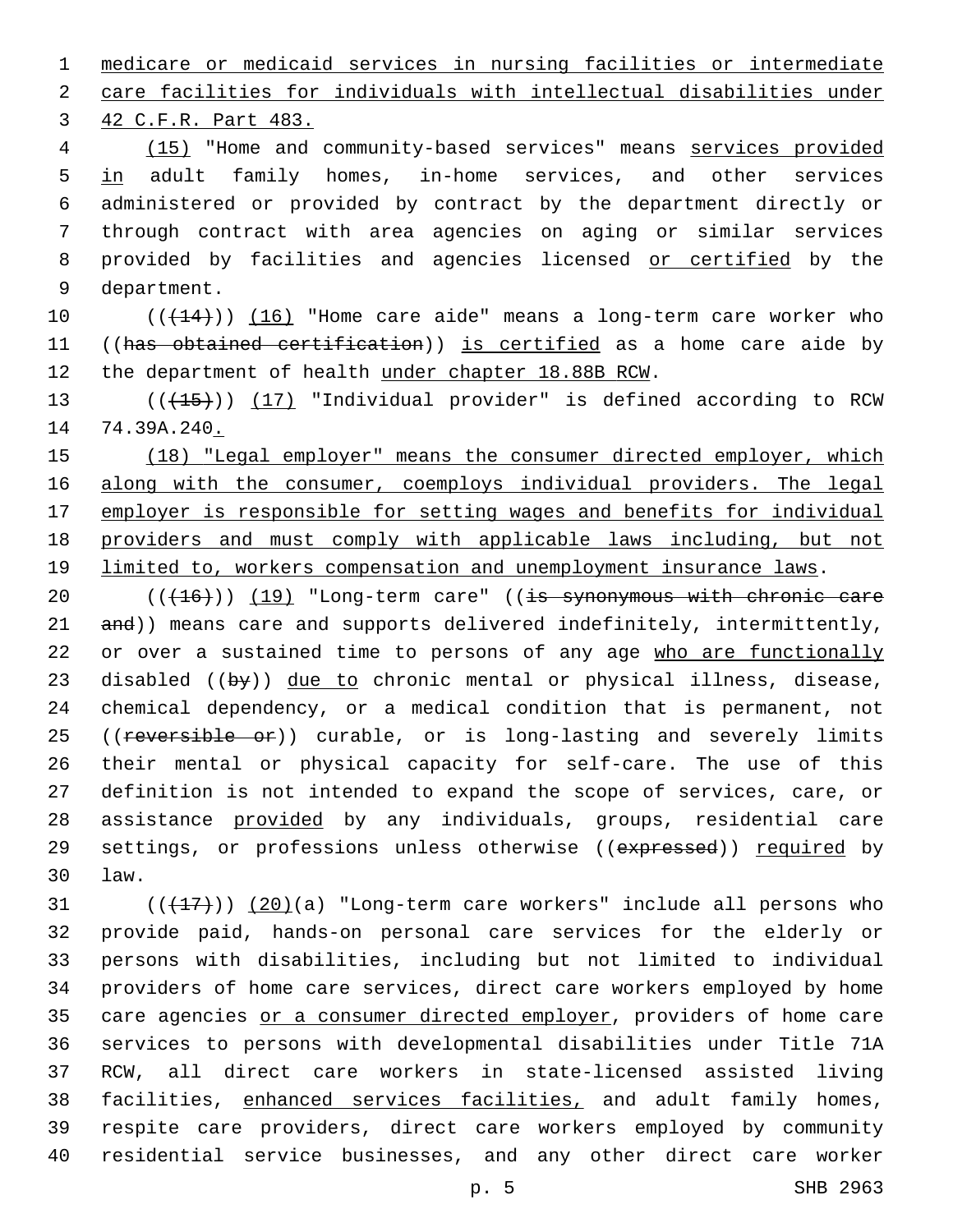providing home or community-based services to the elderly or persons with functional disabilities or developmental disabilities.

 (b) "Long-term care workers" do not include: (i) Persons employed 4 by the following facilities or agencies: Nursing homes ((subject to)) licensed under chapter 18.51 RCW, hospitals or other acute care settings, residential habilitation centers under chapter 71A.20 RCW, facilities certified under 42 C.F.R., Part 483, hospice agencies subject to chapter 70.127 RCW, adult day care centers, and adult day health care centers; or (ii) persons who are not paid by the state or 10 by a private agency or facility licensed or certified by the state to 11 provide personal care services.

 (((18))) (21) "Managing employer" means a consumer who coemploys one or more individual providers and whose responsibilities include (a) choosing potential individual providers and referring them to the consumer directed employer; (b) overseeing the day-to-day management and scheduling of the individual provider's tasks consistent with the plan of care; and (c) dismissing the individual provider when desired.

19 (22) "Nursing home" or "nursing facility" means a facility licensed under chapter 18.51 RCW or certified as a medicaid nursing 21 facility under 42 C.F.R. Part 483, or both.

22 (((19))) (23) "Person who is functionally disabled" means a 23 person who because of a recognized chronic physical or mental condition or disease, including chemical dependency or developmental disability, is dependent upon others for direct care, support, supervision, or monitoring to perform activities of daily living. 27 "Activities of daily living," in this context, means self-care abilities related to personal care such as bathing, eating, using the toilet, dressing, and transfer. Instrumental activities of daily living such as cooking, shopping, house cleaning, doing laundry, working, and managing personal finances may also be considered when assessing a person's functional abilities to perform activities in the home and the community.

 (24) "Personal care services" means physical or verbal assistance with activities of daily living and instrumental activities of daily living provided because of a person's functional disability.

37 (( $(420)$ )) (25) "Population specific competencies" means basic training topics unique to the care needs of the population the long-term care worker is serving, including but not limited to, mental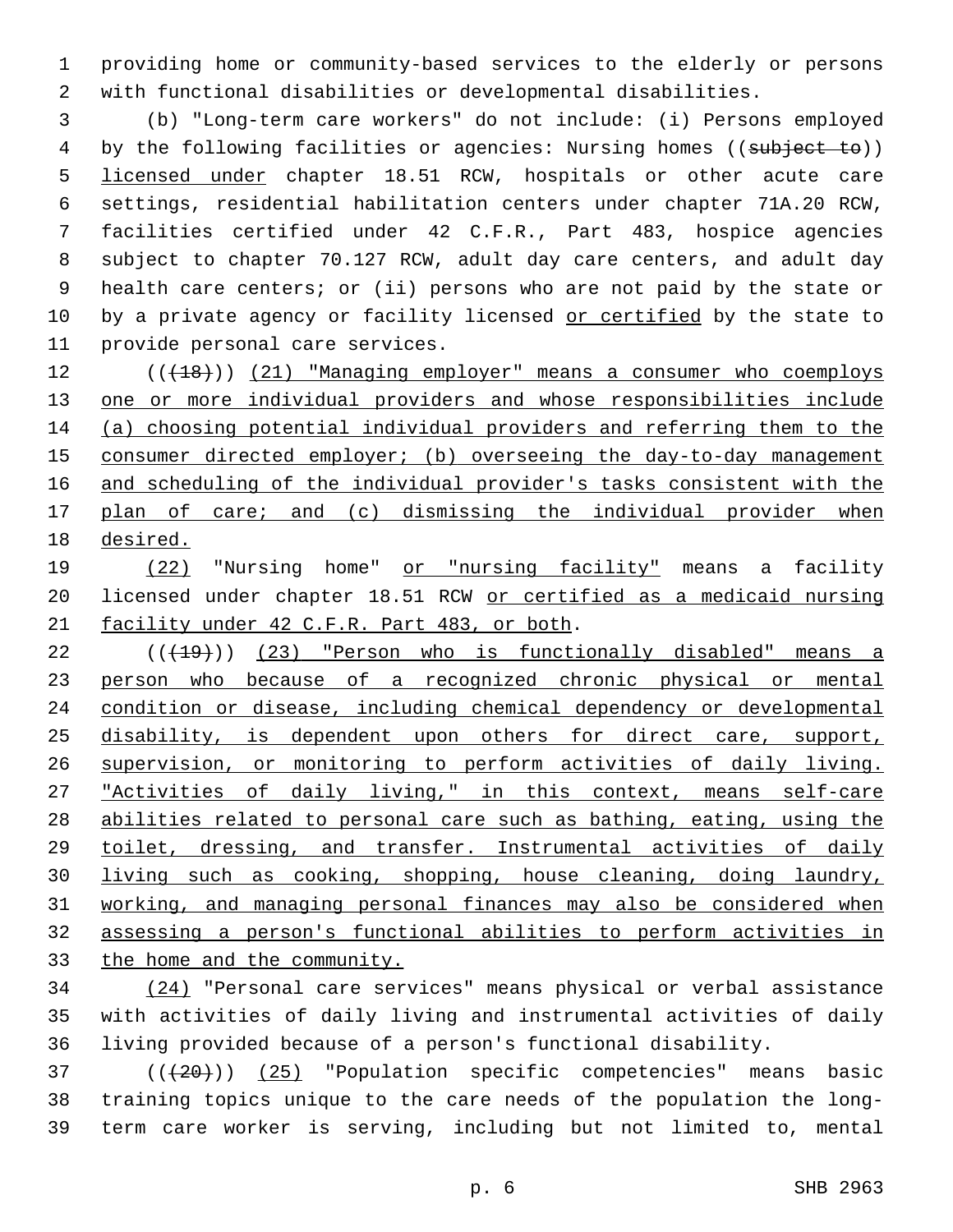health, dementia, developmental disabilities, young adults with 2 physical disabilities, and older adults.

 ( $(\frac{21}{2})$ ) (26) "Qualified instructor" means a registered nurse or other person with specific knowledge, training, and work experience in the provision of direct, hands-on personal care and other assistance services to the elderly or persons with disabilities 7 requiring long-term care.

8  $((+22+))$   $(27)$  "Secretary" means the secretary of social and 9 health services.

 (((23) "Secretary of health" means the secretary of health or the secretary's designee.

 (24))) (28) "Training partnership" means a joint partnership or trust that includes the office of the governor and the exclusive bargaining representative of individual providers under RCW 74.39A.270 with the capacity to provide training, peer mentoring, and workforce development, or other services to individual providers.

17 (( $(25)$ )) (29) "Tribally licensed assisted living facility" means an assisted living facility licensed by a federally recognized Indian tribe in which a facility provides services similar to services provided by assisted living facilities licensed under chapter 18.20 21 RCW.

 NEW SECTION. **Sec. 3.** A new section is added to chapter 74.39A 23 RCW to read as follows:

 (1) The department may establish and implement a consumer directed employer program to provide personal care, respite care, and similar services to individuals with functional impairments under programs authorized through the medicaid state plan or medicaid waiver authorities and similar state-funded in-home care programs.

 (a) The consumer directed employer program is a consumer directed program and must be operated in a manner consistent with federal medicaid requirements. The consumer directed employer is the legal employer of individual providers for administrative purposes.

 (b) Under the consumer directed employer program, the consumer is the managing employer of individual providers and retains the primary right to select, dismiss, assign hours, and supervise the work of one or more individual providers, as long as the consumer's actions are consistent with the consumer's plan of care, this chapter, and state and federal law.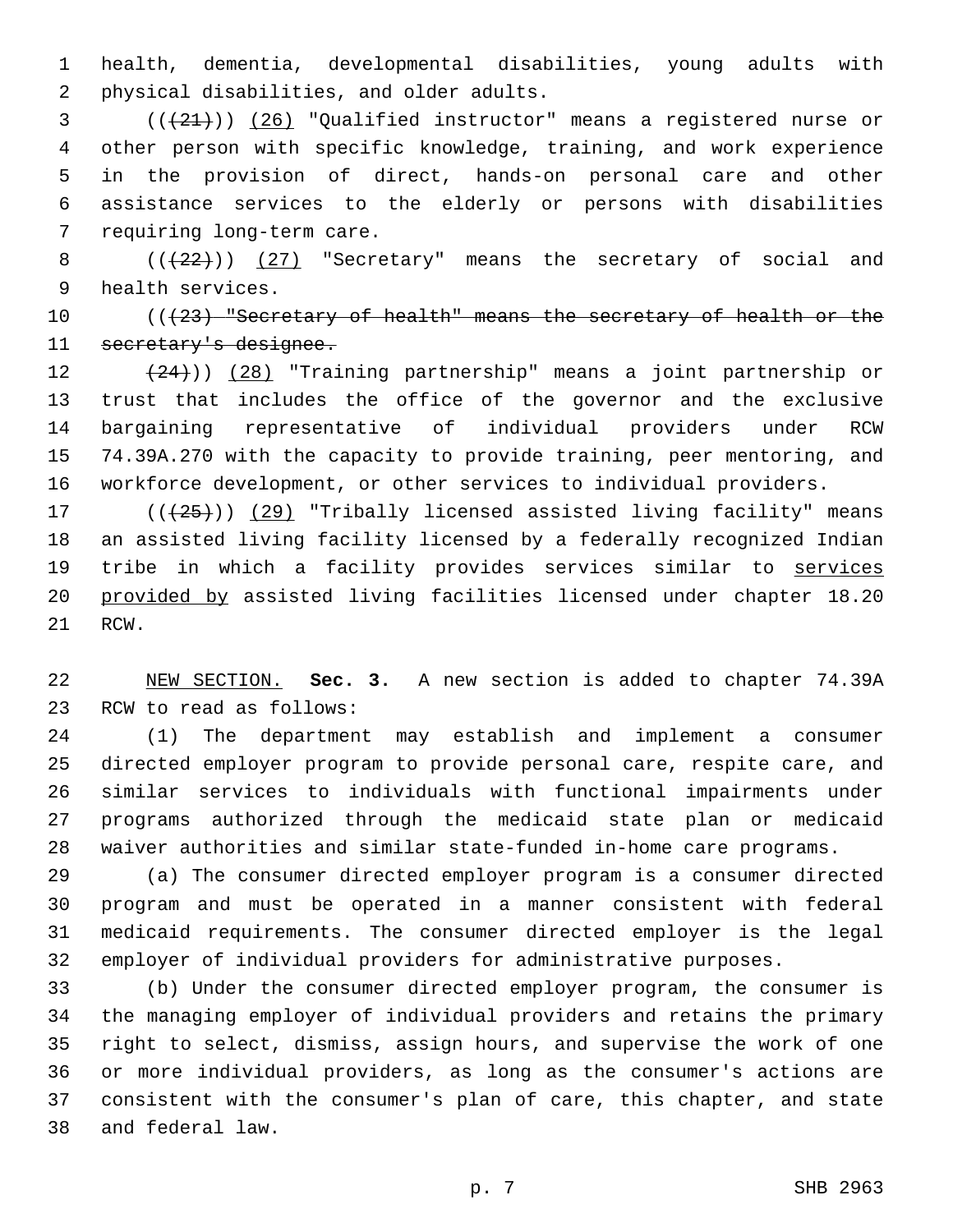(2) The department shall endeavor to select and contract with one consumer directed employer to be a medicaid provider that will coemploy individual providers. The department shall make every effort to select a single qualified vendor. In the event it is not possible to contract with a single vendor, the department is authorized to contract with up to two vendors. The department's activities to identify, select, and contract with a consumer directed employer are 8 exempt from the requirements of chapter 39.26 RCW.

 (a) When contracting with a consumer directed employer, the department should seek to contract with a vendor that demonstrates:

 (i) A strong commitment to consumer choice, self-direction, and maximizing consumer autonomy and control over daily decisions; and

 (ii) A commitment to recruiting and retaining a high quality and diverse workforce and working with a broad coalition of stakeholders in an effort to understand the changing needs of the workforce and 16 consumer needs and preferences.

 (b) Additional factors the department should consider in selecting a vendor include, but are not limited to, the vendor's:

 (i) Ability to provide maximum support to consumers to focus on directing their own services through a model that recognizes that the provision of employer responsibility and human resource administration support is integral to successful self-directed home 23 care programs;

 (ii) Commitment to engage and work closely with consumers in design, implementation, and on-going operations through an advisory board, focus group, or other methods as approved by the department;

 (iii) Focus on workforce retention and creating incentives for qualified and trained providers to meet the growing needs of state 29 long-term care consumers;

 (iv) Ability to meet the state's interest in preventing or 31 mitigating disruptions to consumer services;

 (v) Ability to deliver high quality training, health care, and retirement, which may include participation in existing trusts that 34 deliver those benefits;

 (vi) Ability to comply with the terms and conditions of employment of individual providers at the time of the transition;

 (vii) Commitment to involving its home care workforce in decision 38 making;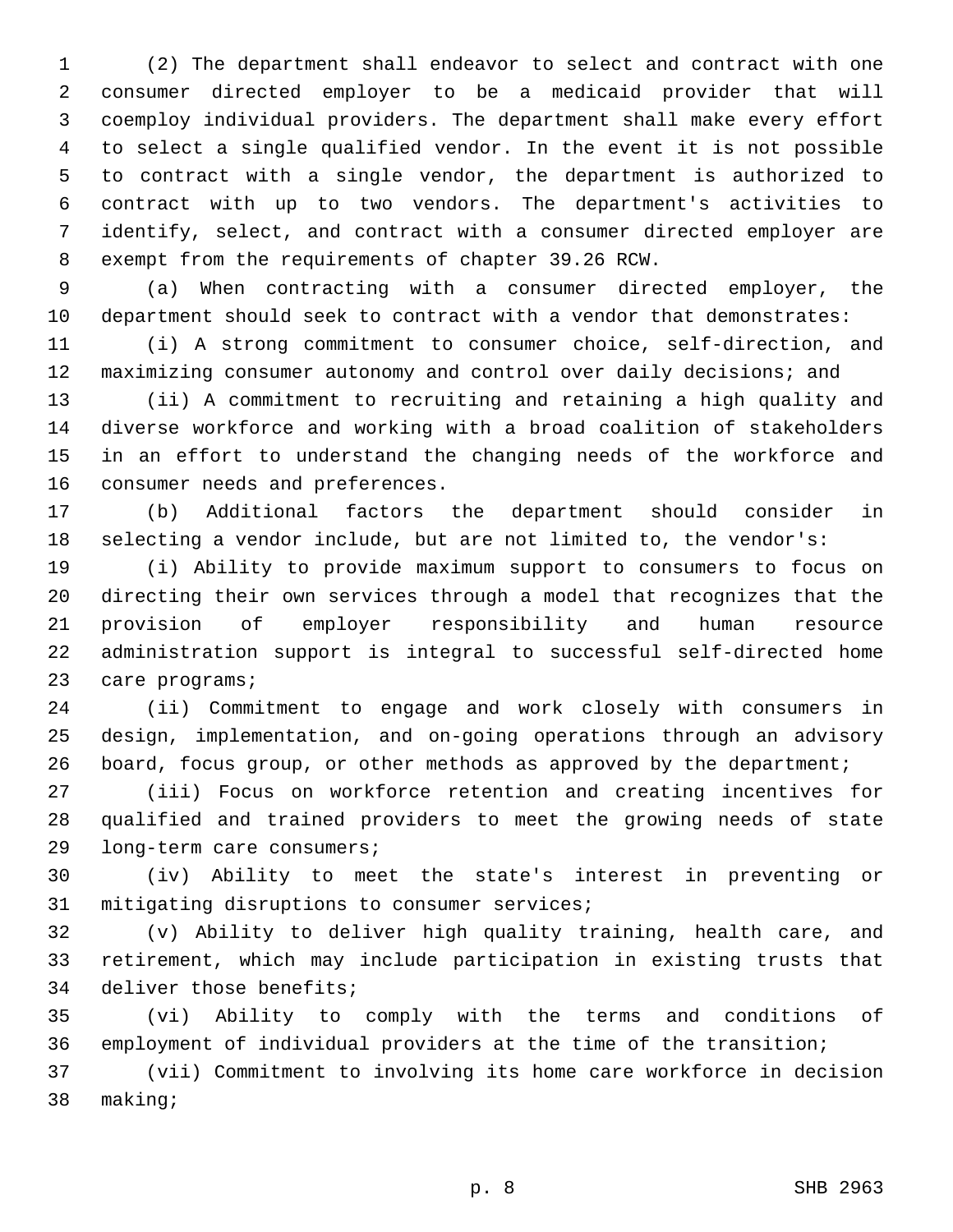(viii) Vision for including and enhancing home care workers as a valued member of the consumer's care team, as desired and authorized 3 by the consumer and reflected in the consumer's plan of care; and

 (ix) Ability to build and adapt technology tools that can enhance 5 efficiency and provide better quality of services.

 (c) In order to be qualified as a consumer directed employer, an entity must meet the requirements in: (i) Its contract with the department; (ii) the medicaid state plan; (iii) rules adopted under 9 this chapter, if any; and (iv) this section.

 (d) Any qualified and willing individual may apply to become an employee of a consumer directed employer and may work as an 12 individual provider when selected by a consumer.

 (e) A consumer directed employer that holds a contract with the department to provide medicaid services through the employment of individual providers is deemed to be a certified medicaid provider.

 (f) A consumer directed employer is not a home care agency under 17 chapter 70.127 RCW.

 (g) A consumer directed employer that also provides home care services under chapter 70.127 RCW must demonstrate to the department's satisfaction that it operates the programs under separate business units, and that its business structures, policies, and procedures will prevent any conflicts of interest.

 (3) If the department selects and contracts with a consumer directed employer, the department shall determine when to terminate the department's contracts with individual providers.

 (a) Until the department determines the transition to the consumer directed employer program is complete, the state shall continue to administer the individual provider program for the remaining contracted individual providers and to act as the public employer solely for the purpose of collective bargaining under RCW 74.39A.270 for those directly contracted individual providers.

 (b) Once the department determines that the transition to the consumer directed employer is complete, the department may no longer contract with individual providers, unless there are not any 35 contracted consumer directed employers available.

 (4) The department shall convene a stakeholder group to make recommendations to the legislature on the establishment of a separate licensure or certification category for a consumer directed employer. The stakeholder group shall make their recommendations by October 1, 2018.40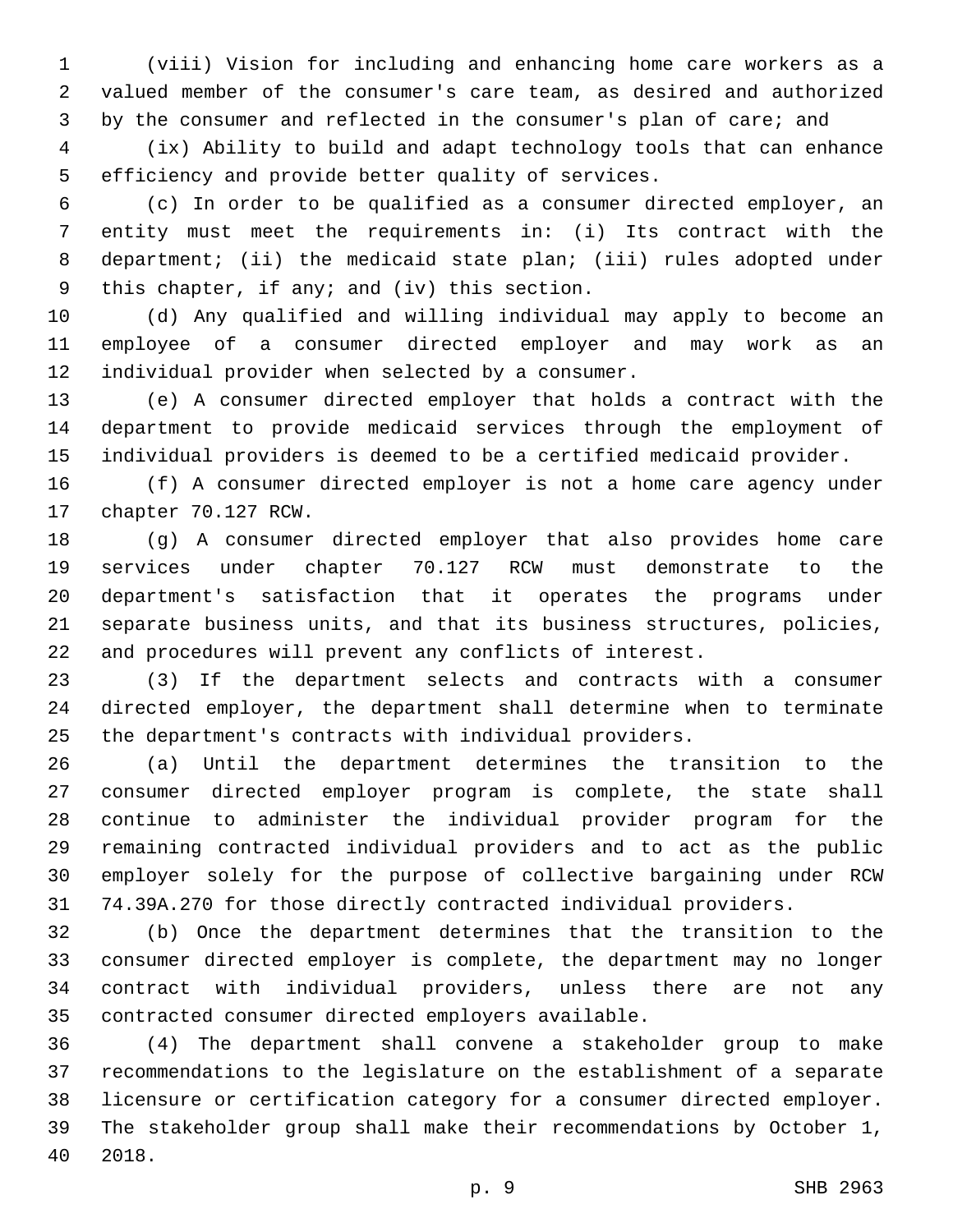(5) The department of labor and industries shall initially place individual providers employed by a consumer directed employer in the classification for the home care services and home care referral registry. After the department determines that the transition to the consumer directed employer program is complete, the department of labor and industries may, if necessary, adjust the classification and 7 rate in accordance with chapter 51.16 RCW.

 (6) After the date on which the department enters into a contract with the consumer directed employer and determines the transition to the consumer directed employer program is complete, biennial funding in the next ensuing biennium for case management and social work shall be reduced by no more than: Two million nine hundred eight thousand dollars for area agencies on aging; one million three hundred sixty-one thousand dollars for home and community services; and one million two hundred eighty-nine thousand dollars for 16 developmental disabilities.

 NEW SECTION. **Sec. 4.** A new section is added to chapter 74.39A 18 RCW to read as follows:

 The department may adopt any rules as it deems necessary to 20 implement the provisions of this act.

 NEW SECTION. **Sec. 5.** A new section is added to chapter 74.39A 22 RCW to read as follows:

(1) Nothing in this act modifies the department's:

 (a) Authority to establish a plan of care for each consumer, including establishing the number of hours in a week a consumer may assign to any one provider consistent with section 26 of this act;

 (b) Core responsibility to manage long-term in-home care services under this chapter, including determination of the level of care that 29 each consumer is eligible to receive;

 (c) Obligation to comply with the federal medicaid laws and regulations, the state medicaid plan, or any waiver granted by the federal department of health and human services; and to ensure federal financial participation in the provision of services.

 (2) Nothing in this act modifies the legislature's right to make programmatic modifications to the delivery of state services under this title, including eligibility standards for consumers, standards for individual providers, and the nature of services provided.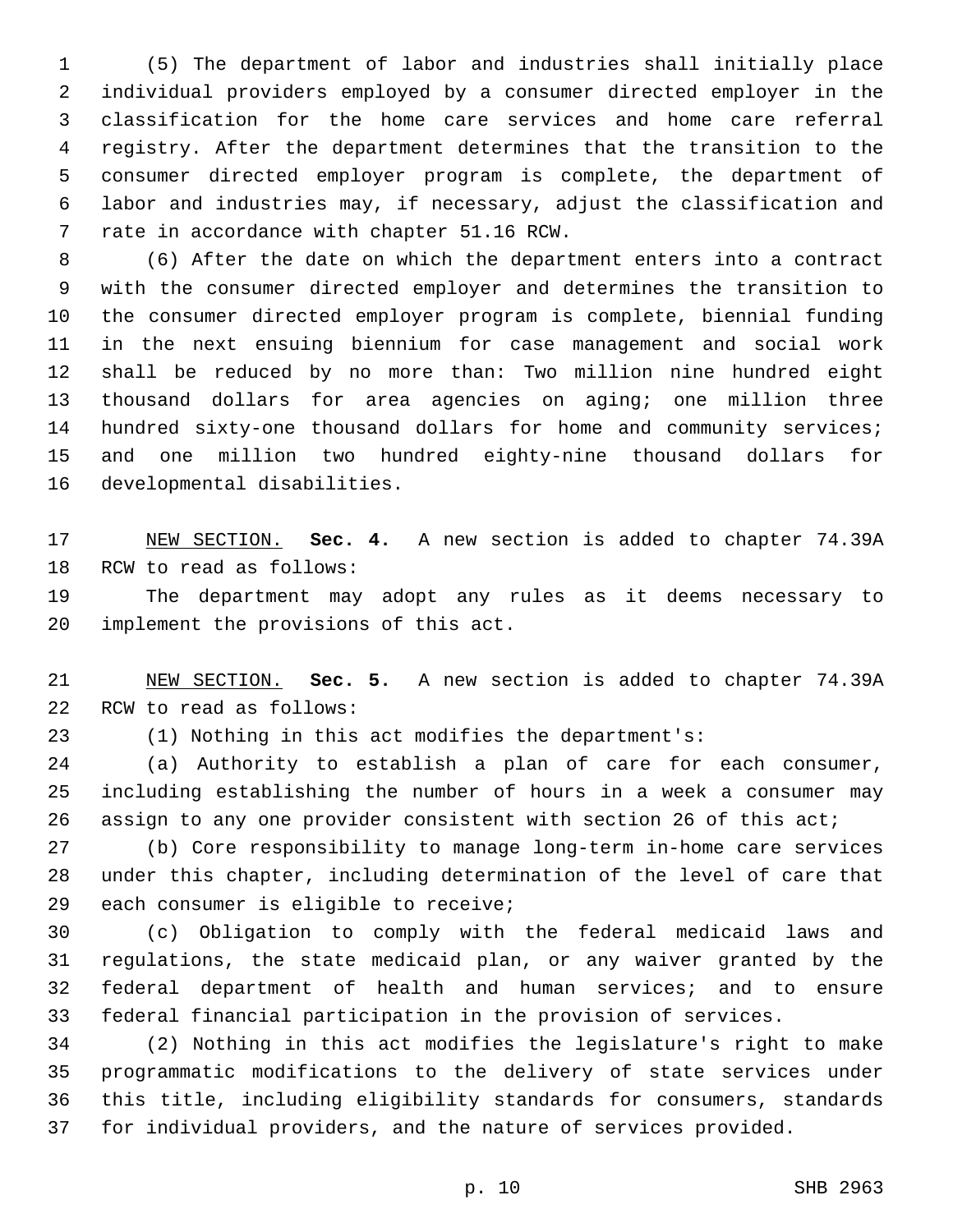(3) Nothing in this chapter shall cause individuals who were hired as long-term care workers prior to January 7, 2012, to lose their exemption from certification requirements under RCW 18.88B.041 solely because they became employees of a consumer directed employer.

 **Sec. 6.** RCW 74.39A.030 and 2012 c 10 s 66 are each amended to read as follows:6

 (1) To the extent of available funding, the department shall expand cost-effective options for home and community services for consumers for whom the state participates in the cost of their care.

 (2) In expanding home and community services, the department 11 shall( $\left(\div(a)\right)$ ) take full advantage of federal funding available under Title XVIII and Title XIX of the federal social security act, including home health, adult day care, waiver options, and state plan 14 services( $(i)$ ) and ( $(k)$ ) be authorized to use funds available under 15 its community options program entry system waiver granted under section 1915(c) of the federal social security act to)) expand the 17 availability of in-home((, adult)) services and residential ((eare)) 18 services, including services in adult family homes, ((enhanced adult 19 residential care, and)) assisted living facilities, and enhanced 20 services facilities. ((By June 30, 1997, the department shall undertake to reduce the nursing home medicaid census by at least one thousand six hundred by assisting individuals who would otherwise require nursing facility services to obtain services of their choice, including assisted living services, enhanced adult residential care, and other home and community services. If a resident, or his or her legal representative, objects to a discharge decision initiated by 27 the department, the resident shall not be discharged if the resident has been assessed and determined to require nursing facility services. In contracting with nursing homes and assisted living facilities for enhanced adult residential care placements, the 31 department shall not require, by contract or through other means, structural modifications to existing building construction.))

 (3)(a) The department shall by rule establish payment rates for home and community services that support the provision of cost- effective care. In the event of any conflict between any such rule and a collective bargaining agreement entered into under RCW 74.39A.270 and 74.39A.300, the collective bargaining agreement 38 prevails.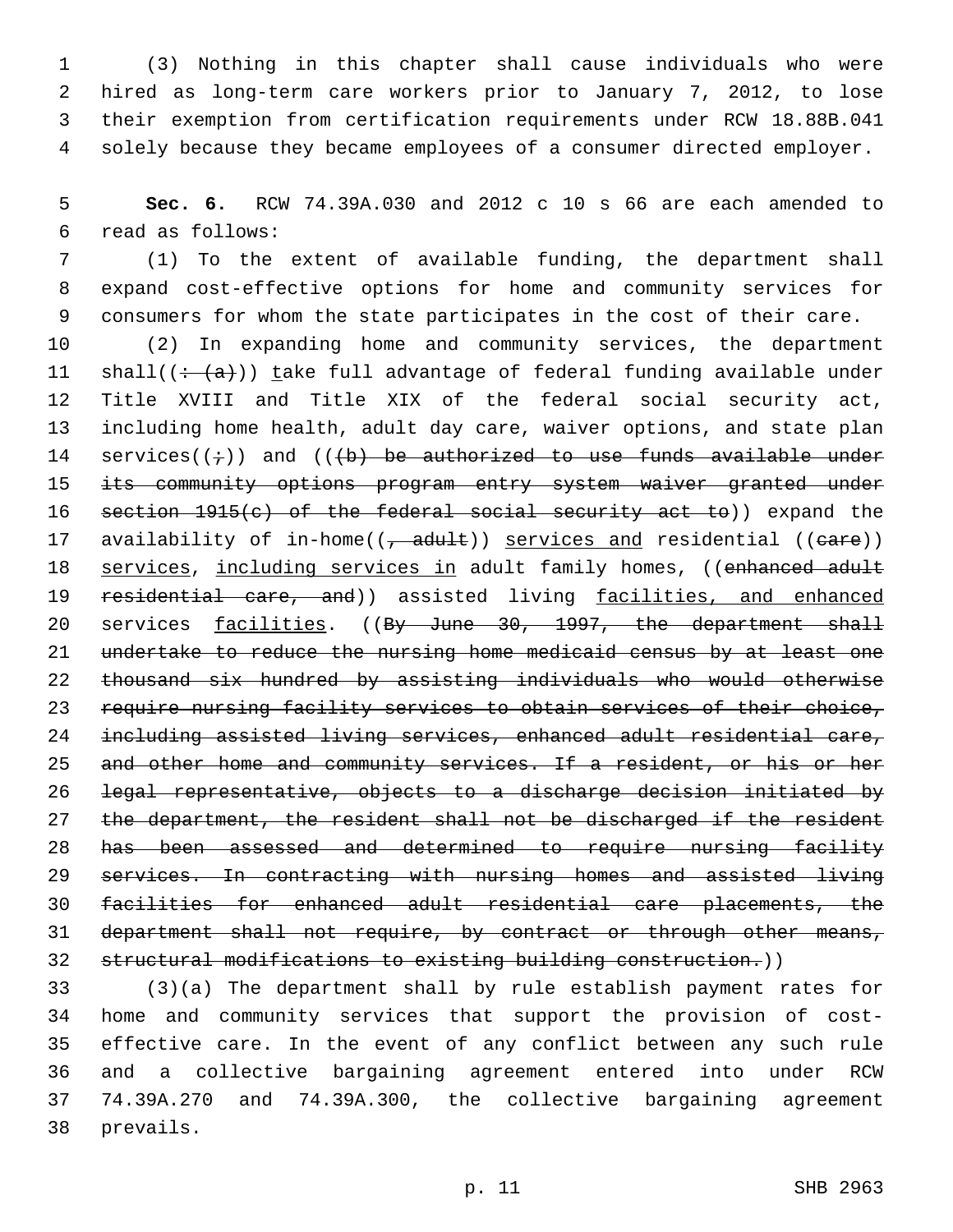(b) The department may authorize an enhanced adult residential care rate for nursing homes that temporarily or permanently convert their bed use for the purpose of providing enhanced adult residential care under chapter 70.38 RCW, when the department determines that payment of an enhanced rate is cost-effective and necessary to foster expansion of contracted enhanced adult residential care services. As an incentive for nursing homes to permanently convert a portion of its nursing home bed capacity for the purpose of providing enhanced adult residential care, the department may authorize a supplemental add-on to the enhanced adult residential care rate.

 (c) The department may authorize a supplemental assisted living services rate for up to four years for facilities that convert from nursing home use and do not retain rights to the converted nursing home beds under chapter 70.38 RCW, if the department determines that payment of a supplemental rate is cost-effective and necessary to foster expansion of contracted assisted living services.

 **Sec. 7.** RCW 74.39A.051 and 2012 c 164 s 701 are each amended to 18 read as follows:

 The department's system of quality improvement for long-term care services shall use the following principles, consistent with 21 applicable federal laws and regulations:

 (1) The system shall be client-centered and promote privacy, independence, dignity, choice, and a home or home-like environment for consumers consistent with chapter 392, Laws of 1997.

 (2) The goal of the system is continuous quality improvement with the focus on consumer satisfaction and outcomes for consumers. This includes that when conducting licensing or contract inspections, the department shall interview an appropriate percentage of residents, family members, resident case managers, and advocates in addition to 30 interviewing providers and staff.

 (3) Providers should be supported in their efforts to improve quality and address identified problems initially through training, consultation, technical assistance, and case management.

 (4) The emphasis should be on problem prevention both in monitoring and in screening potential providers of service.

 (5) Monitoring should be outcome based and responsive to consumer complaints and based on a clear set of health, quality of care, and safety standards that are easily understandable and have been made available to providers, residents, and other interested parties.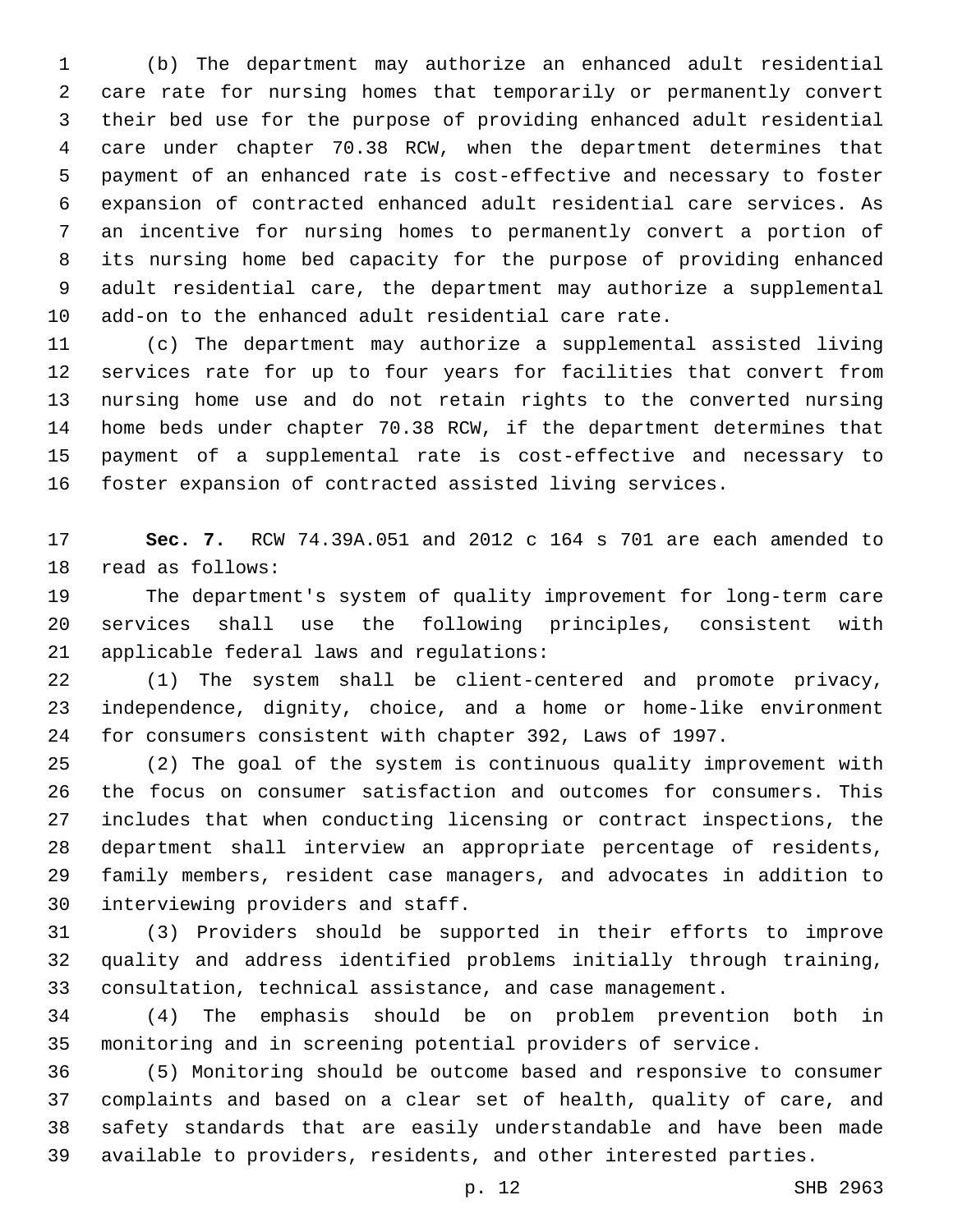(6) Prompt and specific enforcement remedies shall also be implemented without delay, pursuant to RCW 70.97.110, 71A.12.300, 74.39A.080, or 70.128.160, or chapter 18.51 or 74.42 RCW, for providers found to have delivered care or failed to deliver care resulting in problems that are serious, recurring, or uncorrected, or that create a hazard that is causing or likely to cause death or serious harm to one or more residents. These enforcement remedies may also include, when appropriate, reasonable conditions on a contract or license. In the selection of remedies, the safety, health, and well-being of residents shall be of paramount importance.

 (7) Background checks of long-term care workers must be conducted 12 as provided in RCW 74.39A.056.

 (8) Except as provided in RCW 74.39A.074 and 74.39A.076, individual providers and home care agency providers must satisfactorily complete department-approved orientation, basic training, and continuing education within the time period specified 17 by the department in rule. The department shall adopt rules ((for the 18 implementation of)) to implement this section. The department shall 19 deny payment to ((an individual provider)) a consumer directed 20 employer or a home care ((provider)) agency for services provided by 21 employees who ((does)) have not ((complete)) completed the training 22 requirements within the time limit specified by  $((the)$  department 23 ((by rule)) rules. The department shall deny payment to any individual providers who provide services under a contract with the department if they have been notified that they are no longer permitted to work because they have not completed the training 27 requirements within the time period required by department rules.

 (9) Under existing funds the department shall establish internally a quality improvement standards committee to monitor the development of standards and to suggest modifications.

 **Sec. 8.** RCW 74.39A.056 and 2012 c 164 s 503 are each amended to 32 read as follows:

 (1)(a) All long-term care workers shall be screened through state and federal background checks in a uniform and timely manner to 35 verify that they do not have a ((eriminal)) history that would disqualify them from working with vulnerable persons. The department 37 must ((perform criminal)) process background checks for ((individual providers and prospective individual providers)) long-term care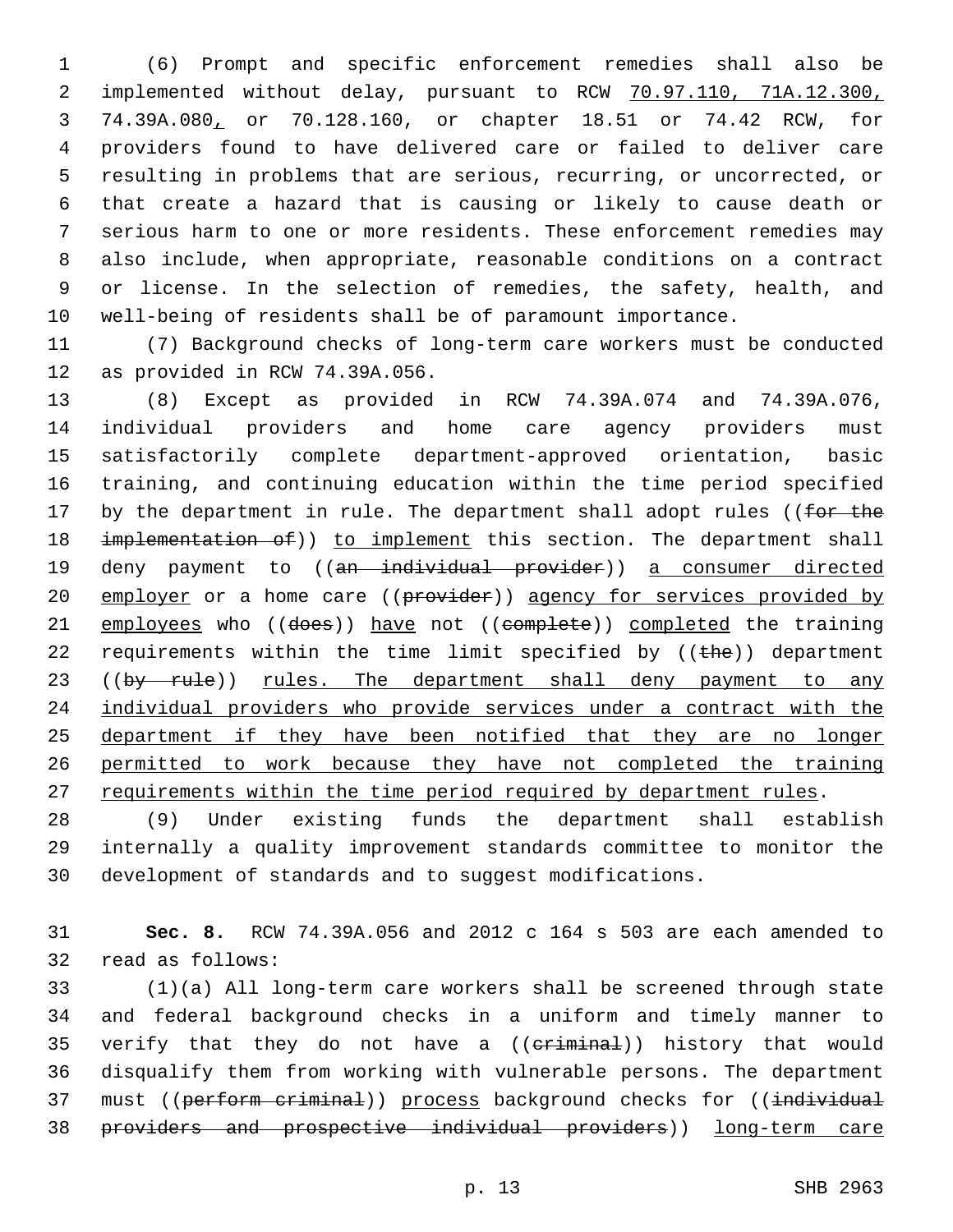workers and make the information available to employers, prospective 2 employers, and others as ((provided)) authorized by law.

 (b)(i) Except as provided in (b)(ii) of this subsection, for 4 long-term care workers hired on or after January 7, 2012, the background checks required under this section shall include checking against the federal bureau of investigation fingerprint identification records system and against the national sex offenders registry or their successor programs. The department shall require these long-term care workers to submit fingerprints for the purpose of investigating conviction records through both the Washington state patrol and the federal bureau of investigation. The department shall not pass on the cost of these criminal background checks to the 13 workers or their employers.

 (ii) This subsection does not apply to long-term care workers employed by community residential service businesses until January 1, 16 2016.

 (c) The department shall share state and federal background check results with the department of health in accordance with RCW 19 18.88B.080.

 (d) Background check screening required under this section and 21 department rules is not required for an employee of a consumer directed employer if all of the following circumstances apply:

 (i) The individual has an individual provider contract with the 24 department;

 (ii) The last background check on the contracted individual provider is still valid under department rules and did not disqualify 27 the individual from providing personal care services;

 (iii) Employment by the consumer directed employer is the only reason a new background check would be required; and

 (iv) The department's background check results have been shared with the consumer directed employer.

 (2) No provider, or its staff, or long-term care worker, or prospective provider or long-term care worker, with a stipulated finding of fact, conclusion of law, an agreed order, or finding of fact, conclusion of law, or final order issued by a disciplining authority or a court of law or entered into a state registry with a final substantiated finding of abuse, neglect, exploitation, or abandonment of a minor or a vulnerable adult as defined in chapter 74.34 RCW shall be employed in the care of and have unsupervised 40 access to vulnerable adults.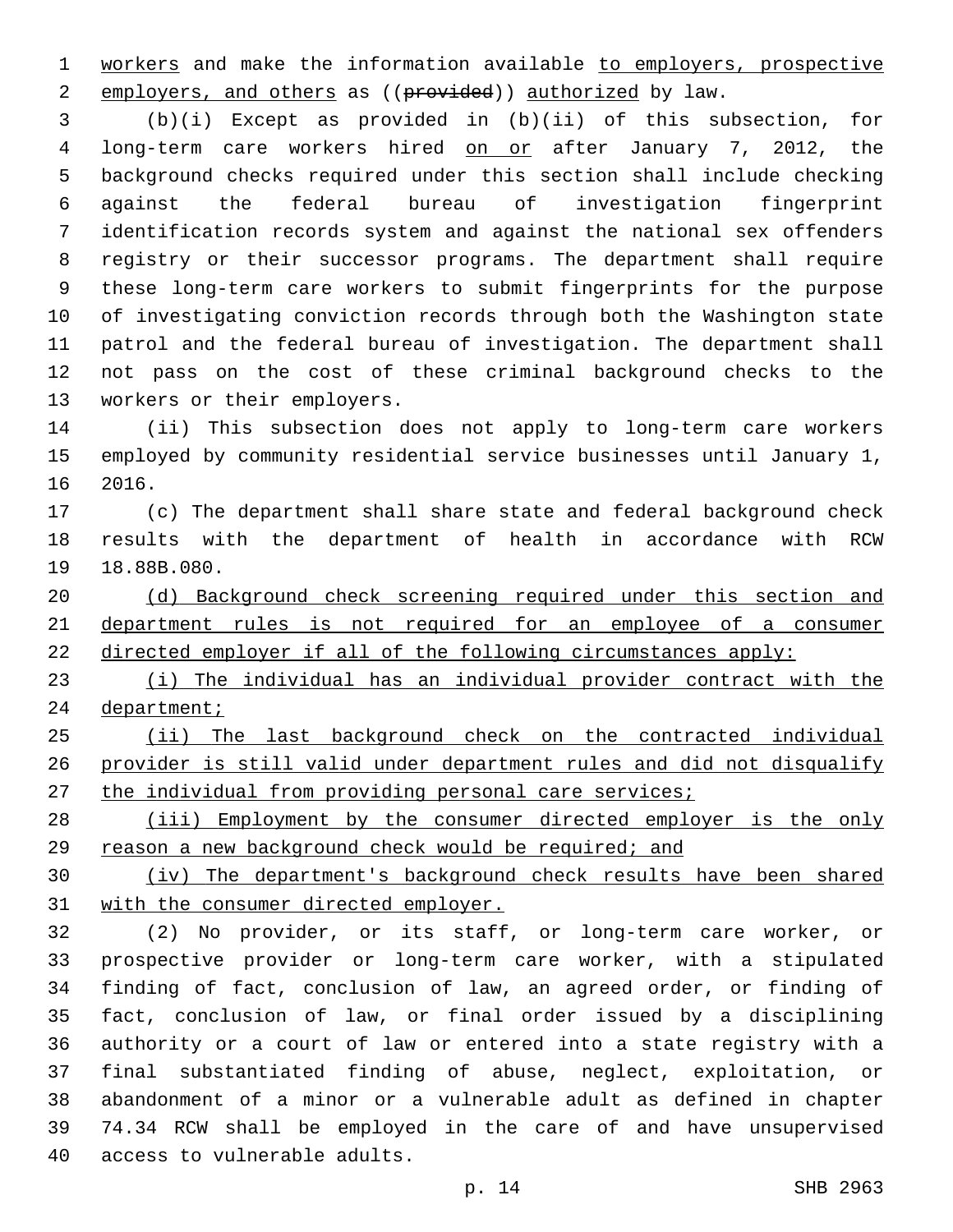(3) The department shall establish, by rule, a state registry which contains identifying information about long-term care workers identified under this chapter who have final substantiated findings of abuse, neglect, financial exploitation, or abandonment of a vulnerable adult as defined in RCW 74.34.020. The rule must include disclosure, disposition of findings, notification, findings of fact, appeal rights, and fair hearing requirements. The department shall disclose, upon request, final substantiated findings of abuse, neglect, financial exploitation, or abandonment to any person so requesting this information. This information must also be shared with the department of health to advance the purposes of chapter 12 18.88B RCW.

(4) The department shall adopt rules to implement this section.

 **Sec. 9.** RCW 74.39A.060 and 2013 c 23 s 227 are each amended to 15 read as follows:

16 (1) The aging and ((adult services)) long-term support administration of the department shall establish and maintain a toll-18 free telephone number for receiving complaints regarding ((a facility that the administration licenses or with which it contracts for long-20 term care services)) facilities and community residential services 21 businesses as defined in this chapter.

22 (2) ((All facilities that are licensed by, or that contract with the aging and adult services administration to provide chronic long-24 term care services)) Each facility shall post in a place and manner clearly visible to residents and visitors the department's toll-free complaint telephone number and the toll-free number and program 27 description of the long-term care ombuds as ((provided)) required by 28 RCW 43.190.050.

29 (3) The aging and ((adult services)) long-term support 30 administration shall investigate complaints ((if the subject of the complaint is within its authority)) it receives about facilities and community residential services businesses unless the department determines that: (a) The complaint is intended to willfully harass ((a licensee or employee of the licensee)) the provider or the provider's employee; or (b) there is no reasonable basis for investigation; or (c) corrective action has been taken as determined 37 by the ombuds or the department.

38 (4) The aging and ((adult services)) long-term support administration shall refer complaints to appropriate state agencies,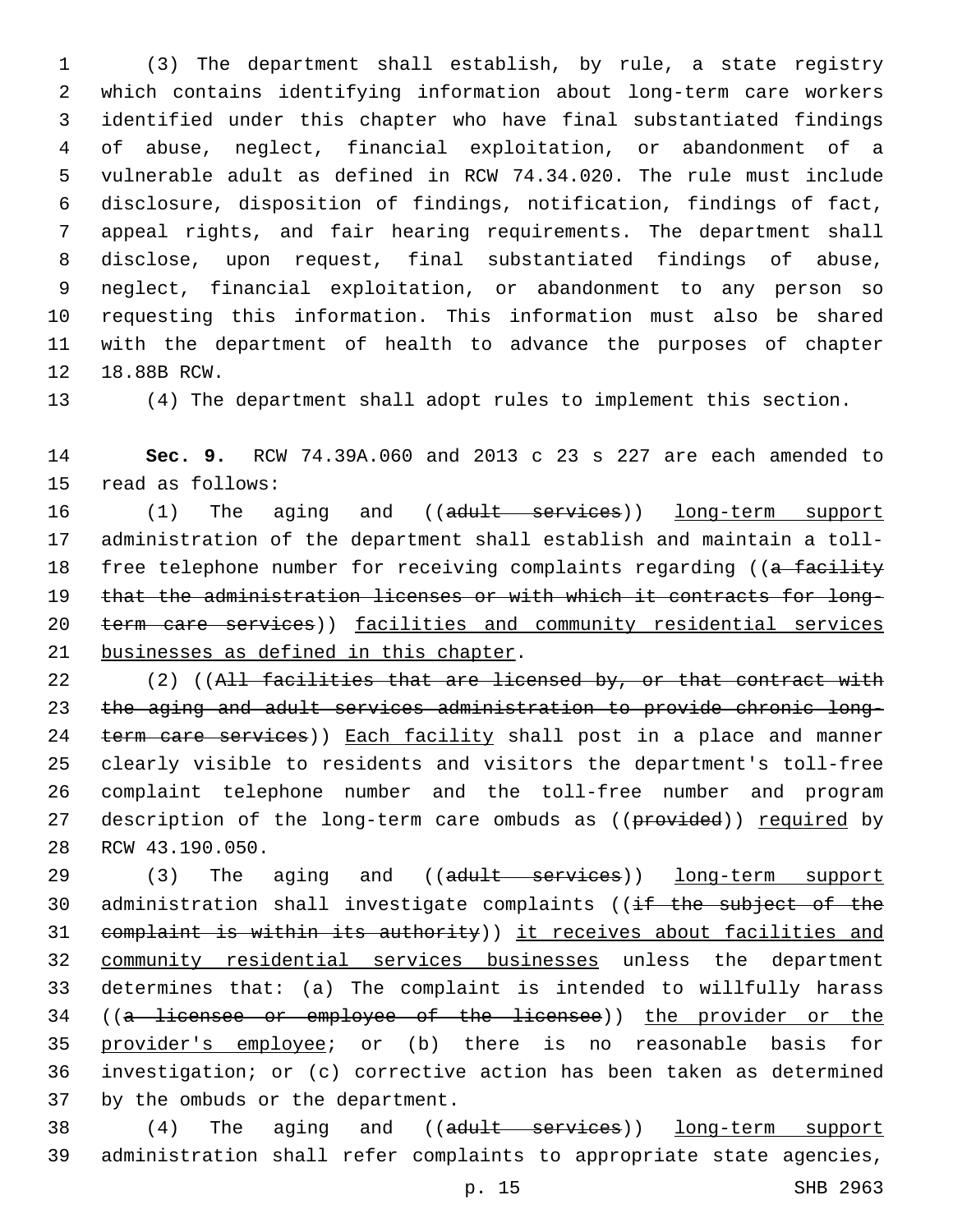law enforcement agencies, the attorney general, the long-term care ombuds, or other entities if the department lacks authority to investigate or if its investigation reveals that a follow-up referral 4 to one or more of these entities is appropriate.

 (5) The department shall adopt rules that include the following complaint investigation protocols:6

 (a) Upon receipt of a complaint, the department shall make a preliminary review of the complaint, assess the severity of the complaint, and assign an appropriate response time. Complaints involving imminent danger to the health, safety, or well-being of a resident must be responded to within two days. When appropriate, the department shall make an on-site investigation within a reasonable time after receipt of the complaint or otherwise ensure that 14 complaints are responded to.

 (b) The complainant must be: Promptly contacted by the department, unless anonymous or unavailable despite several attempts by the department, and informed of the right to discuss the alleged violations with the inspector and to provide other information the complainant believes will assist the inspector; informed of the department's course of action; and informed of the right to receive a 21 written copy of the investigation report.

 (c) In conducting the investigation, the department shall interview the complainant, unless anonymous, and shall use its best efforts to interview the vulnerable adult or adults allegedly harmed, and, consistent with the protection of the vulnerable adult shall interview facility staff, any available independent sources of relevant information, including if appropriate the family members of 28 the vulnerable adult.

 (d) Substantiated complaints involving harm to a resident, if an applicable law or rule has been violated, shall be subject to one or more of the actions provided in RCW 74.39A.080 or 70.128.160. Whenever appropriate, the department shall also give consultation and 33 technical assistance to the provider.

 (e) After a department finding of a violation for which a stop placement has been imposed, the department shall make an on-site revisit of the provider within fifteen working days from the request for revisit, to ensure correction of the violation. For violations that are serious or recurring or uncorrected following a previous citation, and create actual or threatened harm to one or more residents' well-being, including violations of residents' rights, the

p. 16 SHB 2963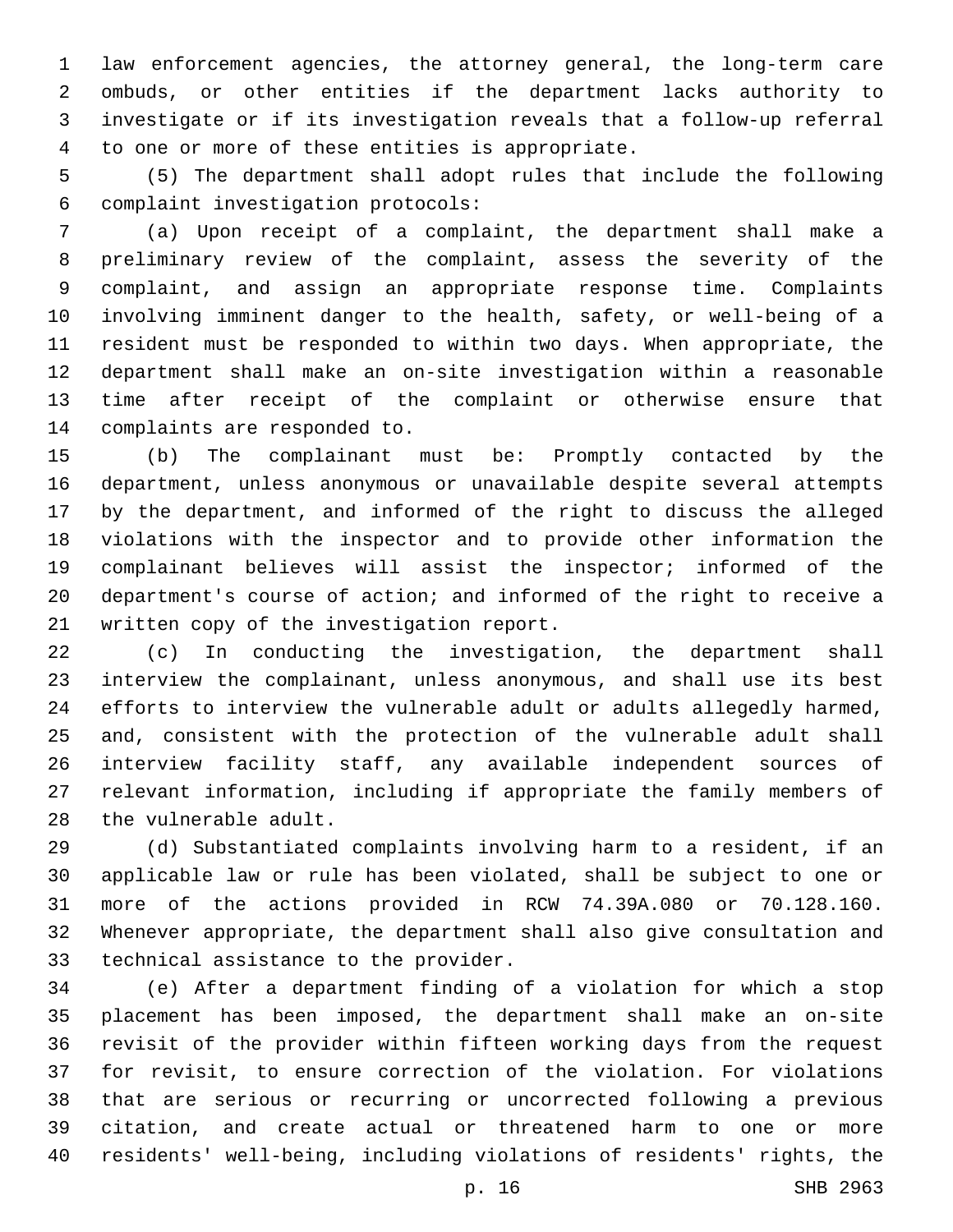department shall make an on-site revisit as soon as appropriate to ensure correction of the violation. Verification of correction of all other violations may be made by either a department on-site revisit or by written or photographic documentation found by the department to be credible. This subsection does not prevent the department from enforcing license or contract suspensions or revocations. Nothing in this subsection shall interfere with or diminish the department's authority and duty to ensure that the provider adequately cares for residents, including to make departmental on-site revisits as needed to ensure that the provider protects residents and to enforce 11 compliance with this chapter.

 (f) Substantiated complaints of neglect, abuse, exploitation, or abandonment of residents, or suspected criminal violations, shall also be referred by the department to the appropriate law enforcement agencies, the attorney general, and appropriate professional 16 disciplining authority.

 (6) The department may provide the substance of the complaint to the licensee or contractor before the completion of the investigation by the department unless such disclosure would reveal the identity of a complainant, witness, or resident who chooses to remain anonymous. Neither the substance of the complaint provided to the licensee or contractor nor any copy of the complaint or related report published, released, or made otherwise available shall disclose, or reasonably lead to the disclosure of, the name, title, or identity of any complainant, or other person mentioned in the complaint, except that the name of the provider and the name or names of any officer, employee, or agent of the department conducting the investigation shall be disclosed after the investigation has been closed and the complaint has been substantiated. The department may disclose the identity of the complainant if such disclosure is requested in writing by the complainant. Nothing in this subsection shall be construed to interfere with the obligation of the long-term care ombuds program or department staff to monitor the department's licensing, contract, and complaint investigation files for long-term 35 care facilities.

 (7) The resident has the right to be free of interference, coercion, discrimination, and reprisal from a facility in exercising his or her rights, including the right to voice grievances about treatment furnished or not furnished. A facility that provides long-term care services shall not discriminate or retaliate in any manner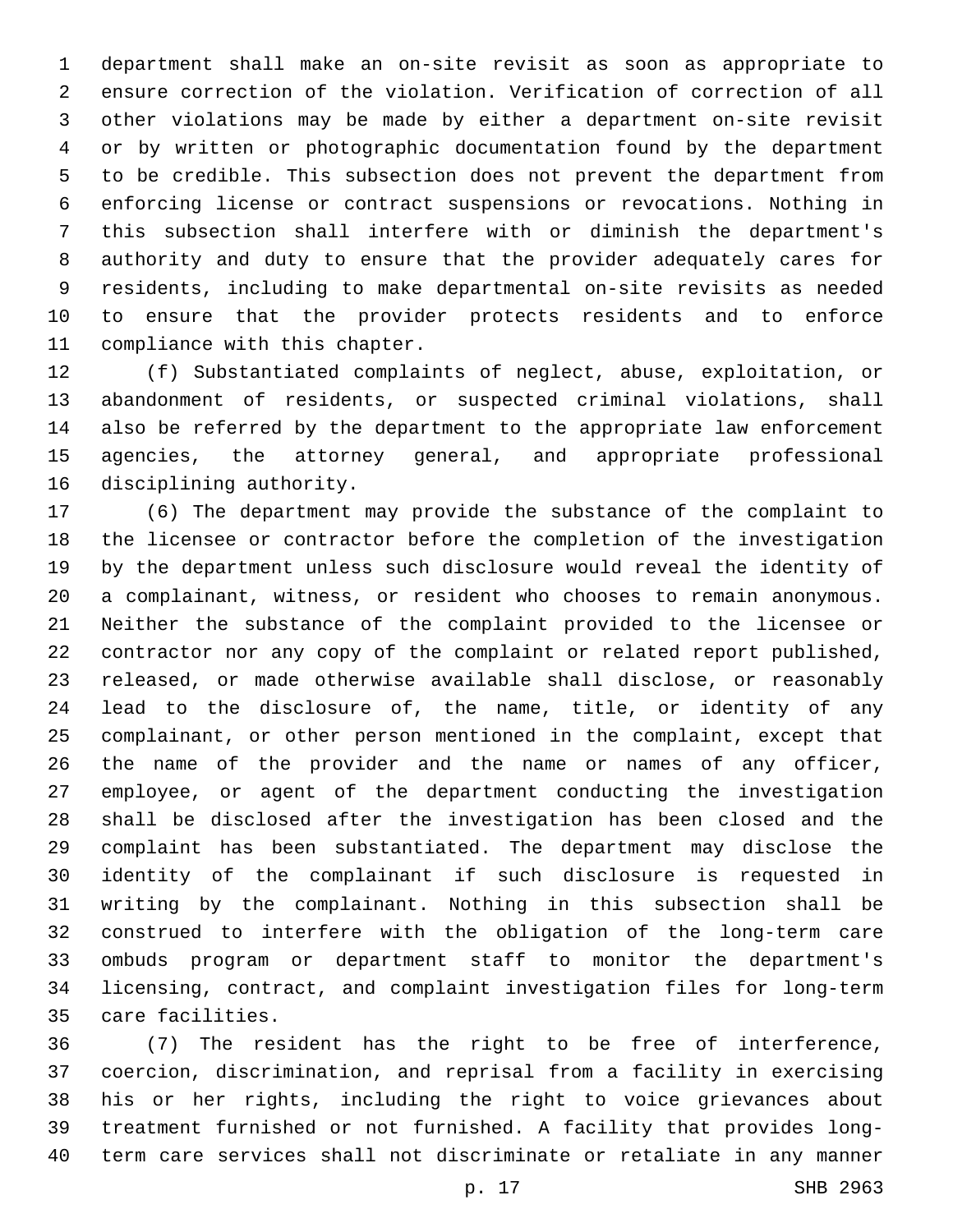against a resident, employee, or any other person on the basis or for the reason that such resident or any other person made a complaint to the department, the attorney general, law enforcement agencies, or the long-term care ombuds, provided information, or otherwise cooperated with the investigation of such a complaint. Any attempt to discharge a resident against the resident's wishes, or any type of retaliatory treatment of a resident by whom or upon whose behalf a complaint substantiated by the department has been made to the department, the attorney general, law enforcement agencies, or the long-term care ombuds, within one year of the filing of the complaint, raises a rebuttable presumption that such action was in retaliation for the filing of the complaint. "Retaliatory treatment" means, but is not limited to, monitoring a resident's phone, mail, or visits; involuntary seclusion or isolation; transferring a resident to a different room unless requested or based upon legitimate management reasons; withholding or threatening to withhold food or treatment unless authorized by a terminally ill resident or his or her representative pursuant to law; or persistently delaying responses to a resident's request for service or assistance. A facility that provides long-term care services shall not willfully interfere with the performance of official duties by a long-term care ombuds. The department shall sanction and may impose a civil penalty of not more than three thousand dollars for a violation of this 24 subsection.

 **Sec. 10.** RCW 74.39A.086 and 2012 c 164 s 602 are each amended to 26 read as follows:

27 (1) ((The department:

 (a) Shall deny payment to any individual provider of home care services who has not been certified as a home care aide as required under chapter 18.88B RCW or whose certification is revoked or, if exempted from certification under RCW 18.88B.041, who has not completed his or her required training pursuant to RCW 74.39A.074.

 (b) May terminate the contract of any individual provider of home care services, or take any other enforcement measure deemed appropriate by the department if the individual provider has not been certified or the individual provider's certification is revoked under chapter 18.88B RCW or, if exempted from certification by RCW 18.88B.041, the individual provider has not completed his or her required training pursuant to RCW 74.39A.074.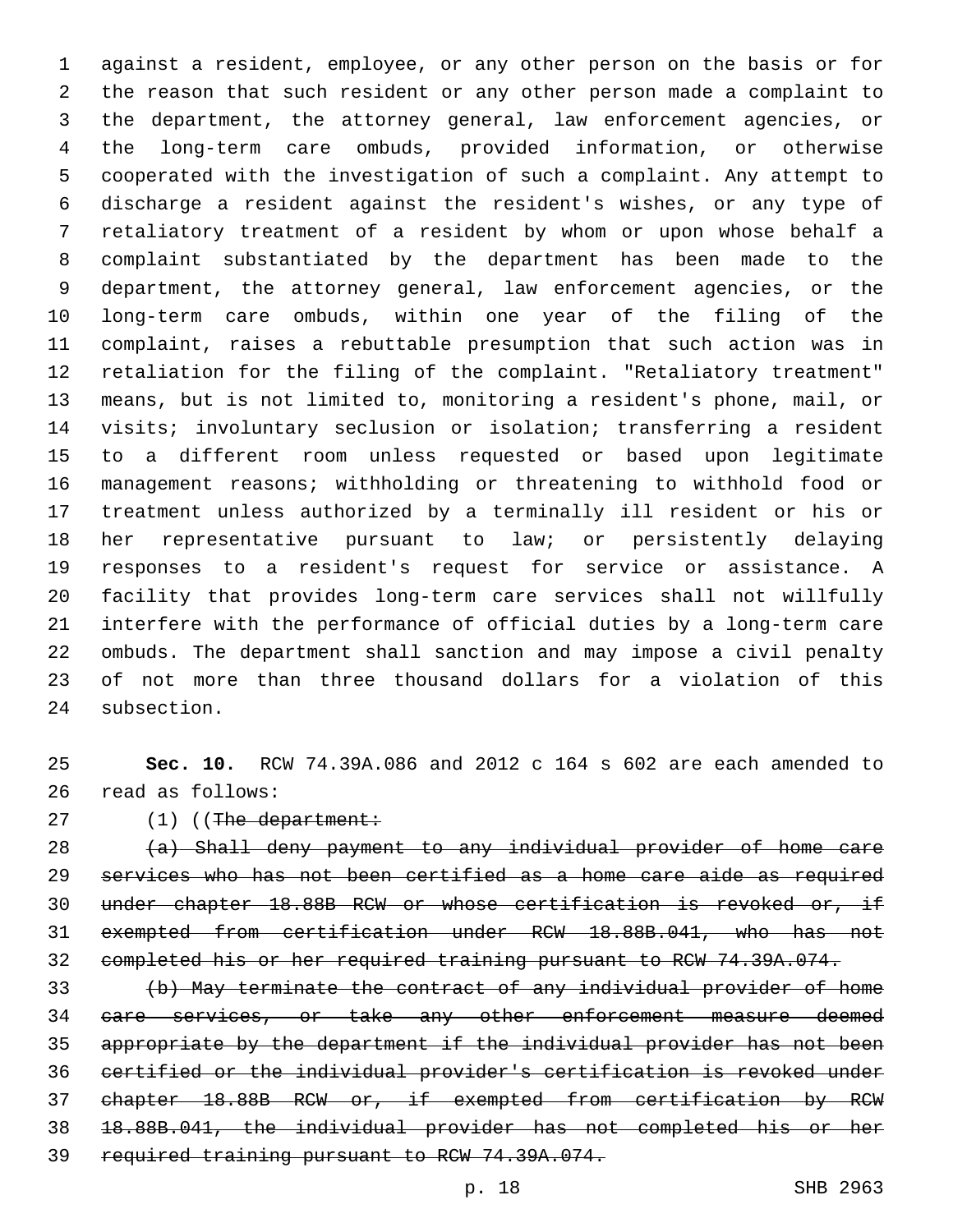$(2)$ )) The department shall take appropriate enforcement action 2 related to the contract of a consumer directed employer or a licensed 3 or certified private agency or facility ((licensed by the state to 4 provide personal care)) that provides long-term care services( $(\tau$ 5 other than an individual provider, who)) and knowingly employs a 6 long-term care worker who is not a certified home care aide as 7 required under chapter 18.88B RCW ((or whose certification is 8 revoked)) or, if exempted from certification under RCW 18.88B.041, 9 who has not completed his or her required training ((pursuant to)) 10 under RCW 74.39A.074.

11 (2) The department shall deny payment to individual providers who 12 provided services under a contract with the department if they have 13 been notified that they are no longer permitted to work because they:

14 (a) Were not certified as home care aides as required under 15 chapter 18.88B RCW; or

16 (b) Had not completed the training required under RCW 74.39A.074.

17 (3) The department may terminate the contract of any individual 18 provider under contract with the department who:

19 (a) Is not certified as a home care aide as required under 20 chapter 18.88B RCW; or

21 (b) Has not completed the training required under RCW 74.39A.074.

22 (4) Chapter 34.05 RCW shall govern actions by the department 23 under this section.

24  $((+4))$  (5) The department shall adopt rules to implement this 25 section.

26 **Sec. 11.** RCW 74.39A.090 and 2013 c 320 s 10 are each amended to 27 read as follows:

28 (1) ((The legislature intends that any staff reassigned by the department as a result of shifting of the reauthorization responsibilities by contract outlined in this section shall be dedicated for discharge planning and assisting with discharge planning and information on existing discharge planning cases.)) Discharge planning, as directed in this section, is intended for 34 residents and patients identified for discharge to long-term ((eare pursuant to)) services under RCW 70.41.320, 74.39A.040, ((and)) or 74.42.058. The purpose of discharge planning is to protect residents and patients from the financial incentives inherent in keeping residents or patients in a more expensive higher level of care and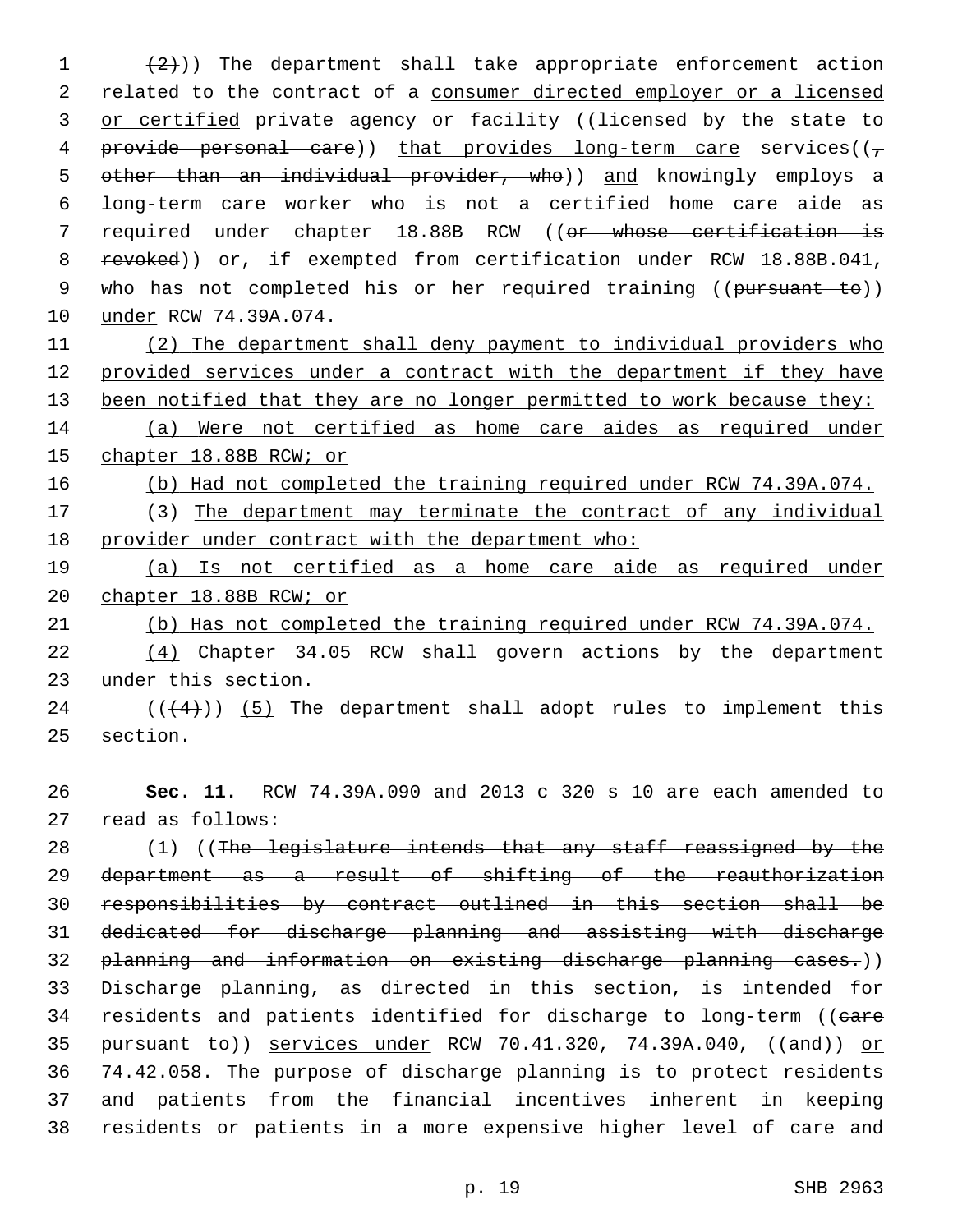shall focus on care options that are in the best interest of the 2 patient or resident.

 (2) The department shall, consistent with the intent of this section, contract with area agencies on aging:4

 (a) To provide case management services to consumers receiving 6 home and community services in their own home; and

 (b) To reassess and reauthorize home and community services in 8 home or in other settings for consumers ((consistent with the intent 9 of this section)):

 (i) Who have been initially authorized by the department to 11 receive home and community services; and

 (ii) Who, at the time of reassessment and reauthorization, are receiving home and community services in their own home.

 (3) In the event that an area agency on aging is unwilling to enter into or satisfactorily fulfill a contract or an individual consumer's need for case management services will be met through an alternative delivery system, the department is authorized to:

(a) Obtain the services through competitive bid; and

 (b) Provide the services directly until a qualified contractor 20 can be found.

 (4)(a) The department shall include, in its oversight and monitoring of area agency on aging performance, assessment of case management roles undertaken by area agencies on aging in this section. The scope of oversight and monitoring includes, but is not limited to, assessing the degree and quality of the case management performed by area agency on aging staff for elderly and persons with 27 disabilities in the community.

 (b) The department shall incorporate the expected outcomes and criteria to measure the performance of service coordination organizations into contracts with area agencies on aging as provided 31 in chapter 70.320 RCW.

 (5) Area agencies on aging shall assess the quality of the in- home care services provided to consumers who are receiving services 34 under ((the medicaid personal care, community options programs entry system or chore services program)) programs authorized through the medicaid state plan, medicaid waiver authorities, or similar state- funded in-home care programs through an individual provider or home care agency. Quality indicators may include, but are not limited to, home care consumers satisfaction surveys, how quickly home care consumers are linked with home care workers, and whether the plan of

p. 20 SHB 2963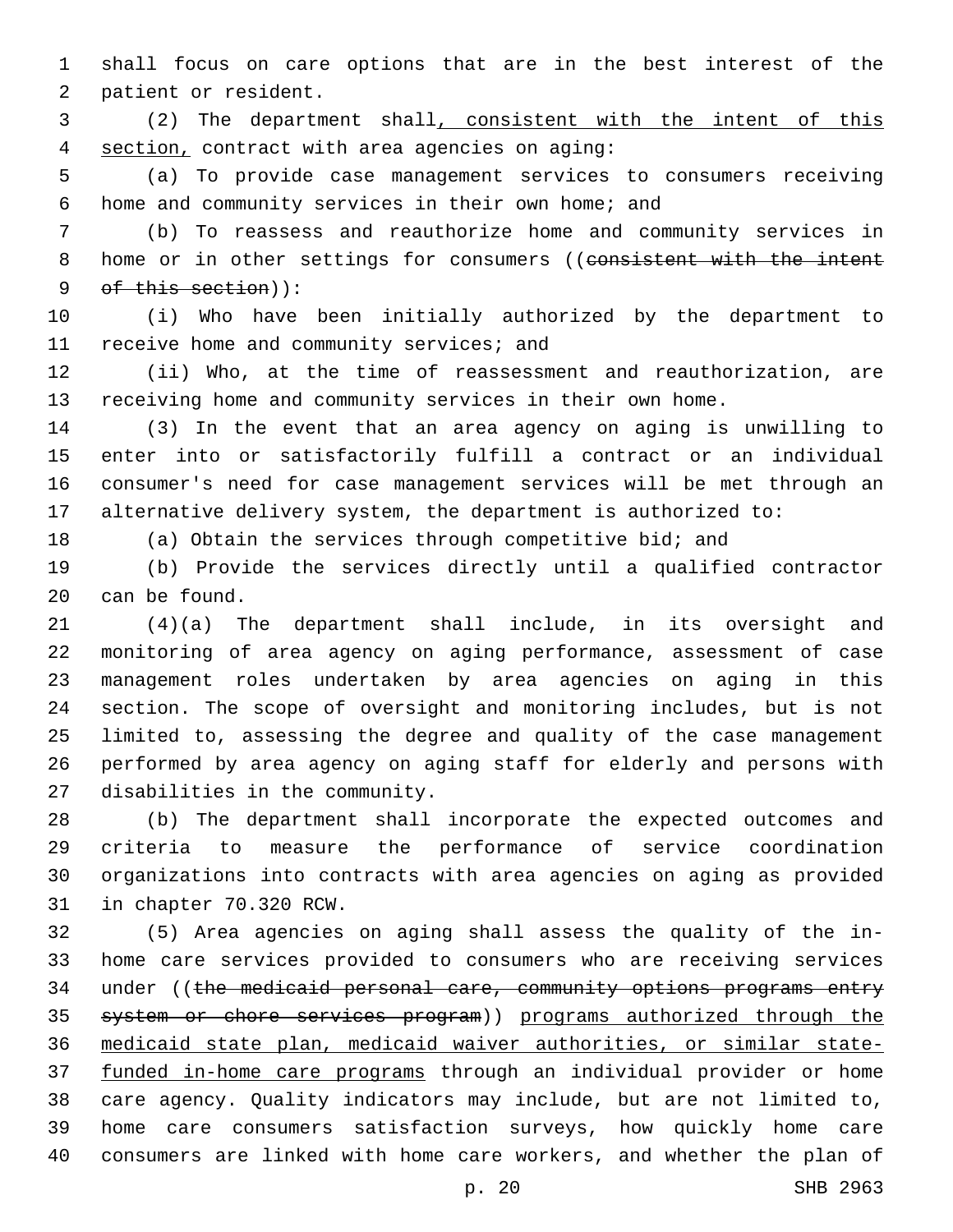care under RCW 74.39A.095 has been honored by the agency or the 2 individual provider.

 (6) The department shall develop model language for the plan of care established in RCW 74.39A.095. The plan of care shall be in clear language, and written at a reading level that will ensure the ability of consumers to understand the rights and responsibilities 7 expressed in the plan of care.

 **Sec. 12.** RCW 74.39A.095 and 2014 c 40 s 1 are each amended to 9 read as follows:

 (1) In carrying out case management responsibilities established under RCW 74.39A.090 for consumers who are receiving services under 12 ((the medicaid personal care, community options programs entry system 13 or chore services program through an individual provider, each area 14 agency on aging shall provide oversight of the care being provided to 15 consumers receiving services under this section)) programs authorized through the medicaid state plan, medicaid waiver authorities, or similar state-funded in-home care programs, to the extent of 18 available funding((<del>. Case management responsibilities incorporate</del> 19 this oversight, and include, but are not limited to:

 (a) Verification that any individual provider has met any 21 training requirements established by the department;

 (b) Verification of a sample of worker time sheets until the state electronic payment system is available for individual providers to record their hours at which time a verification of worker time 25 sheets may be done electronically;

 (c) Monitoring the consumer's plan of care to verify that it 27 adequately meets the needs of the consumer, through activities such as home visits, telephone contacts, and responses to information received by the area agency on aging indicating that a consumer may be experiencing problems relating to his or her home care;

31 (d) Reassessing and reauthorizing services;

(e) Monitoring of individual provider performance; and

33 (f) Conducting criminal background checks or verifying that criminal background checks have been conducted for any individual provider. Individual providers who are hired after January 7, 2012, are subject to background checks under RCW 74.39A.056)), each area agency on aging shall:

 (a) Work with each client to develop a plan of care under this section that identifies and ensures coordination of health and long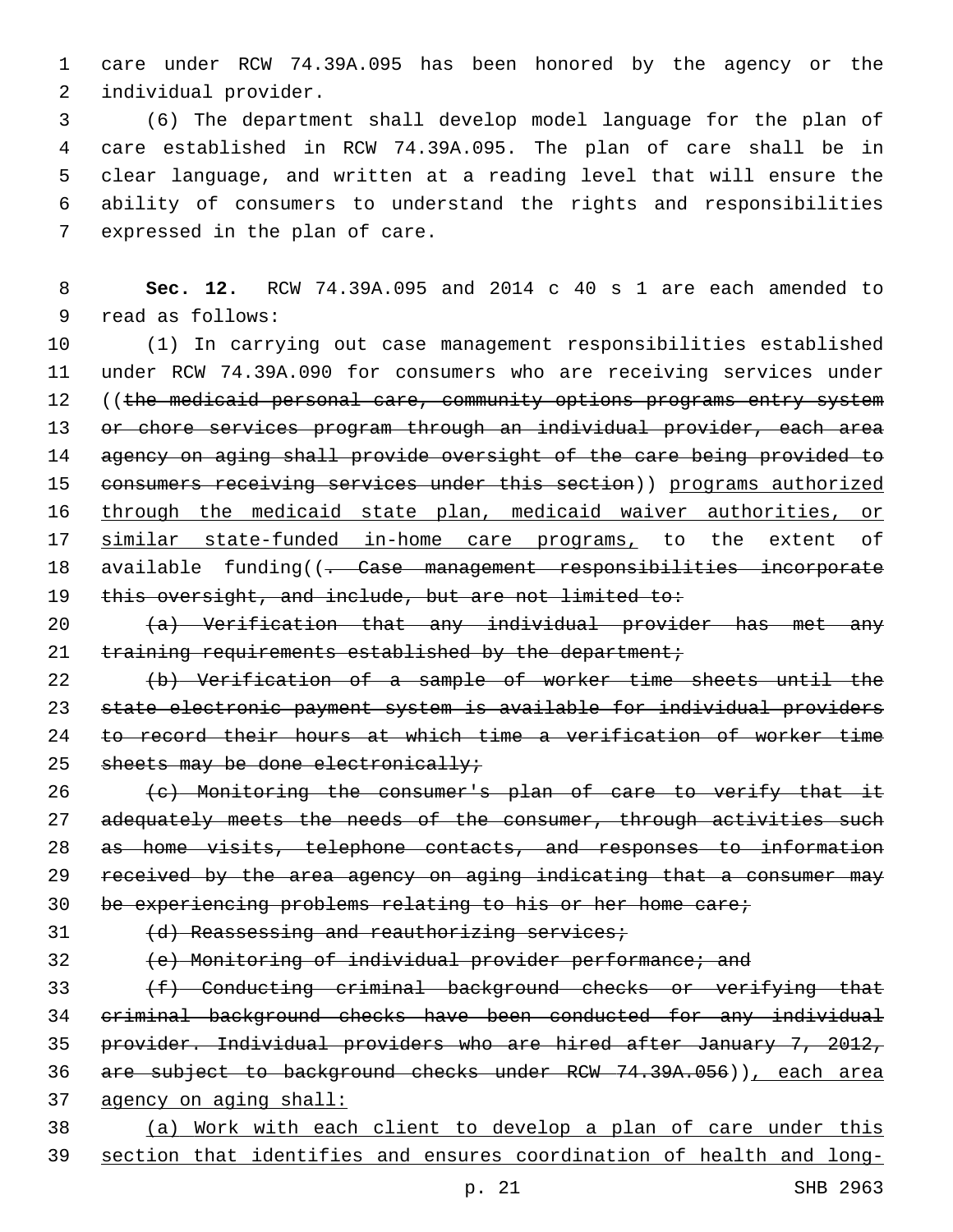1 term care services and supports. In developing the plan, the area 2 agency on aging shall use and modify as needed any comprehensive plan 3 of care developed by the department as provided in RCW 74.39A.040;

 (b) Monitor the implementation of the consumer's plan of care to 5 verify that it adequately meets the needs of the consumer through activities such as home visits, telephone contacts, and responses to information received by the area agency on aging indicating that a consumer may be experiencing problems relating to his or her home 9 care;

10 (c) Reassess and reauthorize services;

11 (d) Explain to the consumer that consumers have the right to 12 waive case management services offered by the area agency on aging, 13 except consumers may not waive the area agency on aging's 14 reassessment or reauthorization of services, or verification that 15 services are being provided in accordance with the plan of care; and

16 (e) Document the waiver of any case management services by the 17 consumer.

18 (2) ((The area agency on aging case manager shall work with each 19 consumer to develop a plan of care under this section that identifies 20 and ensures coordination of health and long-term care services that 21 meet the consumer's needs. In developing the plan, they shall 22 utilize, and modify as needed, any comprehensive community service 23 plan developed by the department as provided in RCW 74.39A.040. The 24 plan of care shall include, at a minimum:

 (a) The name and telephone number of the consumer's area agency on aging case manager, and a statement as to how the case manager can be contacted about any concerns related to the consumer's well-being 28 or the adequacy of care provided;

29 (b) The name and telephone numbers of the consumer's primary 30 health care provider, and other health or long-term care providers 31 with whom the consumer has frequent contacts;

32 (c) A clear description of the roles and responsibilities of the 33 area agency on aging case manager and the consumer receiving services 34 under this section;

35 (d) The duties and tasks to be performed by the area agency on 36 aging case manager and the consumer receiving services under this  $37$  section;

38 (e) The type of in-home services authorized, and the number of 39 hours of services to be provided;

40 (f) The terms of compensation of the individual provider;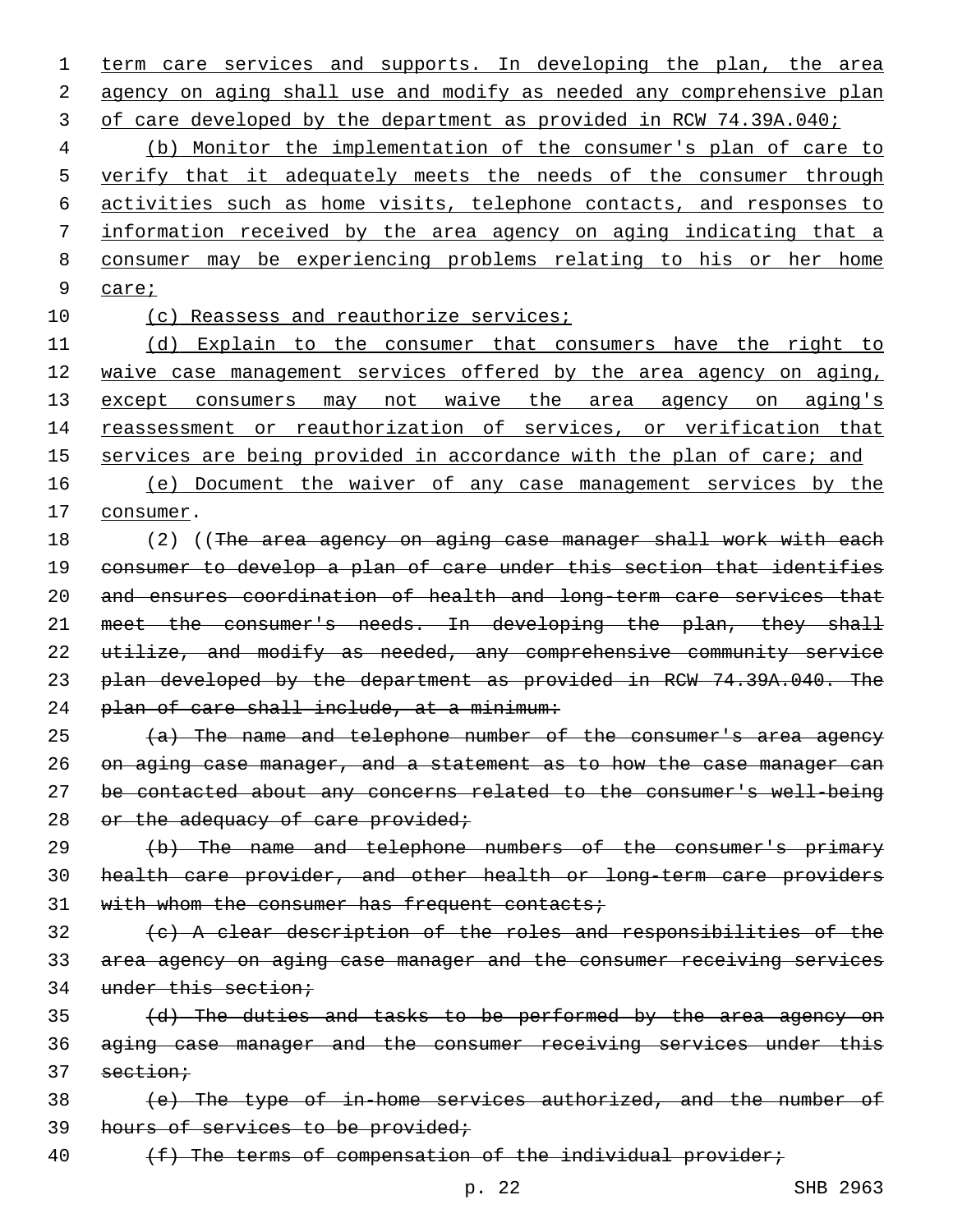1 (g) A statement by the individual provider that he or she has the 2 ability and willingness to carry out his or her responsibilities

3 relative to the plan of care; and

 (h)(i) Except as provided in (h)(ii) of this subsection, a clear statement indicating that a consumer receiving services under this section has the right to waive any of the case management services offered by the area agency on aging under this section, and a clear indication of whether the consumer has, in fact, waived any of these services.

10 (ii) The consumer's right to waive case management services does 11 not include the right to waive reassessment or reauthorization of 12 services, or verification that services are being provided in 13 accordance with the plan of care.

14 (3) Each area agency on aging shall retain a record of each 15 waiver of services included in a plan of care under this section.

16  $(4)$ )) Each consumer has the right to direct and participate in 17 the development of their plan of care to the maximum extent 18 practicable ((extent of their abilities and desires)), and to be 19 provided with the time and support necessary to facilitate that 20 participation.

21  $((+5+))$  (3) As authorized by the consumer, a copy of the plan of 22 care ((must)) may be distributed to: (a) The consumer's ((primary 23 eare provider,)) individual provider( $(\tau)$ ) contracted with the 24 department; (b) the entity contracted with the department to provide 25 personal care services; and (c) other relevant providers with whom 26 the consumer has frequent contact( $(\frac{1}{2})$  as authorized by the consumer)).

27 (((6) The consumer's plan of care shall be an attachment to the 28 contract between the department, or their designee, and the 29 individual provider.

 (7) If the department or area agency on aging case manager finds that an individual provider's inadequate performance or inability to deliver quality care is jeopardizing the health, safety, or well- being of a consumer receiving service under this section, the department or the area agency on aging may take action to terminate 35 the contract between the department and the individual provider. If the department or the area agency on aging has a reasonable, good faith belief that the health, safety, or well-being of a consumer is in imminent jeopardy, the department or area agency on aging may summarily suspend the contract pending a fair hearing. The consumer may request a fair hearing to contest the planned action of the case

p. 23 SHB 2963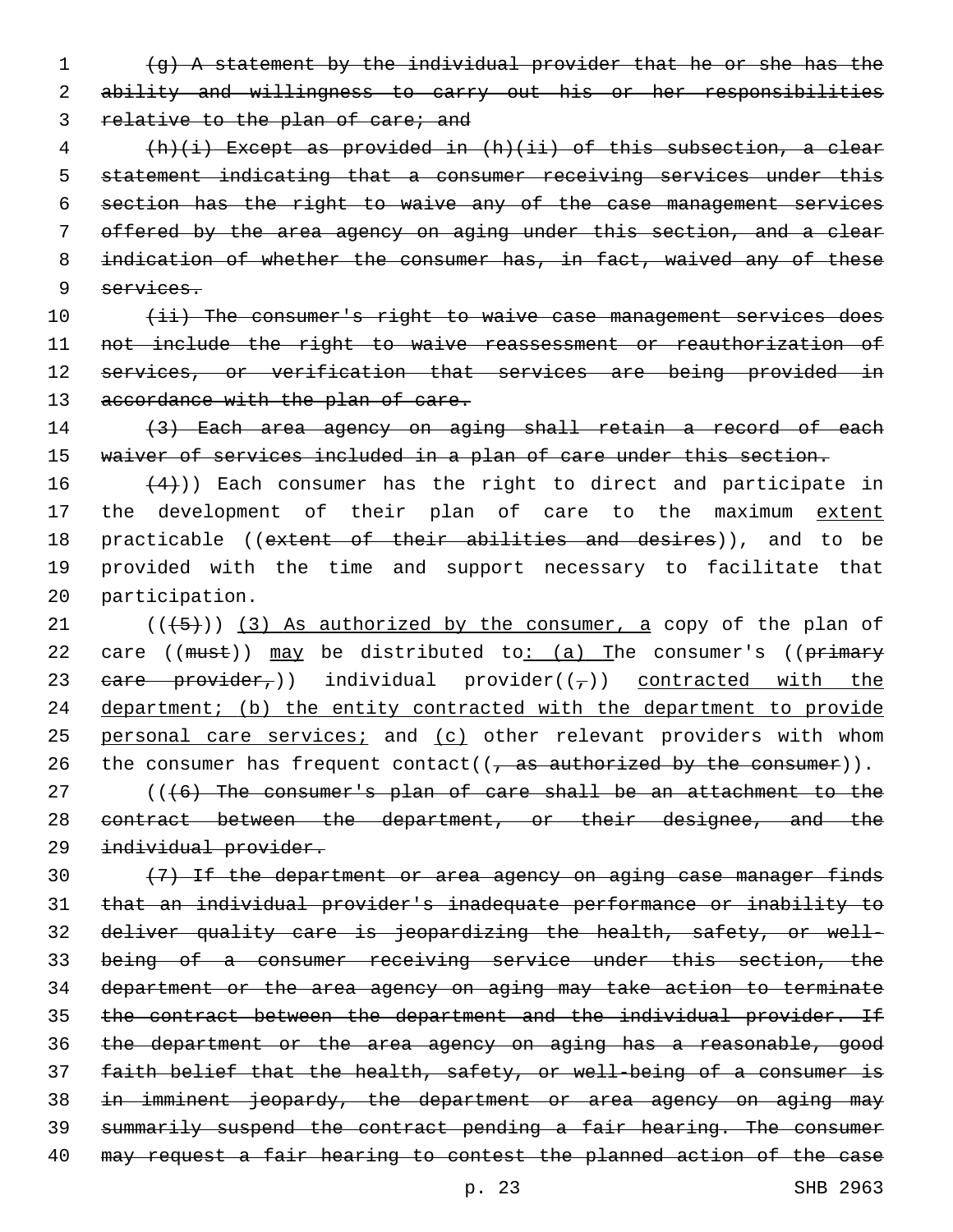manager, as provided in chapter 34.05 RCW. The department may by rule 2 adopt guidelines for implementing this subsection.

 (8) The department or area agency on aging may reject a request by a consumer receiving services under this section to have a family member or other person serve as his or her individual provider if the case manager has a reasonable, good faith belief that the family member or other person will be unable to appropriately meet the care 8 needs of the consumer. The consumer may request a fair hearing to contest the decision of the case manager, as provided in chapter 10 34.05 RCW. The department may by rule adopt guidelines for 11 implementing this subsection.))

 (4) If an individual provider is employed by a consumer directed 13 employer, the department or area agency on aging must notify the consumer directed employer if:

 (a) There is reason to believe that an individual provider or prospective individual provider is not delivering or will not be able 17 to deliver the services identified in the consumer's plan of care; or (b) The individual provider's performance is jeopardizing the health, safety, or well-being of a consumer receiving services under

this section.

 NEW SECTION. **Sec. 13.** A new section is added to chapter 74.39A 22 RCW to read as follows:

 (1) If a consumer directed employer employs individual providers, 24 then the consumer directed employer shall:

 (a) Verify that each individual provider has met any training requirements established under this chapter and rules adopted under 27 this chapter;

 (b) Conduct background checks on individual providers as required under this chapter, RCW 43.43.830 through 43.43.842, 43.20A.710, and the rules adopted by the department; or verify that a background check has been conducted for each individual provider and that the background check is still valid in accordance with department rules;

 (c) Implement an electronic visit verification system that complies with federal requirements, or in the absence of an electronic visit verification system, monitor a statistically valid sample of individual provider's claims to the receipt of services by 37 the consumer;

 (d) Monitor individual provider compliance with employment 39 requirements;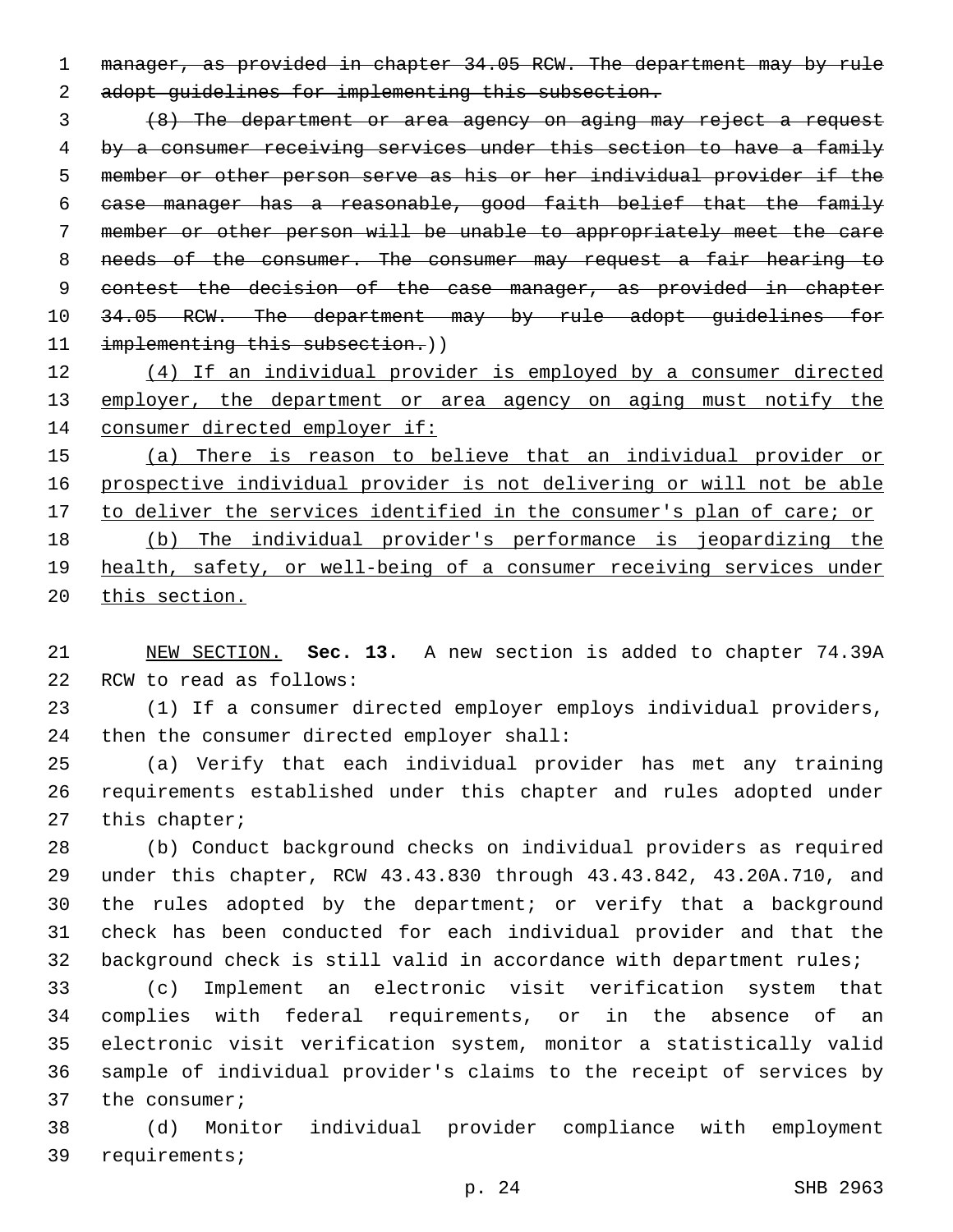(e) As authorized and determined by the consumer, provide a copy of the consumer's plan of care to the individual provider who has 3 been selected by the consumer;

 (f) Verify the individual provider is able and willing to carry out his or her responsibilities under the plan of care;

 (g) Take into account information provided by the consumer or the 7 consumer's case manager about the consumer's specific needs;

 (h) Discontinue the individual provider's assignment to a consumer when the consumer directed employer has reason to believe, or the department or area agency on aging has reported, that the health, safety, or well-being of a consumer is in imminent jeopardy due to the performance of the individual provider;

 (i) Reject a request by a consumer to assign a specific person as his or her individual provider, if the consumer directed employer has reason to believe that the individual will be unable to appropriately 16 meet the care needs of the consumer; and

 (j) Establish a dispute resolution process for consumers who wish to dispute decisions made under (h) and (i) of this subsection.

 (2) If any individual providers are contracted with the department to provide services under this chapter, the area agency on aging case management responsibilities shall include:

 (a) Verifying that each individual provider has met all training 23 requirements under this chapter and department rules;

 (b) Conducting background checks on individual providers as required under this chapter, RCW 43.43.830 through 43.43.842, 43.20A.710, and department rules; or verifying that background checks have been conducted for each individual provider and that the 28 background check is still valid in accordance with department rules;

 (c) Monitoring that the individual provider is providing services 30 as outlined in the consumer's plan of care;

 (d) Attaching the consumer's plan of care to the contract with 32 the individual provider;

 (e) Verifying with the individual provider that he or she is able and willing to carry out his or her responsibilities under the plan 35 of care;

 (f) Terminating the contract between the department and the individual provider if the department or area agency on aging finds that an individual provider's inadequate performance or inability to deliver quality care is jeopardizing the health, safety, or well-being of a consumer receiving service under this section;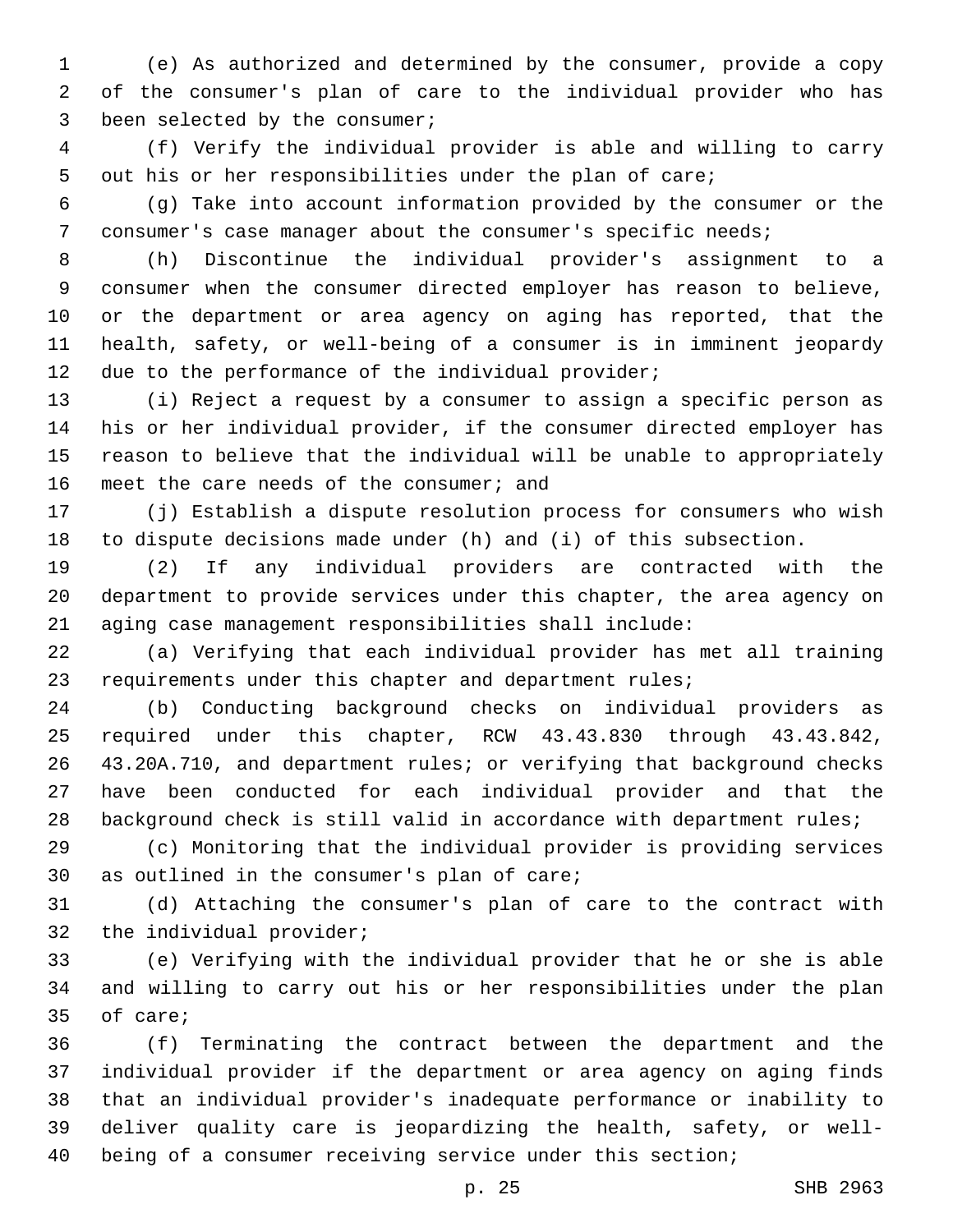(g) Summarily suspending the contract pending a fair hearing, if there is reason to believe the health, safety, or well-being of a 3 consumer is in imminent jeopardy; and

 (h) Rejecting a request by a consumer receiving services under this section to have a family member or other person serve as his or her individual provider if the case manager has reason to believe that the family member or other person will be unable to 8 appropriately meet the care needs of the consumer.

 (3) The consumer may request a fair hearing under chapter 34.05 RCW to contest a planned action of the case manager under subsection  $(2)(q)$  and  $(h)$  of this section.

(4) The department may adopt rules to implement this section.

 **Sec. 14.** RCW 74.39A.155 and 2008 c 146 s 8 are each amended to 14 read as follows:

 Within funds appropriated for this purpose, the department shall provide additional support for residents in community settings who exhibit challenging behaviors that put them at risk for institutional 18 placement. The residents must be receiving services under (( $t$ he 19 community options program entry system waiver or the medically needy residential facility waiver under section 1905(c) of the federal 21 social security act)) programs authorized through the medicaid state plan, medicaid waiver authorities, or similar state-funded in-home 23 care programs, and must have been evaluated under the individual comprehensive assessment reporting and evaluation process.

 **Sec. 15.** RCW 74.39A.210 and 2001 c 319 s 13 are each amended to 26 read as follows:

 An employer providing home and community services, including facilities licensed under chapters 18.51, 18.20, 70.97, and 70.128 29 RCW, an employer of a program ((authorized)) operating under RCW 71A.12.040(10), a consumer directed employer, or an in-home services agency employer licensed under chapter 70.127 RCW, who discloses information about a former or current employee to a prospective home 33 and community services employer, nursing home employer, consumer 34 directed employer, or ((are an)) in-home services agency employer, is presumed to be acting in good faith and is immune from civil and criminal liability for such disclosure or its consequences if the disclosed information relates to: (1) The employee's ability to perform his or her job; (2) the diligence, skill, or reliability with

p. 26 SHB 2963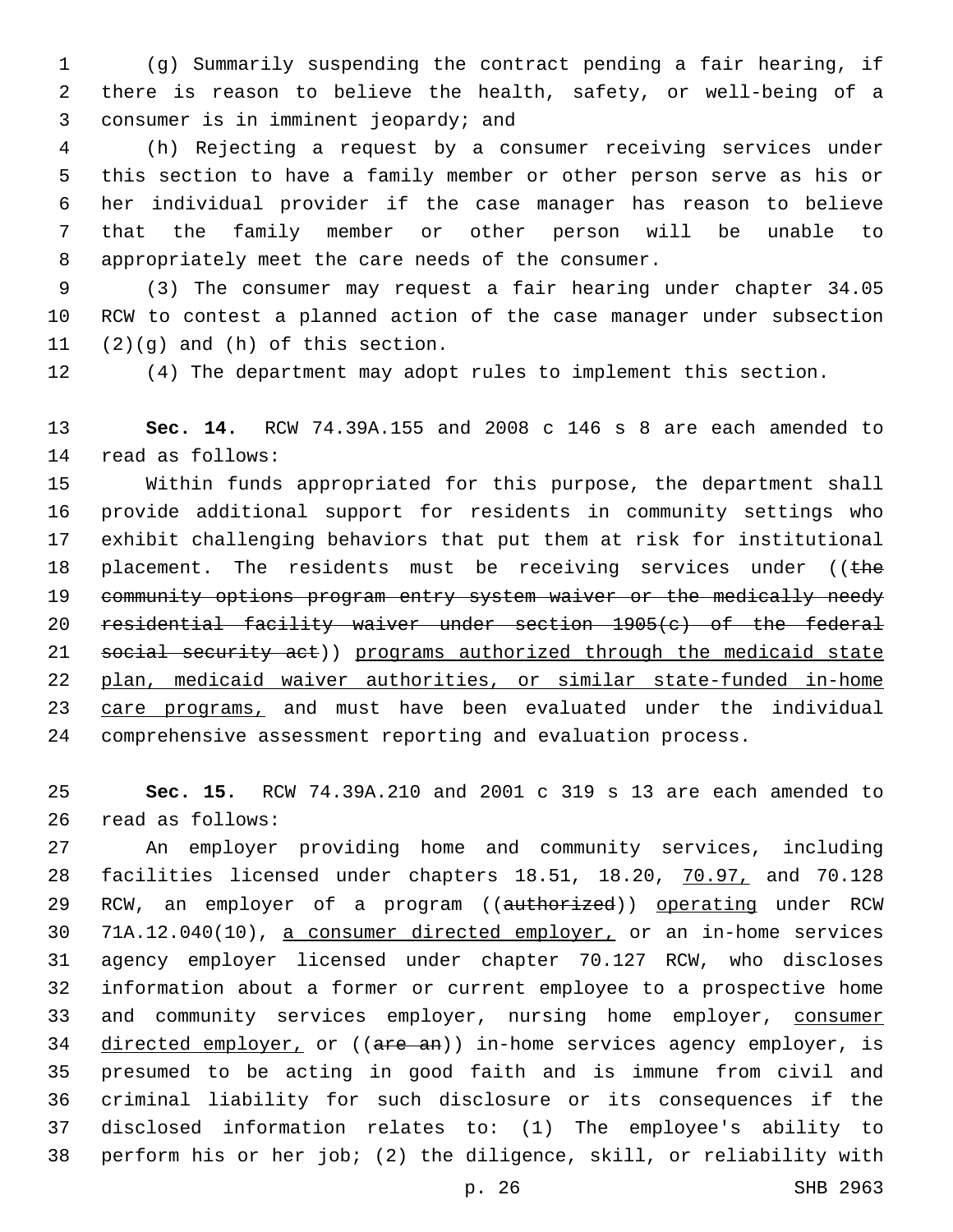which the employee carried out the duties of his or her job; or (3) any illegal or wrongful act committed by the employee when related to his or her ability to care for a vulnerable adult. For purposes of this section, the presumption of good faith may only be rebutted upon a showing by clear and convincing evidence that the information disclosed by the employer was knowingly false or made with reckless 7 disregard for the truth of the information disclosed. ((Should)) If 8 the employee successfully ((rebut)) rebuts the presumption of good 9 faith standard in a court of competent jurisdiction, ((and therefore 10 be)) as the prevailing party, the ((prevailing party)) employee shall be entitled to recover reasonable attorneys' fees against the employer. Nothing in this section shall affect or limit any other state, federal, or constitutional right otherwise available.

 **Sec. 16.** RCW 74.39A.240 and 2011 1st sp.s. c 21 s 7 are each 15 amended to read as follows:

 The definitions in this section apply throughout RCW 74.39A.030 17 ((and)), 74.39A.095 ((and)), 74.39A.220 through 74.39A.300, and 41.56.026 unless the context clearly requires otherwise.

 (1) "Consumer" means a person to whom an individual provider 20 provides any such services.

 (2) "Department" means the department of social and health 22 services.

 (3) "Individual provider" means a person, including a personal 24 aide, who ((has contracted with the department to)), under an individual provider contract with the department or as an employee of a consumer directed employer, provides personal care or respite care 27 services to persons who are functionally disabled ((persons)) or 28 otherwise eligible under ((the medicaid personal care, community options program entry system, chore services program, or respite care program, or to provide respite care or residential services and support to persons with developmental disabilities under)) programs authorized and funded by the medicaid state plan, medicaid waiver 33 programs chapter 71A.12 RCW, ((or to provide respite care as defined 34 in)) RCW 74.13.270, or similar state-funded in-home care programs.

 **Sec. 17.** RCW 74.39A.250 and 2012 c 164 s 708 are each amended to 36 read as follows:

 (1) ((The department)) If a consumer directed employer employs individual providers, the consumer directed employer shall: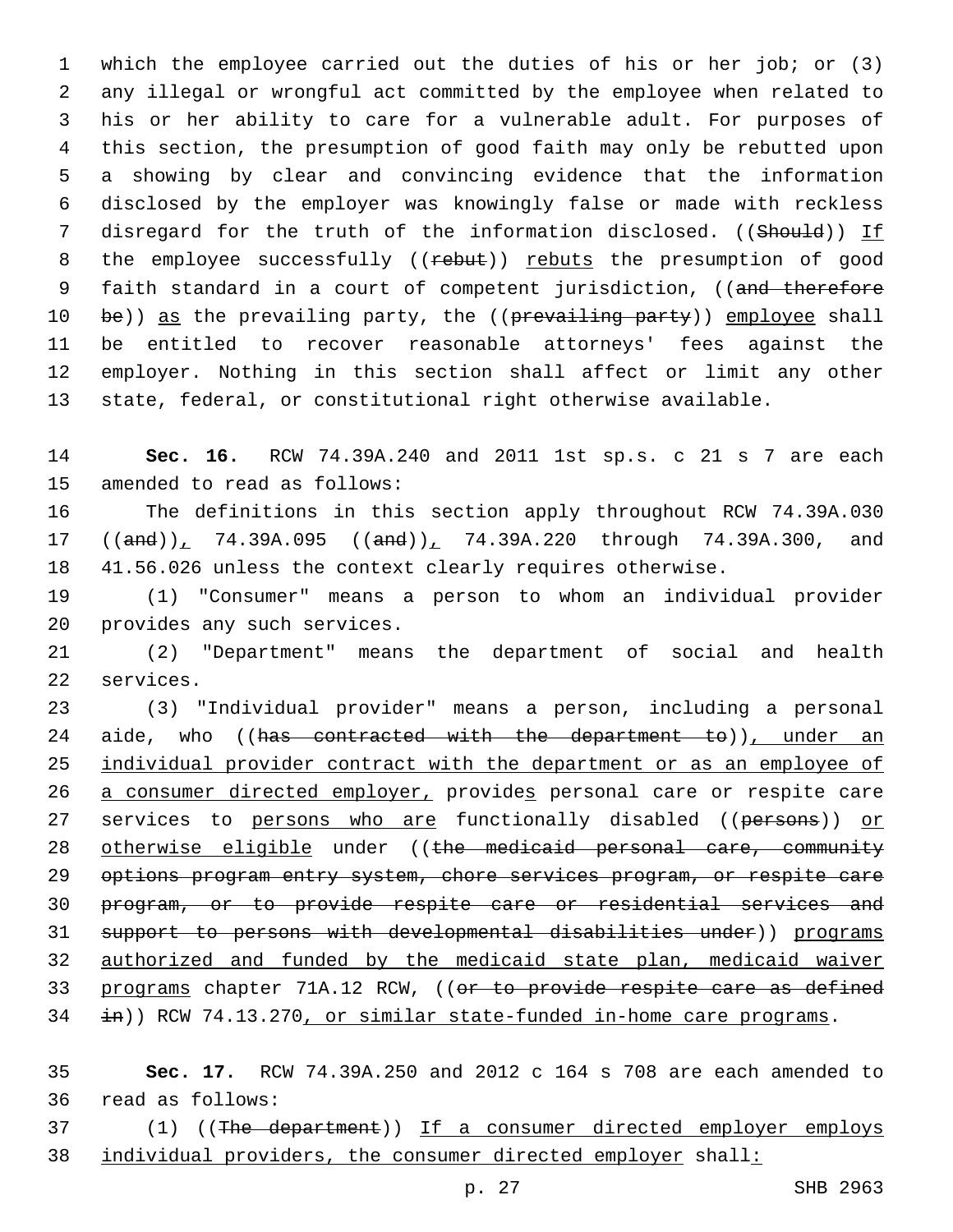(a) Provide assistance to consumers and prospective consumers in finding individual providers and prospective individual providers through the ((establishment)) operation of a referral registry of individual providers and prospective individual providers.

5 (b) Before placing an individual provider or prospective 6 individual provider on the referral registry, ((the department 7  $shall)$ ) determine that((:

 $8$   $\left( \frac{a}{a} \right)$ )) the individual provider or prospective individual provider:

9 (i) Has met the minimum requirements for training ((set forth 10  $\pm$ n)) under RCW 74.39A.051 and 74.39A.074;

11 (((b) The individual provider or prospective individual 12 provider)) (ii) Has satisfactorily ((undergone)) completed a 13 ((criminal)) background check ((conducted)) within the prior twelve 14 months; and

15 (((e) The individual provider or prospective individual 16 provider)) (iii) Is not listed on any ((long-term care abuse and 17 neglect)) state or federal registry ((used)) described in RCW 18 74.39A.056 or on other registries maintained by the department.

19 (((2) The department shall)) (c) Remove from the referral 20 registry any individual provider or prospective individual provider 21 ( $(\text{that})$ ) who does not meet the qualifications set forth in this 22 subsection (1) ((of this section or to have committed misfeasance or 23 malfeasance in the performance of his or her duties)) or whose 24 employment as an individual provider has been terminated based on 25 good cause. ((The individual provider or prospective individual 26 provider, or the consumer to which the individual provider is 27 providing services, may request a fair hearing to contest the removal 28 from the referral registry, as provided in chapter 34.05 RCW.

 $(3)$  The department shall)) (d) Provide routine, emergency, and respite referrals of individual providers and prospective individual providers to consumers and prospective consumers who are authorized to receive long-term in-home care services through an individual 33 provider.

## $34$  ( $(44)$ )) <u>(e) Not allow an individual provider to provide</u> services 35 to a consumer without the consumer's consent.

 $(2)$  The department shall ((give preference in the recruiting, training, referral, and employment of individual providers and prospective individual providers to recipients of public assistance or other low-income persons who would qualify for public assistance 40 in the absence of such employment)) perform the activities under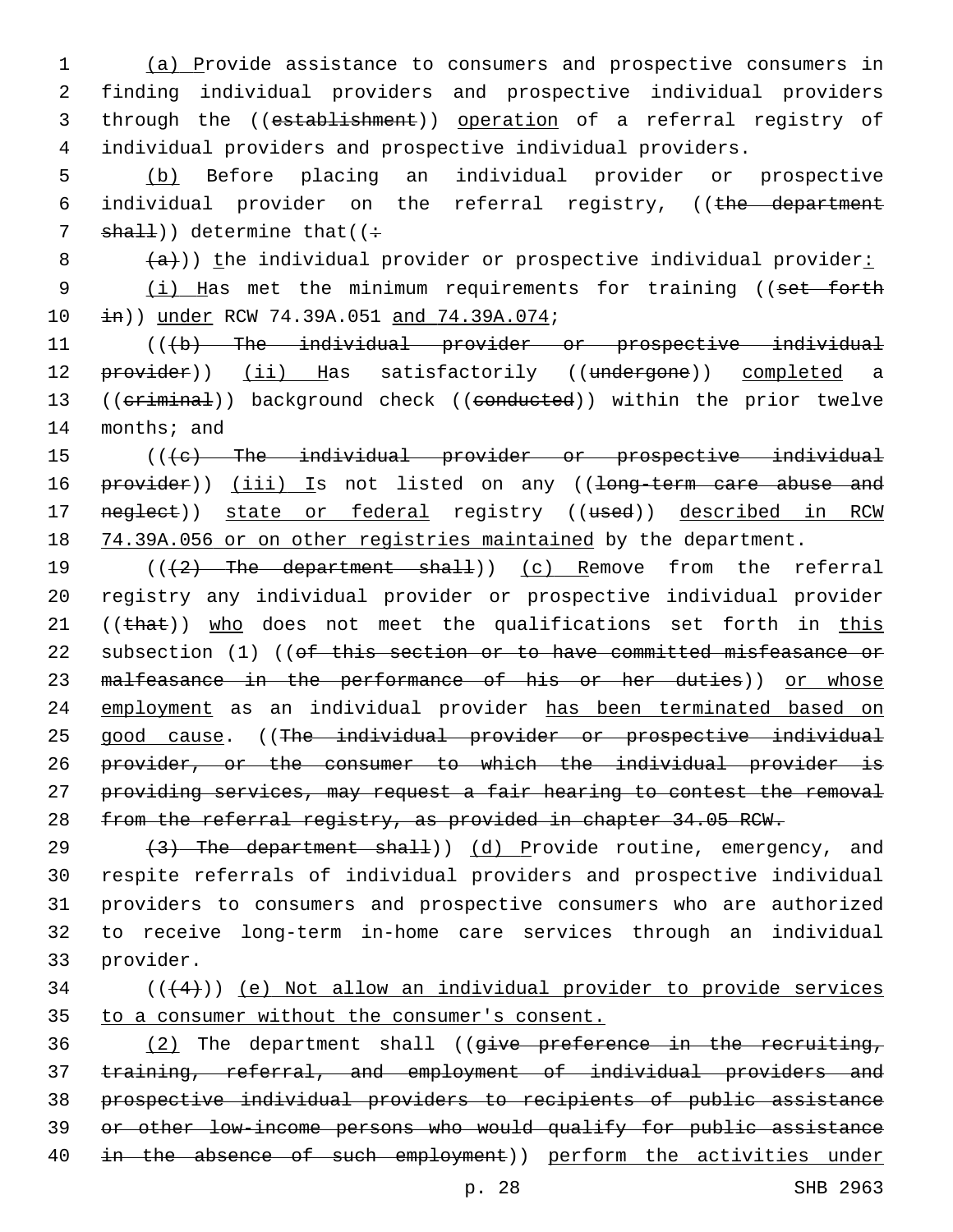subsection (1) of this section if the department has not transitioned the responsibilities under this section to a consumer directed 3 employer.

 **Sec. 18.** RCW 74.39A.261 and 2012 c 164 s 502 are each amended to 5 read as follows:

 If the department contracts with individual providers, the 7 department must perform ((criminal)) background checks for individual providers and prospective individual providers under RCW 74.39A.056.

## **Sec. 19.** RCW 74.39A.270 and 2017 3rd sp.s. c 24 s 1 are each 10 amended to read as follows:

 The following provisions apply only to individual providers who 12 are contracted with the department to provide personal care or respite care services:

 (1) Solely for the purposes of collective bargaining and as expressly limited under subsections (2) and (3) of this section, the governor is the public employer, as defined in chapter 41.56 RCW, of individual providers, who, solely for the purposes of collective bargaining, are public employees as defined in chapter 41.56 RCW. To accommodate the role of the state as payor for the community-based services provided under this chapter and to ensure coordination with state employee collective bargaining under chapter 41.80 RCW and the coordination necessary to implement RCW 74.39A.300, the public employer shall be represented for bargaining purposes by the governor 24 or the governor's designee appointed under chapter 41.80 RCW. ((The governor or governor's designee shall periodically consult with the authority during the collective bargaining process to allow the authority to communicate issues relating to the long-term in-home 28 eare services received by consumers.)) The department shall solicit input from the developmental disabilities council, the governor's committee on disability issues and employment, the state council on aging, and other consumer advocacy organizations to obtain informed input from consumers on their interests, including impacts on consumer choice, for all issues proposed for collective bargaining 34 under subsections (5) and  $((+6+))$  (7) of this section.

 (2) Chapter 41.56 RCW governs the collective bargaining relationship between the governor and individual providers, except as otherwise expressly provided in this chapter and except as follows: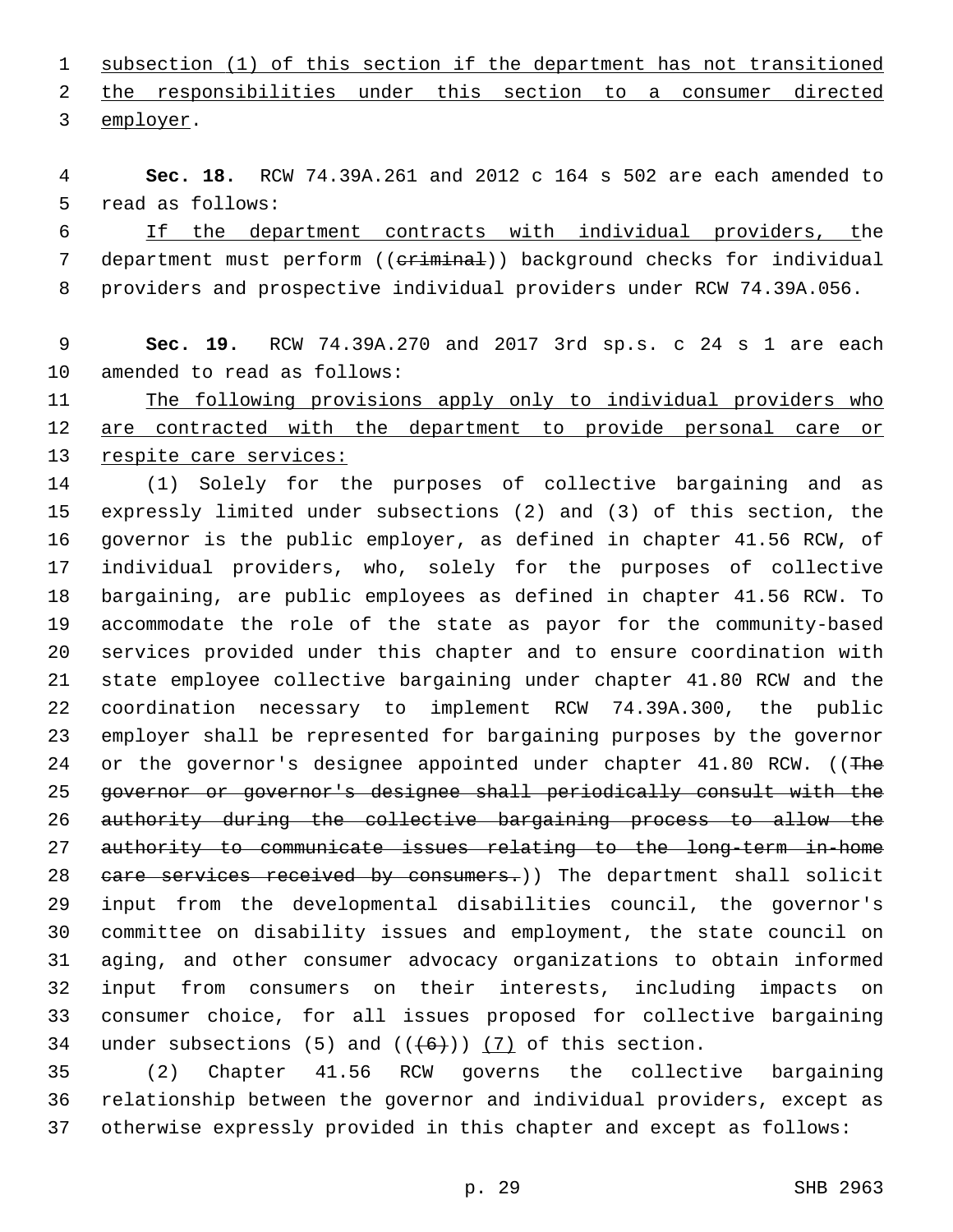(a) The only unit appropriate for the purpose of collective bargaining under RCW 41.56.060 is a statewide unit of all individual 3 providers;

 (b) The showing of interest required to request an election under RCW 41.56.060 is ten percent of the unit, and any intervener seeking to appear on the ballot must make the same showing of interest;

 (c) The mediation and interest arbitration provisions of RCW 41.56.430 through 41.56.470 and 41.56.480 apply, except that:

 (i) With respect to commencement of negotiations between the governor and the bargaining representative of individual providers, negotiations shall be commenced by May 1st of any year prior to the year in which an existing collective bargaining agreement expires; 13 and

14 (ii) The decision of the ((arbitration panel)) arbitrator is not binding on the legislature and, if the legislature does not approve the request for funds necessary to implement the compensation and fringe benefit provisions of the arbitrated collective bargaining 18 agreement, is not binding on the authority or the state;

(d) Individual providers do not have the right to strike; and

 (e) Individual providers who are related to, or family members of, consumers or prospective consumers are not, for that reason, 22 exempt from this chapter or chapter 41.56 RCW.

 (3) Individual providers who are public employees solely for the purposes of collective bargaining under subsection (1) of this section are not, for that reason, employees of the state, its political subdivisions, or an area agency on aging for any purpose. Chapter 41.56 RCW applies only to the governance of the collective bargaining relationship between the employer and individual providers as provided in subsections (1) and (2) of this section.

 (4) Consumers and prospective consumers retain the right to select, hire, supervise the work of, and terminate any individual provider providing services to them. Consumers may elect to receive long-term in-home care services from individual providers who are not 34 referred to them by the ((authority)) department or a department 35 contractor.

 (5) Except as expressly limited in this section and RCW 74.39A.300, the wages, hours, and working conditions of individual providers are determined solely through collective bargaining as 39 provided in this chapter. Except as described in ((subsection (9) of 40 this)) section 26 of this act, no agency or department of the state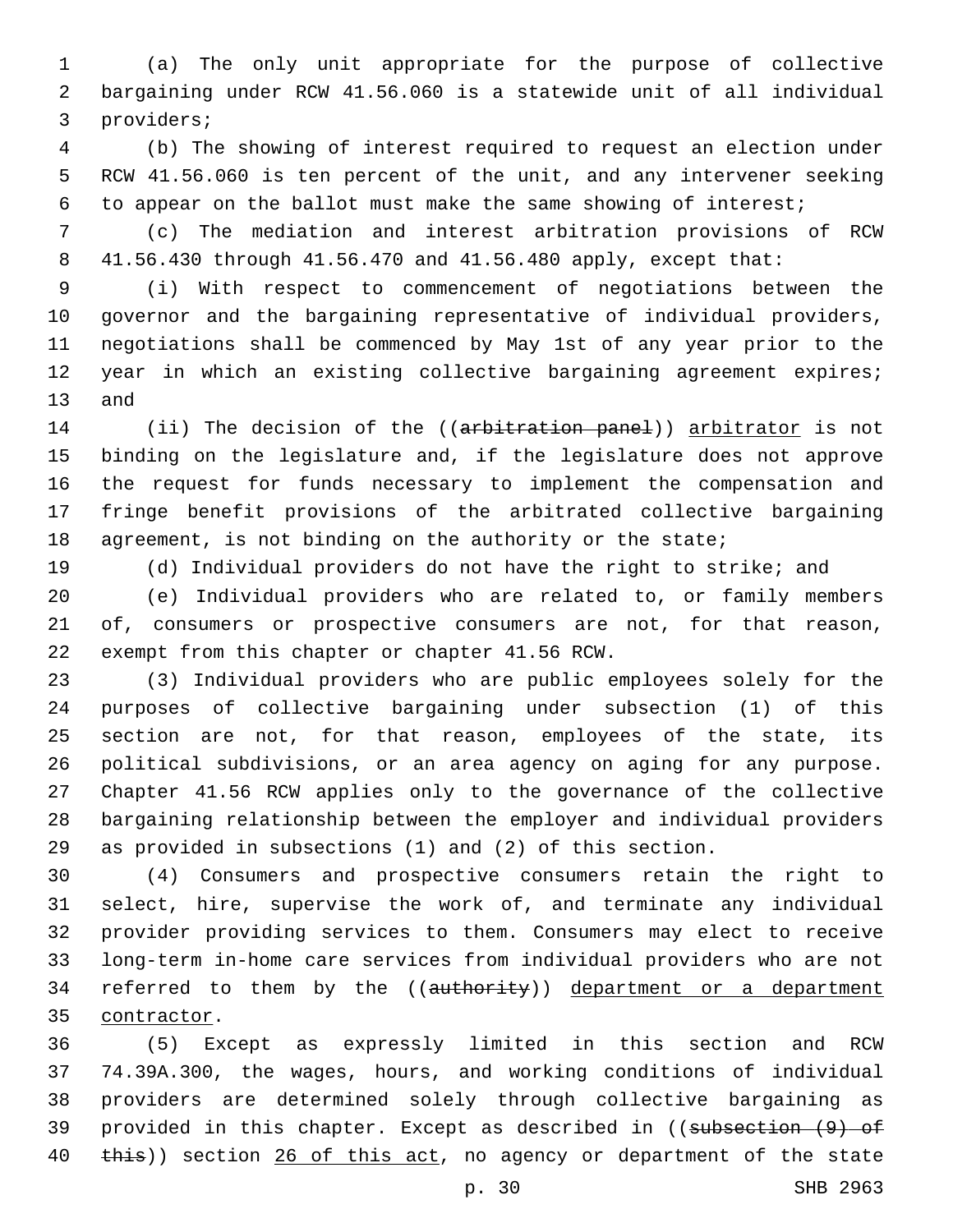may establish policies or rules governing the wages or hours of 2 individual providers. ((This subsection does not modify:

 (a) The department's authority to establish a plan of care for each consumer or its core responsibility to manage long-term in-home care services under this chapter, including determination of the level of care that each consumer is eligible to receive. However, at the request of the exclusive bargaining representative, the governor 8 or the governor's designee appointed under chapter 41.80 RCW shall engage in collective bargaining, as defined in RCW 41.56.030(4), with 10 the exclusive bargaining representative over how the department's 11 core responsibility affects hours of work for individual providers. This subsection shall not be interpreted to require collective 13 bargaining over an individual consumer's plan of care;

14 (b)(i) The requirement that the number of hours the department may pay any single individual provider is limited to:

16 (A) Sixty hours each workweek if the individual provider was 17 working an average number of hours in excess of forty hours for the workweeks during January 2016, except for fiscal years 2016, 2017, 19 and 2018, the limit is sixty-five hours each workweek; or

 (B) Forty hours each workweek if the individual provider was not working an average number of hours in excess of forty hours for the workweeks during January 2016, or had no reported hours for the month 23 of January 2016.

 (ii) Additional hours may be authorized under criteria established by rules adopted by the department under subsection (9) 26 of this section.

27 (iii) Additional hours may be authorized for required training under RCW 74.39A.074, 74.39A.076, and 74.39A.341.

29 (iv) An individual provider may appeal to the department for 30 qualification for the hour limitation in  $(b)$   $(i)$   $(A)$  of this subsection if the average weekly hours the individual provider was working in January 2016 materially underrepresent the average weekly hours worked by the individual provider during the first three months of 2016.

 (v) No individual provider is subject to the hour limitations in  $(b)(i)(A)$  of this subsection until the department has conducted a review of the plan of care for the consumers served by the individual 38 provider. The department shall review plans of care expeditiously, starting with consumers connected with the most individual provider overtime;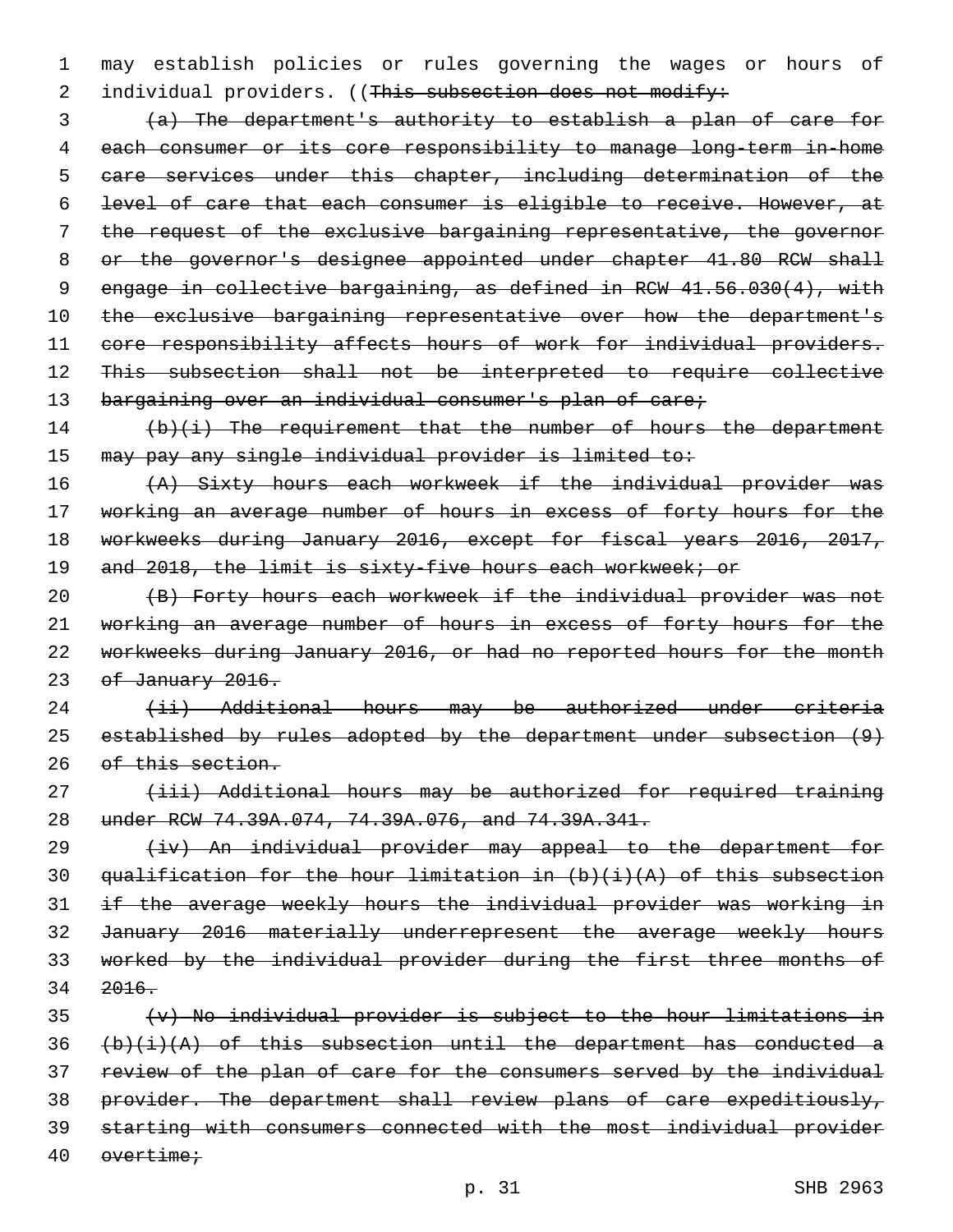(c) The requirement that the total number of additional hours in 2 excess of forty hours authorized under (b) of this subsection and subsection (9) of this section are limited by the total hours as provided in subsection (10) of this section;

 (d) The department's authority to terminate its contracts with individual providers who are not adequately meeting the needs of a 7 particular consumer, or to deny a contract under RCW 74.39A.095(8);

 (e) The consumer's right to assign hours to one or more 9 individual providers consistent with the rules adopted under this 10 chapter and his or her plan of care;

11 (f) The consumer's right to select, hire, terminate, supervise 12 the work of, and determine the conditions of employment for each individual provider providing services to the consumer under this 14 chapter;

 (g) The department's obligation to comply with the federal medicaid statute and regulations and the terms of any community-based 17 waiver granted by the federal department of health and human services and to ensure federal financial participation in the provision of the services; and

 (h) The legislature's right to make programmatic modifications to 21 the delivery of state services under this title, including standards of eligibility of consumers and individual providers participating in 23 the programs under this title, and the nature of services provided. 24 The governor shall not enter into, extend, or renew any agreement 25 under this chapter that does not expressly reserve the legislative 26 rights described in this subsection  $(5)(h)$ .)

(6) Nothing in this section modifies:

 (a) The department's authority to deny individual provider 29 contracts to individuals who will not be able to meet the needs of a consumer or to terminate contracts of individual providers who are not adequately meeting the needs of a particular consumer; or

 (b) The consumer's right to: (i) Assign hours to one or more individual providers consistent with the rules adopted under this chapter and his or her plan of care; and (ii) select, hire, terminate, supervise the work of, and determine the conditions of employment for each individual provider providing services to the consumer under this chapter.

 (7) At the request of the exclusive bargaining representative, the governor or the governor's designee appointed under chapter 41.80 RCW shall engage in collective bargaining, as defined in RCW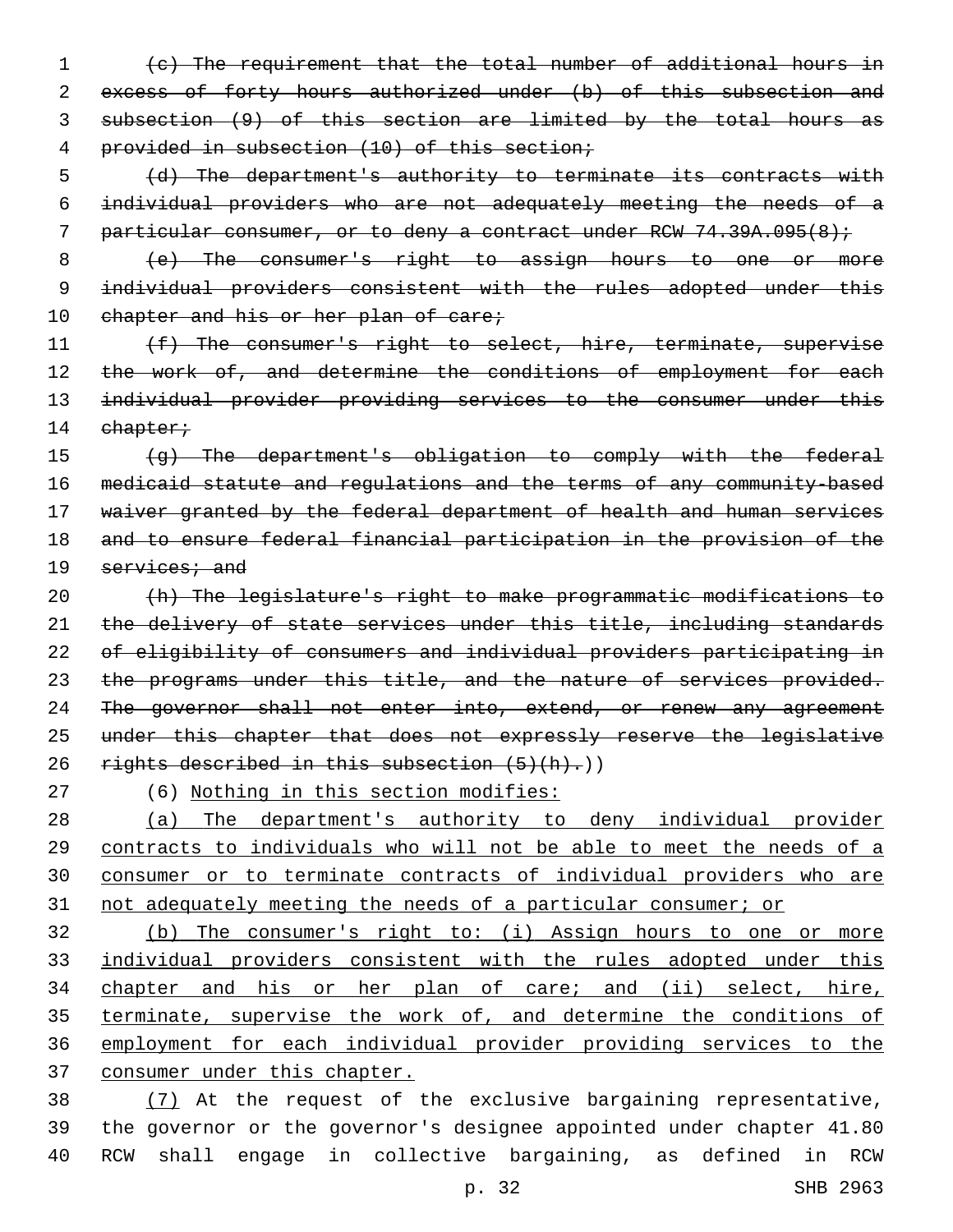41.56.030(4), with the exclusive bargaining representative over ((employer contributions to the training partnership for the costs of: (a) Meeting all training and peer mentoring required under this chapter; and (b) other training intended to promote the career development of individual providers)) the following subjects:

 (a) Employer contributions to the training partnership for the costs of: (i) Meeting all training and peer mentoring requirements under this chapter; and (ii) other training intended to promote the career development of individual providers; and

 (b) How the department's core responsibility affects hours of work for individual providers; this subsection shall not be interpreted to require collective bargaining over an individual 13 consumer's plan of care.

 $((+7+))$   $(8)$  The state, the department, the area agencies on aging, or their contractors under this chapter may not be held vicariously or jointly liable for the action or inaction of any individual provider or prospective individual provider, whether or not that individual provider or prospective individual provider was included on the referral registry or referred to a consumer or prospective consumer. The existence of a collective bargaining agreement, the placement of an individual provider on the referral registry, or the development or approval of a plan of care for a consumer who chooses to use the services of an individual provider and the provision of case management services to that consumer, by the department or an area agency on aging, does not constitute a 26 special relationship with the consumer.

 ( $(\overline{+8})$ ) (9) Nothing in this section affects the state's responsibility with respect to unemployment insurance for individual providers. However, individual providers are not to be considered, as a result of the state assuming this responsibility, employees of the 31 state.

 (((9) The department may not pay any single individual provider more than the hours listed in subsection (5)(b) of this section unless the department authorizes additional hours under criteria established by rule. The criteria must be limited in scope to reduce the state's exposure to payment of overtime, address travel time from worksite to worksite, and address the following needs of consumers:

 (a) Ensuring that consumers are not at increased risk for institutionalization;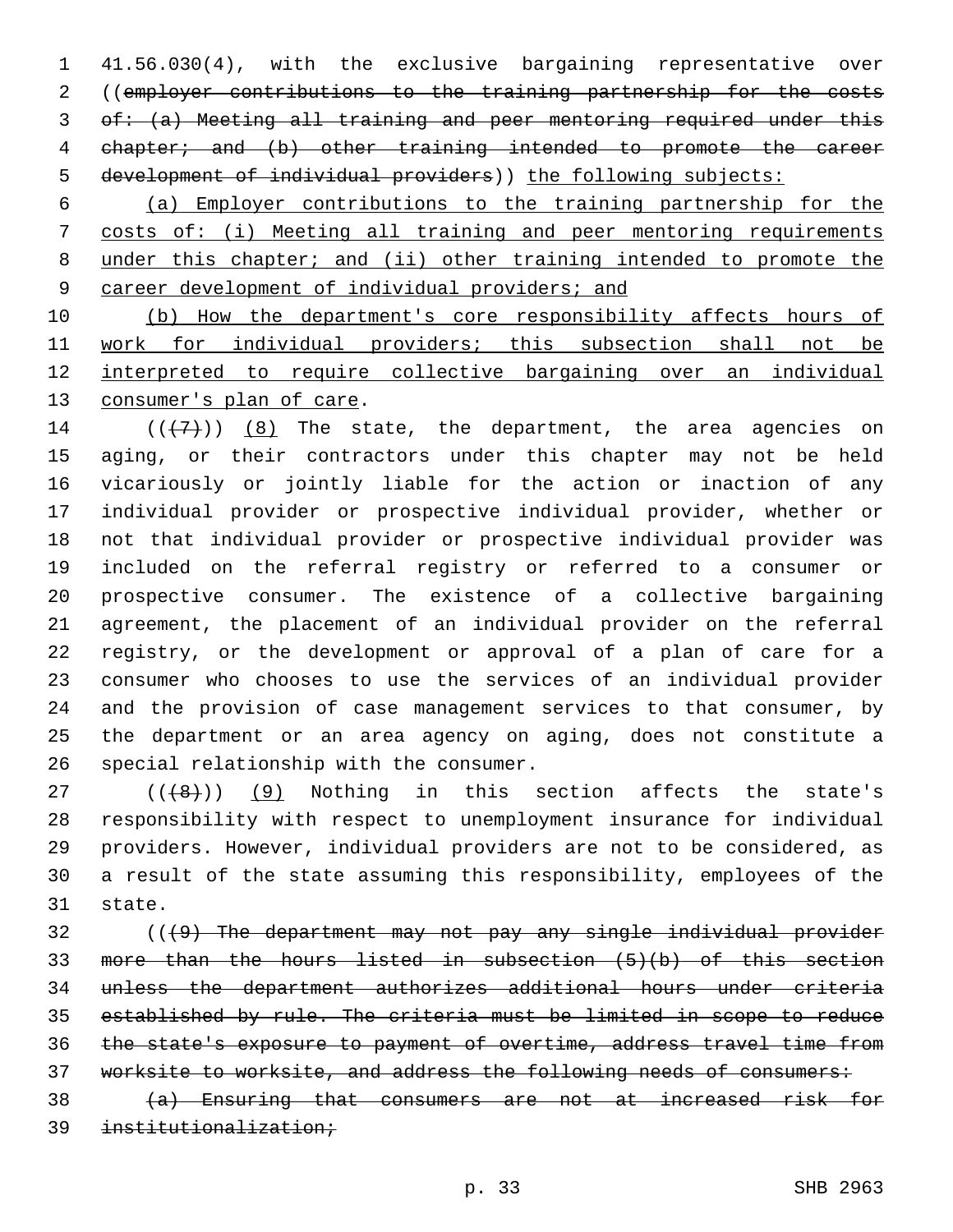- (b) When there is a limited number of individual providers within 2 the geographic region of the consumer;
- (c) When there is a limited number of individual providers available to support a consumer with complex medical and behavioral 5 needs or specific language needs;
- (d) Emergencies that could pose a health and safety risk for 7 consumers; and

 (e) Instances where the cost of the allowed hour is less than other alternatives to provide care to a consumer, distinct from any increased risk of institutionalization.

 (10)(a) Each fiscal year, the department shall establish a 12 spending plan and a system to monitor the authorization and cost of 13 hours in excess of forty hours each workweek from subsections (5)(b) 14 and (9) of this section beginning July 1, 2016, and each fiscal year 15 thereafter. Expenditures for hours in excess of forty hours each workweek under subsections (5)(b) and (9) of this section shall not exceed 8.75 percent of the total average authorized personal care 18 hours for the fiscal year as projected by the caseload forecast 19 council. The caseload forecast council may adopt a temporary adjustment to the 8.75 percent of the total average hours projection for that fiscal year, up to a maximum of 10.0 percent, if it finds a higher percentage of overtime hours is necessitated by a shortage of individual providers to provide adequate client care, taking into consideration factors including the criteria in subsection (9) of 25 this section. If the council elects to temporarily increase the limit, it may do so only upon a majority vote of the council.

- (b) The department also shall provide expenditure reports 28 beginning September 1, 2016, and on a quarterly basis thereafter. If the department determines, based upon quarterly expenditure reports, that the annual expenditures will exceed the limitation established in  $(a)$  of this subsection, the department shall take those actions necessary to ensure compliance with the limitation.
- (c) The spending plan and expenditure reports must be submitted to the legislative fiscal committees and the joint legislative- executive overtime oversight task force. The joint legislative-36 executive overtime oversight task force members are as follows:
- 37 (i) Two members from each of the two largest caucuses of the senate, appointed by the respective caucus leaders.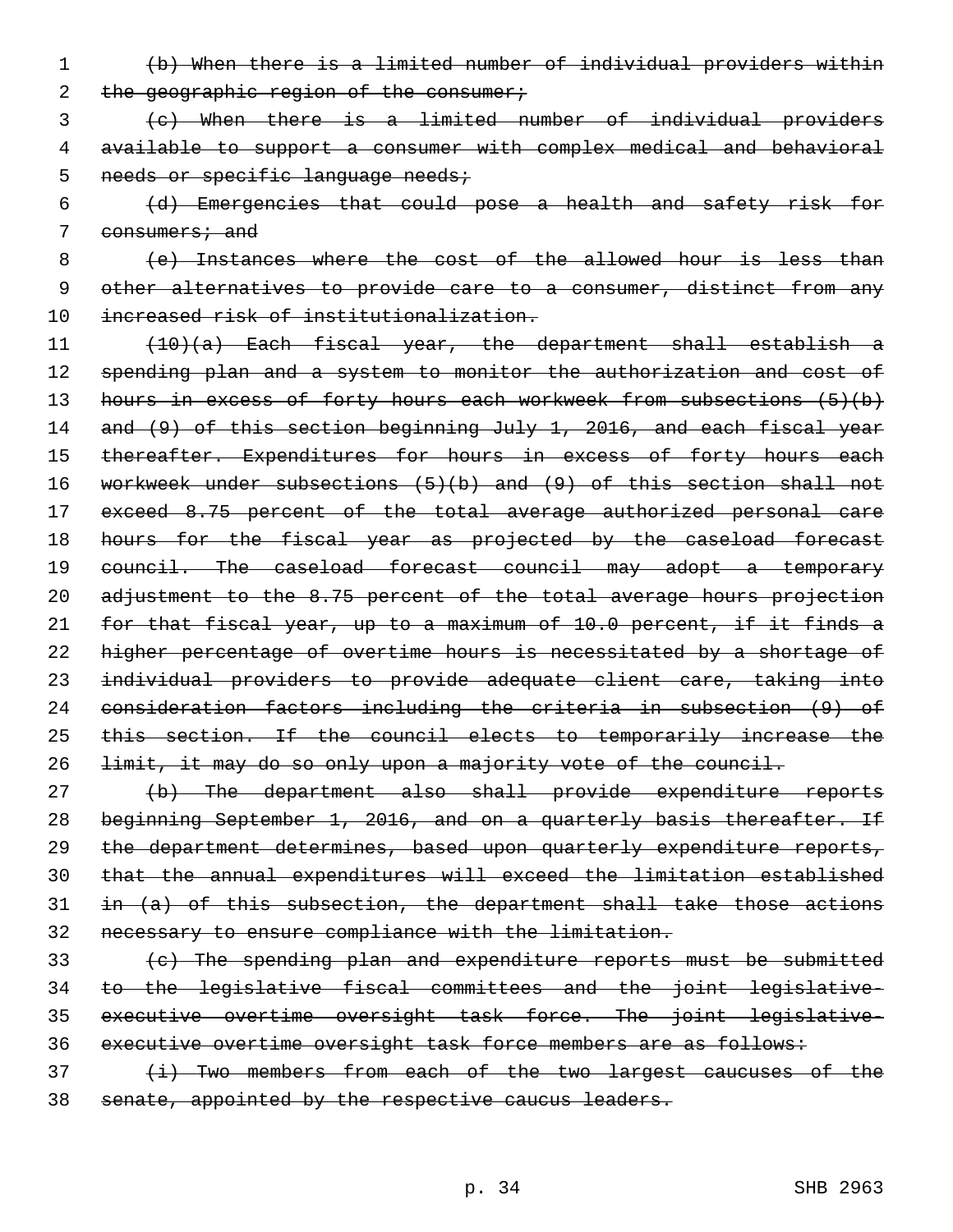1 (ii) The speaker of the house of representatives shall appoint 2 two members from each of the two largest caucuses of the house of 3 representatives.

4 (iii) The governor shall appoint members representing the 5 department of social and health services and the office of financial 6 management.

7 (iv) The governor shall appoint two members representing 8 individual providers and two members representing consumers receiving 9 personal care or respite care services from an individual provider.

10 (d) The task force shall meet at least annually, but may meet 11 more frequently as desired by the task force. The task force shall 12 choose cochairs, one from among the legislative members and one from 13 among the executive branch members.

14 (e) The department is authorized to adopt rules, including 15 emergency rules under RCW 34.05.350, to implement this subsection.))

16 NEW SECTION. **Sec. 20.** A new section is added to chapter 74.39A 17 RCW to read as follows:

18 The following provisions apply only if individual providers are 19 employed by a consumer directed employer:

 (1) Consumers and prospective consumers have the right to select, schedule, supervise the work of, and dismiss any individual provider providing services to them consistent with the consumer's plan of 23 care.

(2) Nothing in this section modifies:24

25 (a) The consumer directed employer's authority to:

26 (i) Refuse to employ an individual provider who may not be able 27 to meet the needs of a particular consumer;

28 (ii) Assign an individual provider who has been dismissed by a 29 consumer to a different consumer who has selected the individual 30 provider;

31 (iii) Provide information to a consumer about an individual 32 provider's work history as an employee of the consumer directed 33 employer; or

34 (iv) Terminate the provider's employment when the individual is 35 not meeting the needs of the consumer.

36 (b) The consumer's right to:

37 (i) Assign hours to one or more individual providers consistent 38 with this chapter, the rules adopted under this chapter, and his or 39 her plan of care; or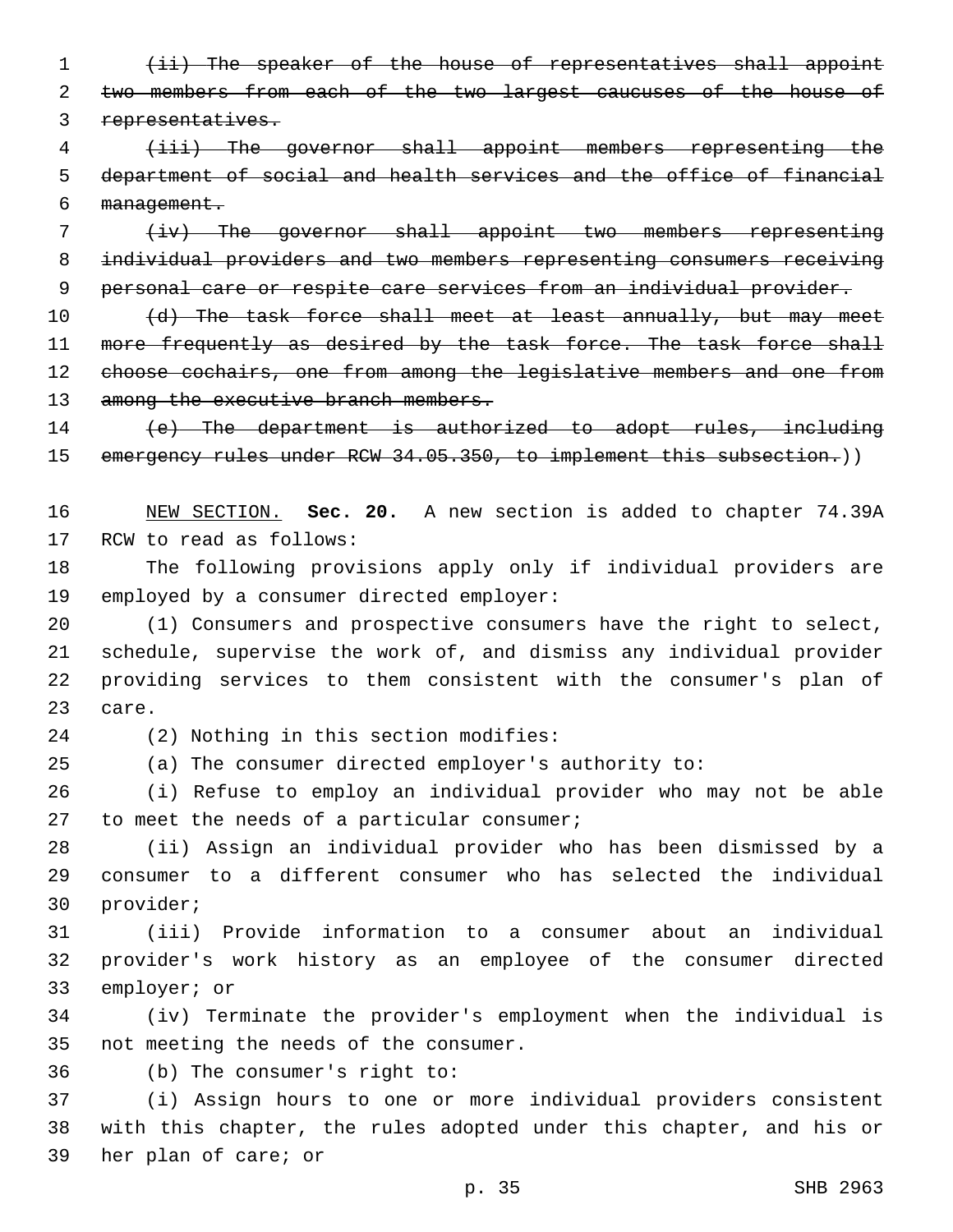(ii) Dismiss an individual provider.1

2 **Sec. 21.** RCW 74.39A.275 and 2016 sp.s. c 30 s 3 are each amended 3 to read as follows:

4 In order to monitor quality of care and safety of consumers, 5 employment conditions of individual providers, and compliance with 6 the provisions of payment of hours in excess of forty hours each 7 workweek for any single ((<del>[individual]</del>)) individual provider, the 8 department must provide ((quarterly)) annual expenditure reports to 9 the legislative fiscal committees and joint legislative-executive 10 overtime oversight task force created ((in RCW 74.39A.270(10))) under 11 section 26 of this act. The report must contain the following 12 information:

13 (1) The number of (( $\{\text{individual}\})$ ) individual providers receiving 14 payment for more than forty hours in a workweek, specifying how many 15 of those ((<del>[individual]</del>)) individual providers were eligible for 16 those hours due to meeting the conditions of ((RCW 74.39A.270)  $17$   $(5)(b)(i)(A), (b)(ii), (b)(iii), and (9))$  section 26 of this act.

18 (2) The number of hours paid and the amount paid for hours in 19 excess of forty hours in a workweek, specifying how many of those 20 hours and payments were for ((<del>[individual]</del>)) individual providers 21 eligible for those hours and payments due to meeting the conditions 22 of  $((RCW - 74.39A.270 - (5)(b)(i)(A), (b)(ii), (b)(iii), and (9))$ 23 section 26  $(1)$  or  $(2)$  of this act.

24 (3) In reporting the information required in subsections (1) and 25 (2) of this section, the department must provide total amounts, 26 averages, and a display of the distribution of the amounts.

27 (4) The information required must be provided by department 28 region and county of client, department program, and must be 29 specified for ((<del>[individual]</del>)) individual providers by the number of 30 clients they serve.

 (5) Any personally identifiable information of consumers and individual providers used to develop this report is confidential under RCW 43.17.410 and exempt from public disclosure, inspection, or 34 copying ((under)) in accordance with chapter 42.56 RCW. However, information may be released in aggregate form, with any personally identifiable information redacted, for the purpose of statistical analysis and oversight of agency performance and actions.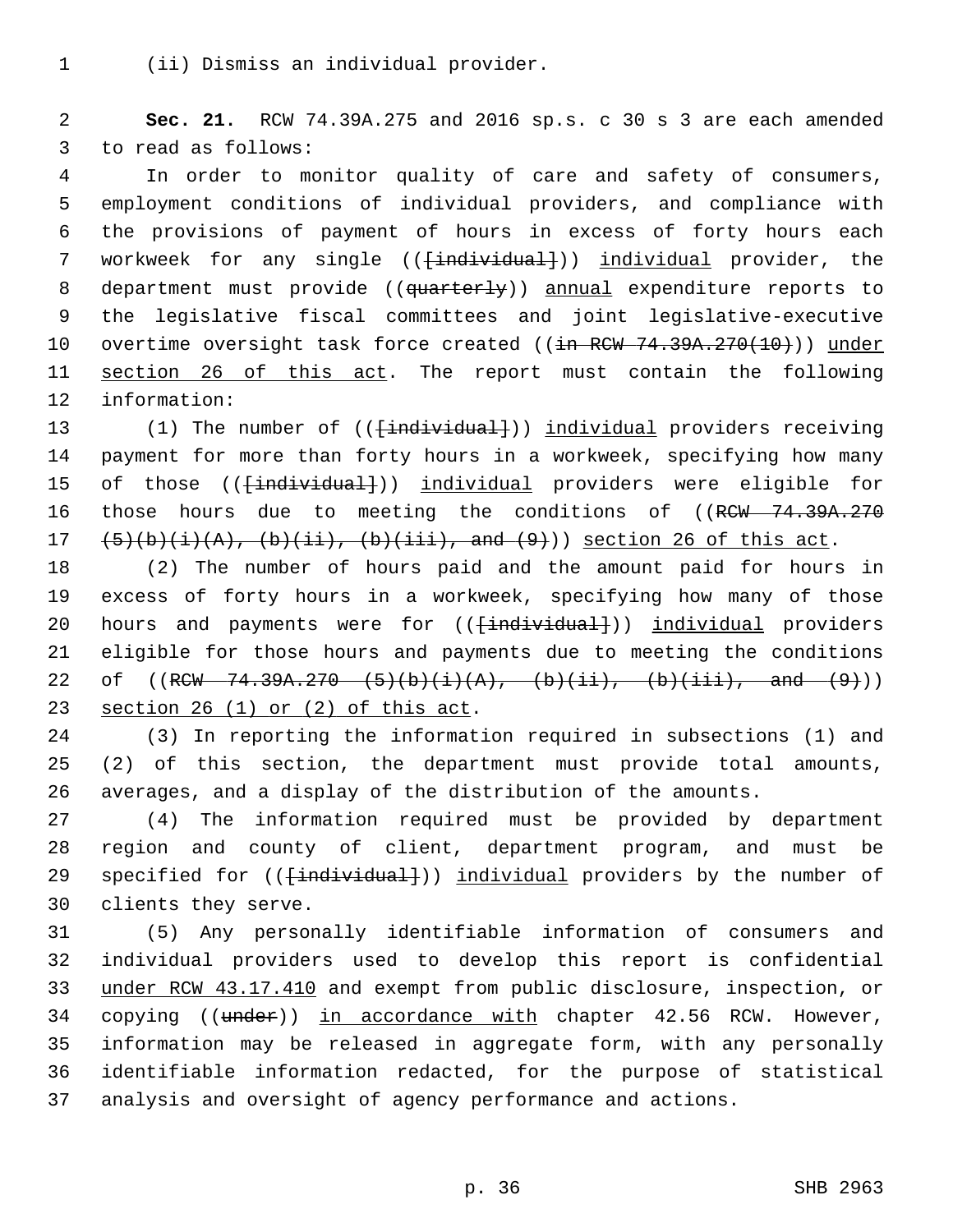**Sec. 22.** RCW 74.39A.300 and 2004 c 3 s 2 are each amended to 2 read as follows:

 If the department contracts with any individual providers for personal care services, funding will be determined in accordance with the following process:

 (1) Upon meeting the requirements of subsection (2) of this section, the governor must submit, as a part of the proposed biennial or supplemental operating budget submitted to the legislature under 9 RCW 43.88.030, a request for funds necessary to administer ((chapter 10 3, Laws of 2002)) in-home care programs under this chapter and to implement the compensation and fringe benefits provisions of a collective bargaining agreement entered into under RCW 74.39A.270 or for legislation necessary to implement such agreement.

 (2) A request for funds necessary to implement the compensation and fringe benefits provisions of a collective bargaining agreement entered into under RCW 74.39A.270 shall not be submitted by the 17 governor to the legislature unless such request:

 (a) Has been submitted to the director of financial management by October 1st prior to the legislative session at which the request is to be considered; and

 (b) Has been certified by the director of financial management as being feasible financially for the state or reflects the binding 23 decision of an ((arbitration panel)) arbitrator reached under RCW 74.39A.270(2)(c).

 (3) The legislature must approve or reject the submission of the request for funds as a whole. If the legislature rejects or fails to act on the submission, any such agreement will be reopened solely for the purpose of renegotiating the funds necessary to implement the 29 aqreement.

 (4) When any increase in individual provider wages or benefits is negotiated or agreed to, no increase in wages or benefits negotiated or agreed to under this chapter will take effect unless and until, before its implementation, the department has determined that the increase is consistent with federal law and federal financial participation in the provision of services under Title XIX of the 36 federal social security act.

 (5) The governor shall periodically consult with the joint committee on employment relations established by RCW 41.80.010 regarding appropriations necessary to implement the compensation and fringe benefits provisions of any collective bargaining agreement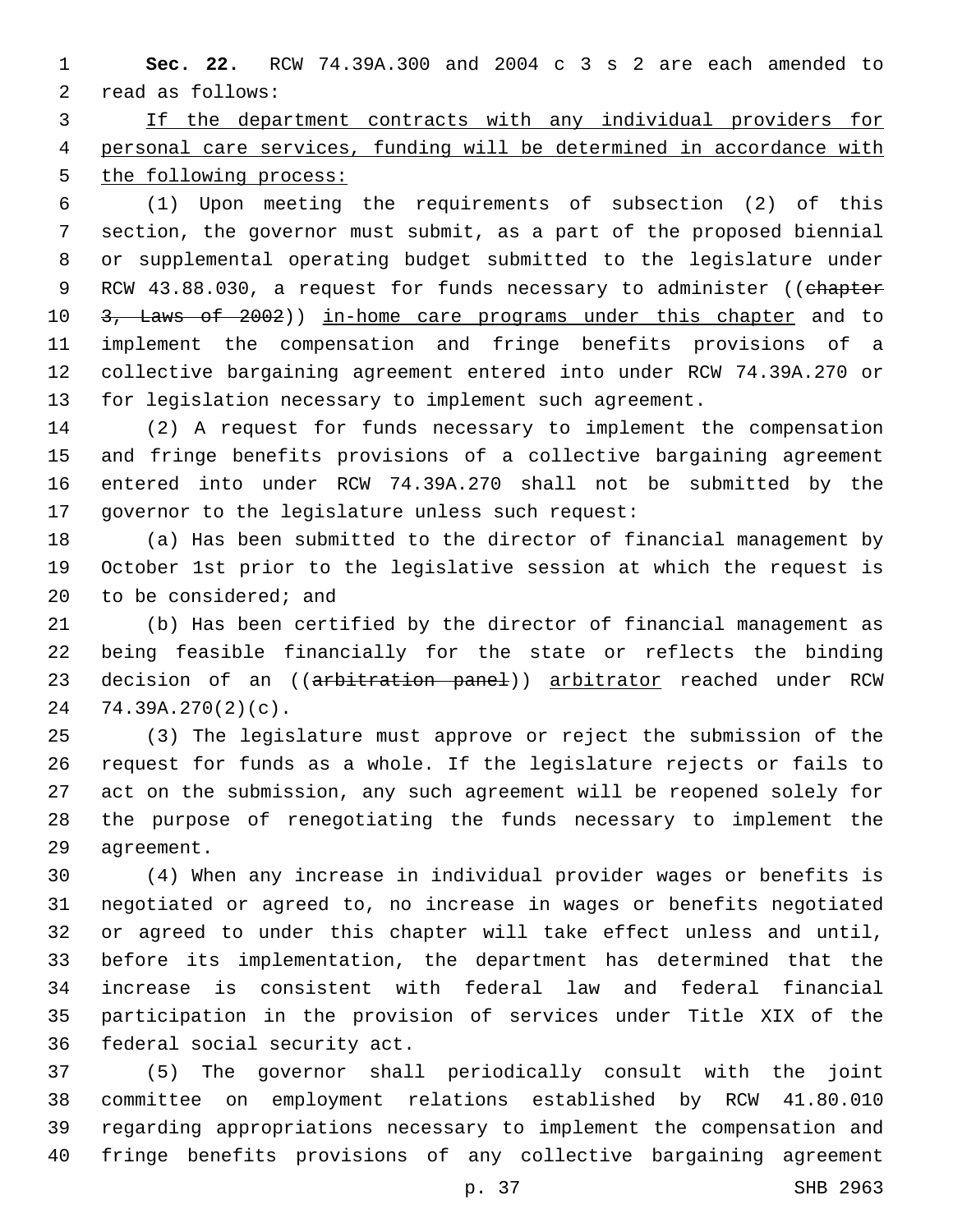and, upon completion of negotiations, advise the committee on the elements of the agreement and on any legislation necessary to 3 implement such agreement.

 (6) After the expiration date of any collective bargaining agreement entered into under RCW 74.39A.270, all of the terms and conditions specified in any such agreement remain in effect until the effective date of a subsequent agreement, not to exceed one year from the expiration date stated in the agreement, except as provided in 9 RCW 74.39A.270( $(\frac{6}{f})$ (f)).

 (7) If, after the compensation and benefit provisions of an agreement are approved by the legislature, a significant revenue shortfall occurs resulting in reduced appropriations, as declared by proclamation of the governor or by resolution of the legislature, both parties shall immediately enter into collective bargaining for a mutually agreed upon modification of the agreement.

 **Sec. 23.** RCW 74.39A.310 and 2007 c 361 s 8 are each amended to 17 read as follows:

18 (1) The department shall create a formula that converts into a per-hour amount, excluding those benefits defined in subsection (3) 20 of this section, the cost of the increase in:

 (a) Wages and benefits negotiated and funded in the contract for individual providers of home care services pursuant to RCW 74.39A.270 23 and  $74.39A.300$  ( $\frac{1}{7}$  into a per-hour amount, excluding those benefits 24 defined in subsection (2) of this section) ; or

(b) The labor rates established under section 27 of this act.

26 ((That)) (2) The per-hour amount from subsection (1) of this 27 section shall be added to the statewide home care agency vendor rate and shall be used exclusively for improving the wages and benefits of home care agency workers who provide direct care. The formula shall 30 account for:

 (a) All types of wages, benefits, and compensation negotiated and funded each biennium, including but not limited to:

- 33 (i) Regular wages;
- (ii) Benefit pay, such as vacation, sick, and holiday pay;

35 (iii) Taxes on wages/benefit pay;

36 (iv) Mileage; and

(v) Contributions to a training partnership; and

 (b) The increase in the average cost of worker's compensation for home care agencies and application of the increases identified in (a)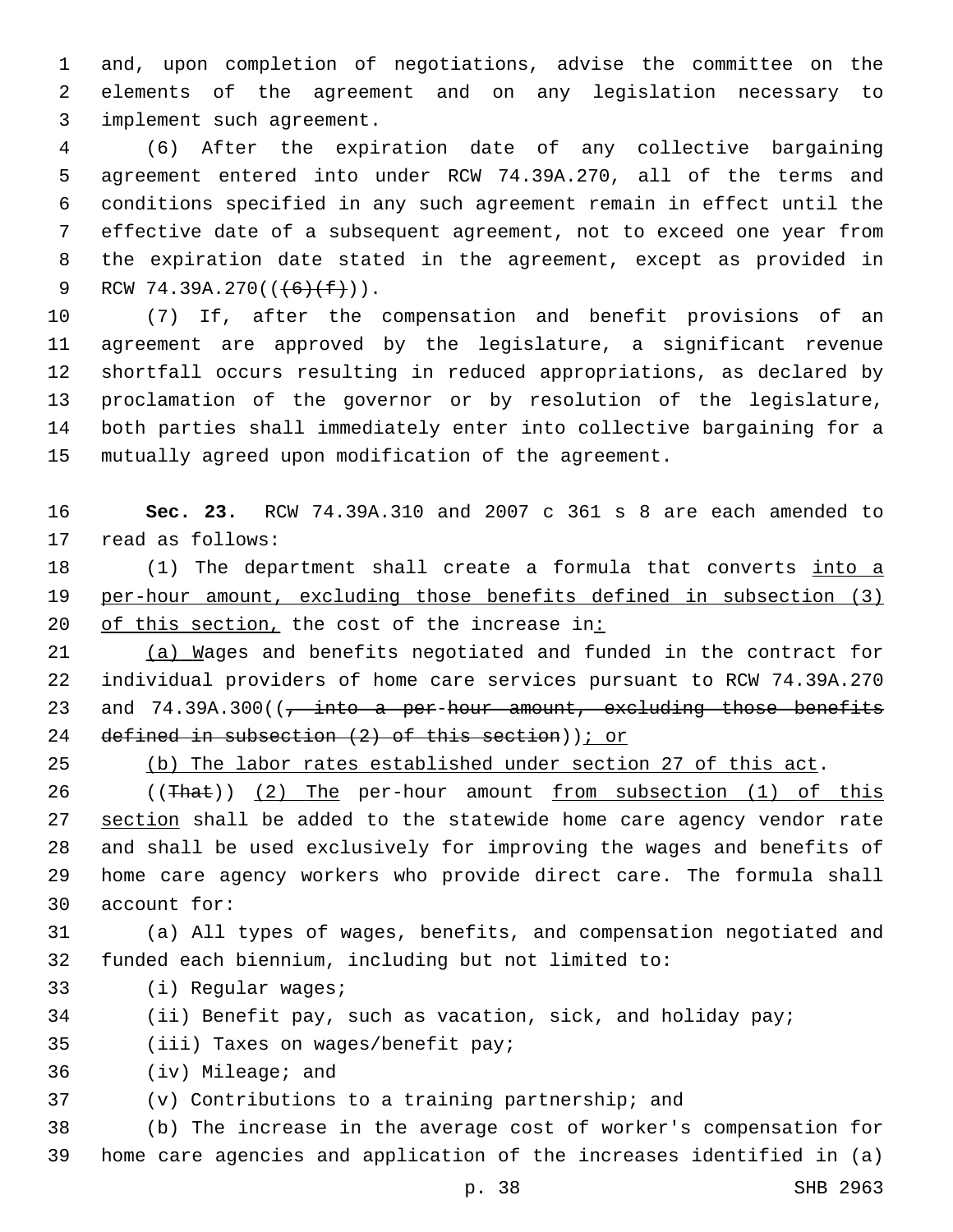of this subsection to all hours required to be paid, including travel time, of direct service workers under the wage and hour laws and 3 associated employer taxes.

  $((+2+))$   $(3)$  The contribution rate for health care benefits, including but not limited to medical, dental, and vision benefits, for eligible agency home care workers shall be paid by the department to home care agencies at the same rate as negotiated and funded in the collective bargaining agreement for individual providers of home 9 care services.

 **Sec. 24.** RCW 74.39A.351 and 2012 c 164 s 404 are each amended to 11 read as follows:

 (1) The department shall offer, directly or through contract, training opportunities sufficient for a long-term care worker to accumulate seventy hours of training within a reasonable time period. For individual providers represented by an exclusive bargaining 16 representative ((under RCW 74.39A.270)), the training opportunities shall be offered through the training partnership established under 18 RCW 74.39A.360.

 (2) Training topics offered under this section shall include, but 20 are not limited to: Client rights; personal care; mental illness; dementia; developmental disabilities; depression; medication assistance; advanced communication skills; positive client behavior support; developing or improving client-centered activities; dealing with wandering or aggressive client behaviors; medical conditions; nurse delegation core training; peer mentor training; and advocacy 26 for quality care training.

 (3) The department may not require long-term care workers to 28 obtain the training described in this section.

29 (((4) The requirement to offer advanced training applies beginning January 1, 2013, except that it does not apply to long-term care workers employed by community residential service businesses until January 1,  $2016.$ )

 **Sec. 25.** RCW 74.39A.360 and 2007 c 361 s 6 are each amended to 34 read as follows:

 ((Beginning January 1, 2010, for)) (1) If the department has any contracts for personal care services with any individual providers 37 represented by an exclusive bargaining representative ((under RCW  $38 \quad 74.39A.270.$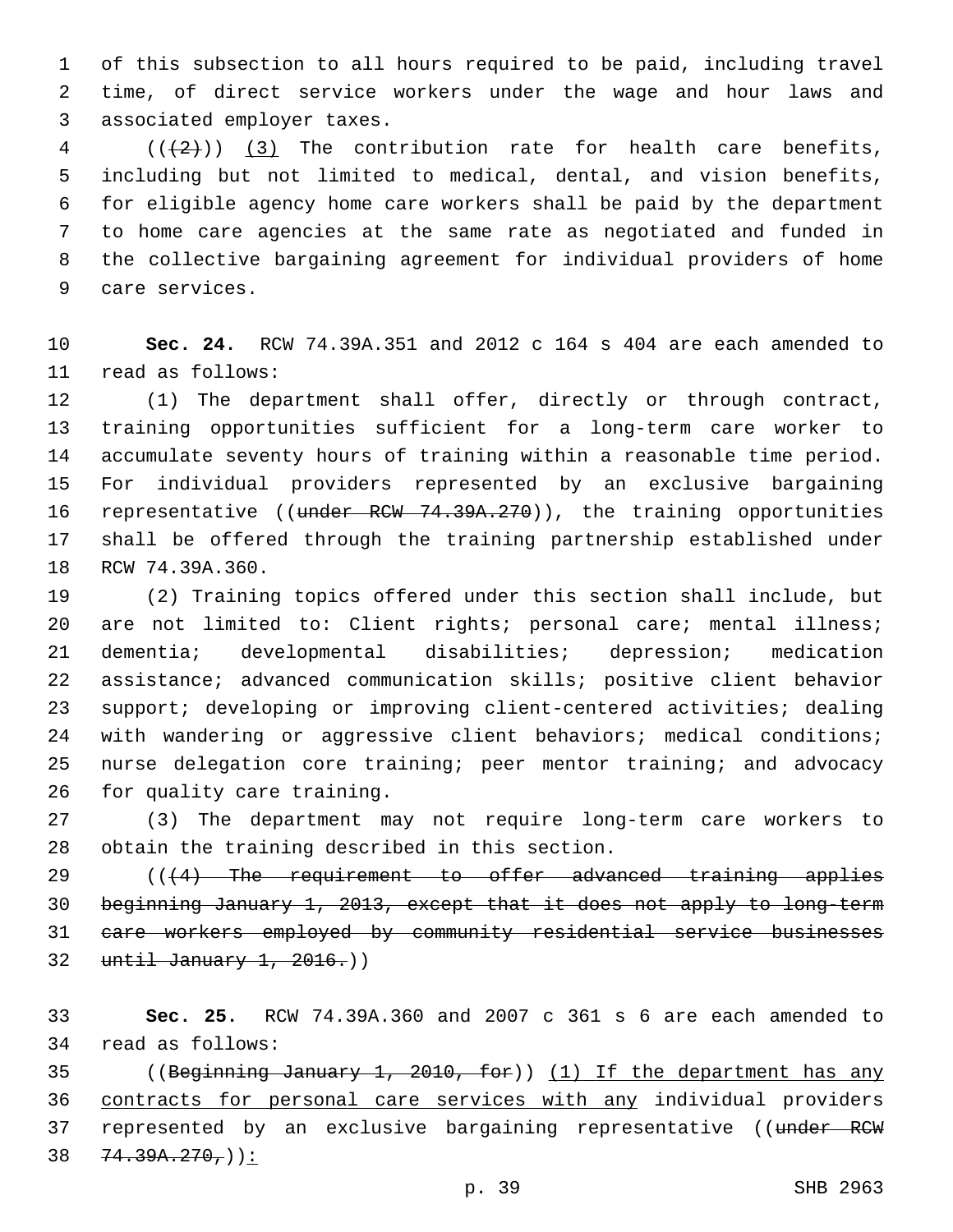(a) All training and peer mentoring required under this chapter 2 shall be provided by a training partnership $((-))$ ;

 (b) Contributions to the partnership ((pursuant to)) shall be 4 made under a collective bargaining agreement negotiated under this 5 chapter ((shall be made beginning July 1, 2009.));

 (c) The training partnership shall provide reports as required by the department verifying that all individual providers have complied 8 with all training requirements( $(-)$ ); and

 (d) The exclusive bargaining representative shall designate the 10 training partnership.

 (2) When individual providers are employed by a consumer directed employer, funding for training shall be included in the labor rate component paid to the consumer directed employer as determined and funded under section 27 of this act.

 NEW SECTION. **Sec. 26.** A new section is added to chapter 74.39A 16 RCW to read as follows:

 (1) Except as authorized by subsection (3) or (4) of this section or otherwise required by law, the department may not permit a client to use a single department-contracted individual provider for more 20 than forty hours in one workweek.

 (2) A consumer directed employer that employs individual 22 providers:

 (a) Must permit a client to use a single individual provider more than forty hours in a workweek if required by rules adopted under 25 subsection (3) of this section;

 (b) May permit an individual provider to work additional hours in accordance with subsection (4) of this section; and

 (c) May permit an individual provider to work more than forty 29 hours per workweek.

 (3) The department shall adopt rules describing criteria under which a consumer may be permitted to use a single individual provider for more than forty hours per week. At a minimum, the criteria shall limit the state's exposure to exceeding the expenditure limits established in this section, require consumers to use good faith efforts to locate additional providers, address travel time from worksite to worksite, and address the following needs of consumers:

 (a) Emergencies that could pose a health and safety risk for 38 consumers; and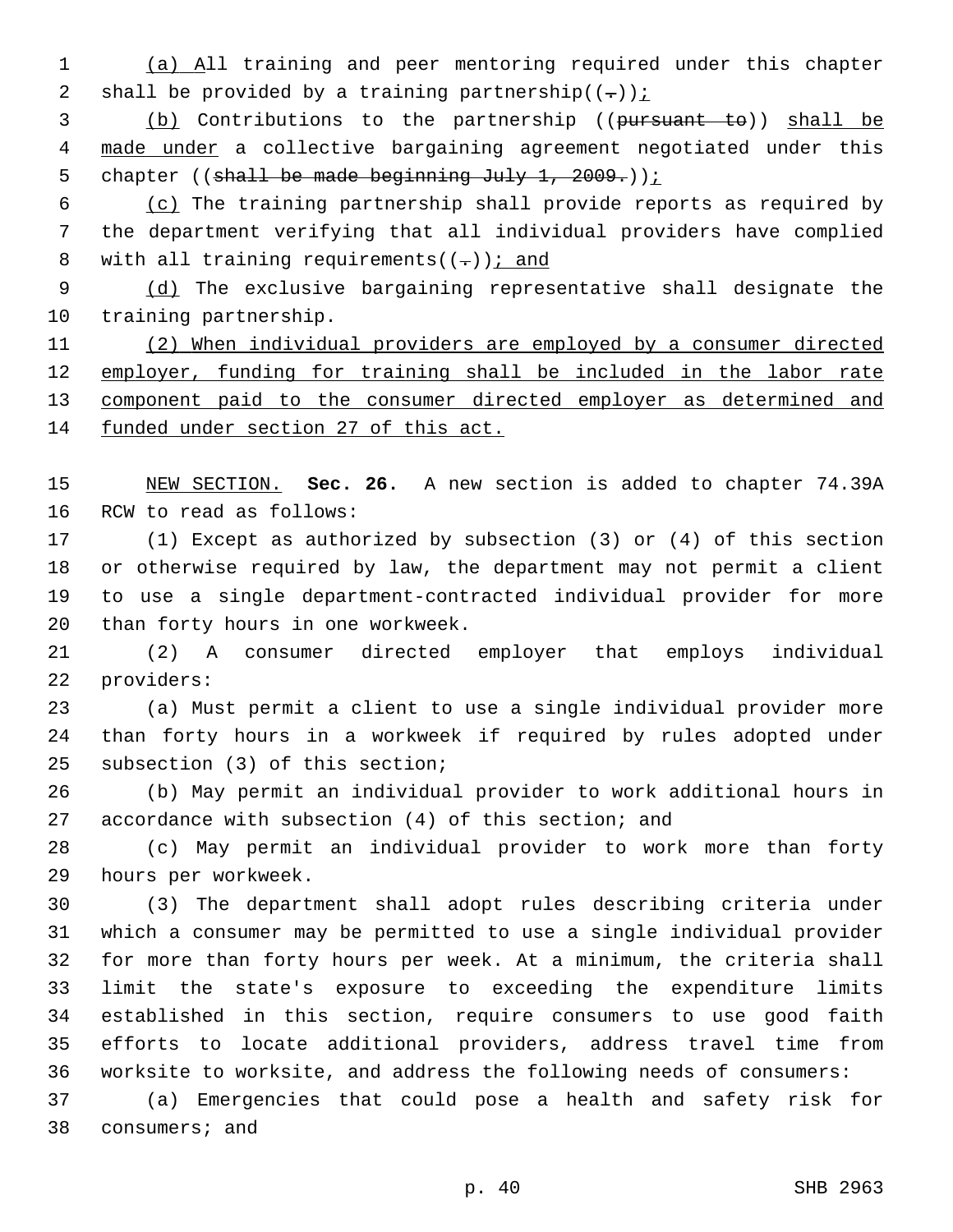(b) Circumstances that could increase the risk of 2 institutionalization without the use of overtime.

 (4) An individual provider may be authorized to work more than 4 forty hours in a workweek:

 (a) If the department established a permanent workweek limit between forty and one-quarter hours and sixty-five hours for an individual provider, based upon work performed by the individual provider in January 2016, as modified by an appeal, if any; or

 (b) For required training under RCW 74.39A.074, 74.39A.076, and 74.39A.341, and for required travel time between clients.

 (5) The cost of overtime incurred under subsections (2)(a) and (b) and (4) of this section shall be included in a consumer directed employer labor rate determined in accordance with section 27 of this act. The following overtime costs shall not be included in the labor 15 rate under section 27 of this act:

(a) Costs incurred under subsection (2)(c) of this section;

 (b) Costs incurred by an employee of a consumer directed employer for services provided to an individual who is not a consumer;

(c) Costs for services not authorized under this chapter; and

 (d) Overtime costs incurred because an employee of a consumer 21 directed employer performed work:

 (i) For both a consumer and an individual who is not a consumer; 23 or

 (ii) Worked as both an individual provider and as an employee of the licensed home care agency affiliated with the consumer directed 26 employer.

 (6) Expenditures for hours in excess of forty hours each workweek under subsections (1) and (2) of this section shall not exceed eight and one-fourth percent of the total actual authorized personal care hours for the fiscal year as projected by the caseload forecast 31 council.

 (7) The caseload forecast council may adopt a temporary adjustment to the eight and one-fourth percent of the total average in-home personal care hours projection for that fiscal year, up to a maximum of ten percent, if it finds a higher percentage of overtime hours is necessitated by a shortage of individual providers to provide adequate client care, taking into consideration factors including the criteria in subsection (1) of this section and rules adopted by the department. If the council elects to temporarily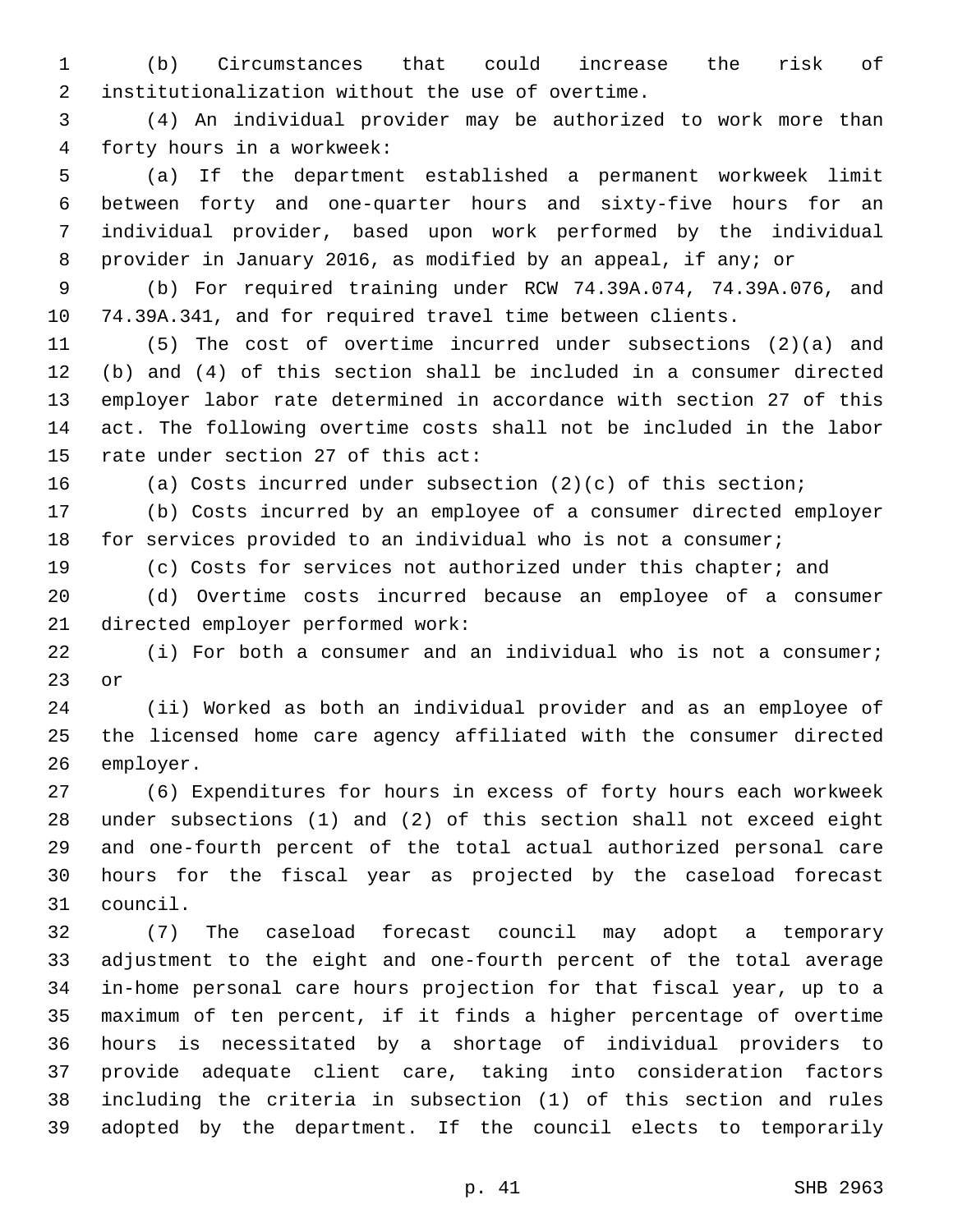increase the limit, it may do so only upon a majority vote of the 2 council.

 (8) The department shall prepare expenditure reports beginning September 1, 2018, and on September 1st every year thereafter. The report shall include the results of the department's monitoring of authorizations and costs of hours in excess of forty hours each workweek. If the department determines that the annual expenditures will exceed the limitation established in subsection (3) of this section, the department shall take those actions necessary to ensure 10 compliance with the limitation.

 (9) The expenditure reports must be submitted to the legislative fiscal committees and the joint legislative-executive overtime oversight task force. The joint legislative-executive overtime 14 oversight task force members are as follows:

 (a) Two members from each of the two largest caucuses of the senate, appointed by the respective caucus leaders.

 (b) Two members from each of the two largest caucuses of the house of representatives, appointed by the speaker of the house of 19 representatives.

 (c) The governor shall appoint members representing the department of social and health services and the office of financial 22 management.

 (d) The governor shall appoint two members representing individual providers and two members representing consumers receiving personal care or respite care services from an individual provider.

 (10) The task force shall meet when the department determines that it is projected to or is exceeding the expenditure limits established in subsection (6) of this section but may meet more frequently as desired by the task force. The task force shall choose cochairs, one from among the legislative members and one from among 31 the executive branch members.

 (11) The department may take appropriate corrective action, up to and including termination of an individual provider's contract, when the individual provider works more than his or her workweek limit in 35 any given workweek.

 NEW SECTION. **Sec. 27.** A new section is added to chapter 74.39A 37 RCW to read as follows:

If the department contracts with a consumer directed employer: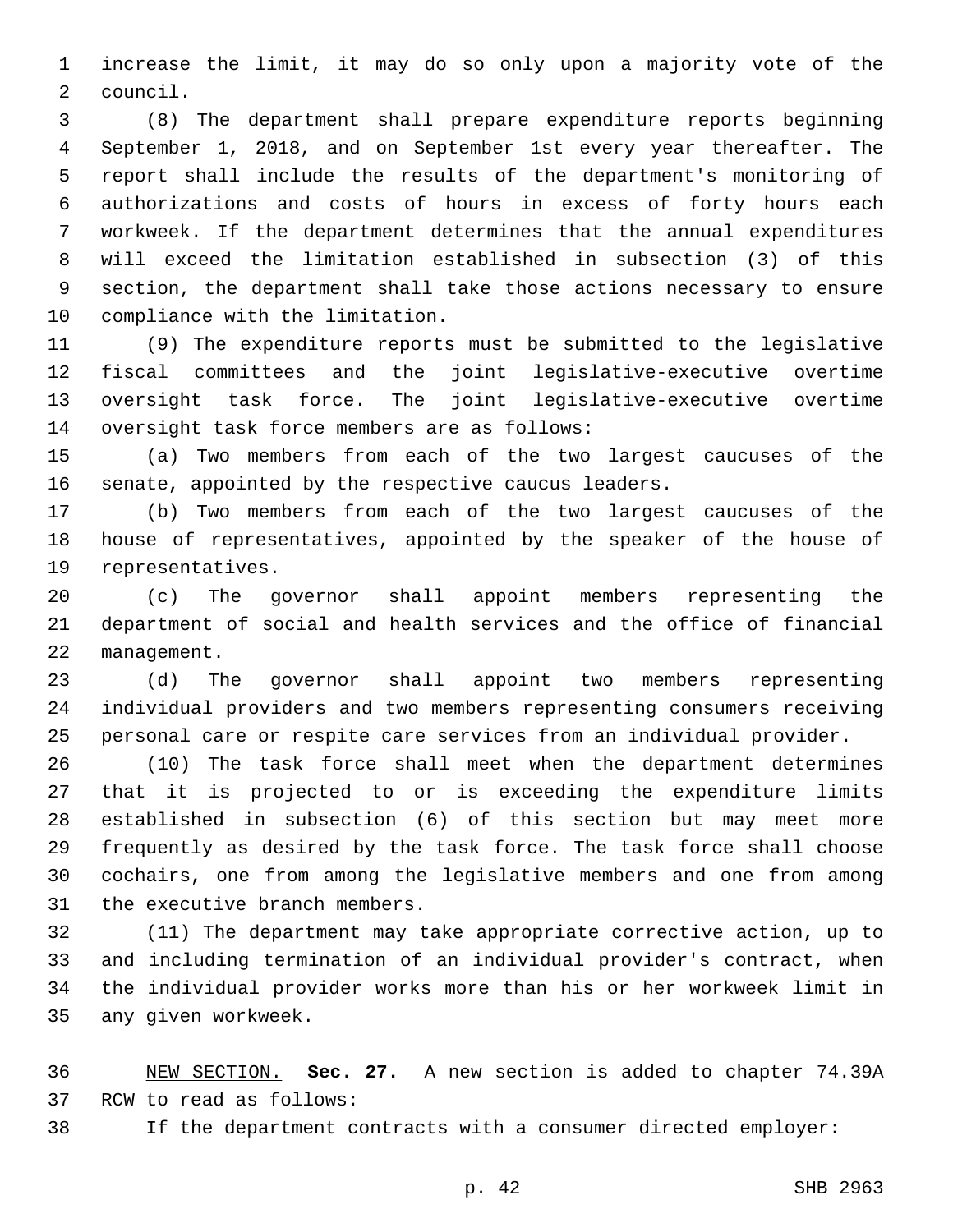(1) In addition to overtime and compensable travel time set forth in section 26 of this act, the initial labor rates shall be paid as described in the most recent collective bargaining agreement between the governor and the service employees international union 775, plus the hourly roll-up costs of any additional legally required benefits or labor costs, until subsequent rates can be established in 7 accordance with this section.

 (2) A fourteen person rate-setting board is established to evaluate and propose changes in the rates paid to the consumer 10 directed employer.

(a) The following four members shall be voting members:

(i) One representative from the governor's office;

13 (ii) One representative from the department;

 (iii) One representative from the consumer directed employer; and (iv) One designee from the exclusive bargaining representative of individual providers or, in the absence of an exclusive bargaining representative, a designee from the consumer directed employer workforce chosen by the employees of the consumer directed employer.

 (b) The following nine members of the board shall be nonvoting 20 advisory members:

 (i) Four legislators, one member from each caucus of the house of 22 representatives and the senate;

 (ii) One representative from the state council on aging, 24 appointed by the governor;

 (iii) One representative of an organization representing people with intellectual or developmental disabilities appointed by the 27 qovernor;

 (iv) One representative of an organization representing people with physical disabilities appointed by the governor;

 (v) One representative from the licensed home care agency industry chosen by the state's largest association of home care agencies that primarily serves state-funded clients; and

 (vi) One home care worker chosen by the state's largest 34 organization of home care workers.

 (c) The governor's appointments shall be made by April 1st in 36 even-numbered years.

 (3) Beginning in the year following the establishment of the initial rate under subsection (1) of this section, and in every even- numbered year thereafter, the rate-setting board shall attempt to determine a proposed labor rate, including a specific amount for

p. 43 SHB 2963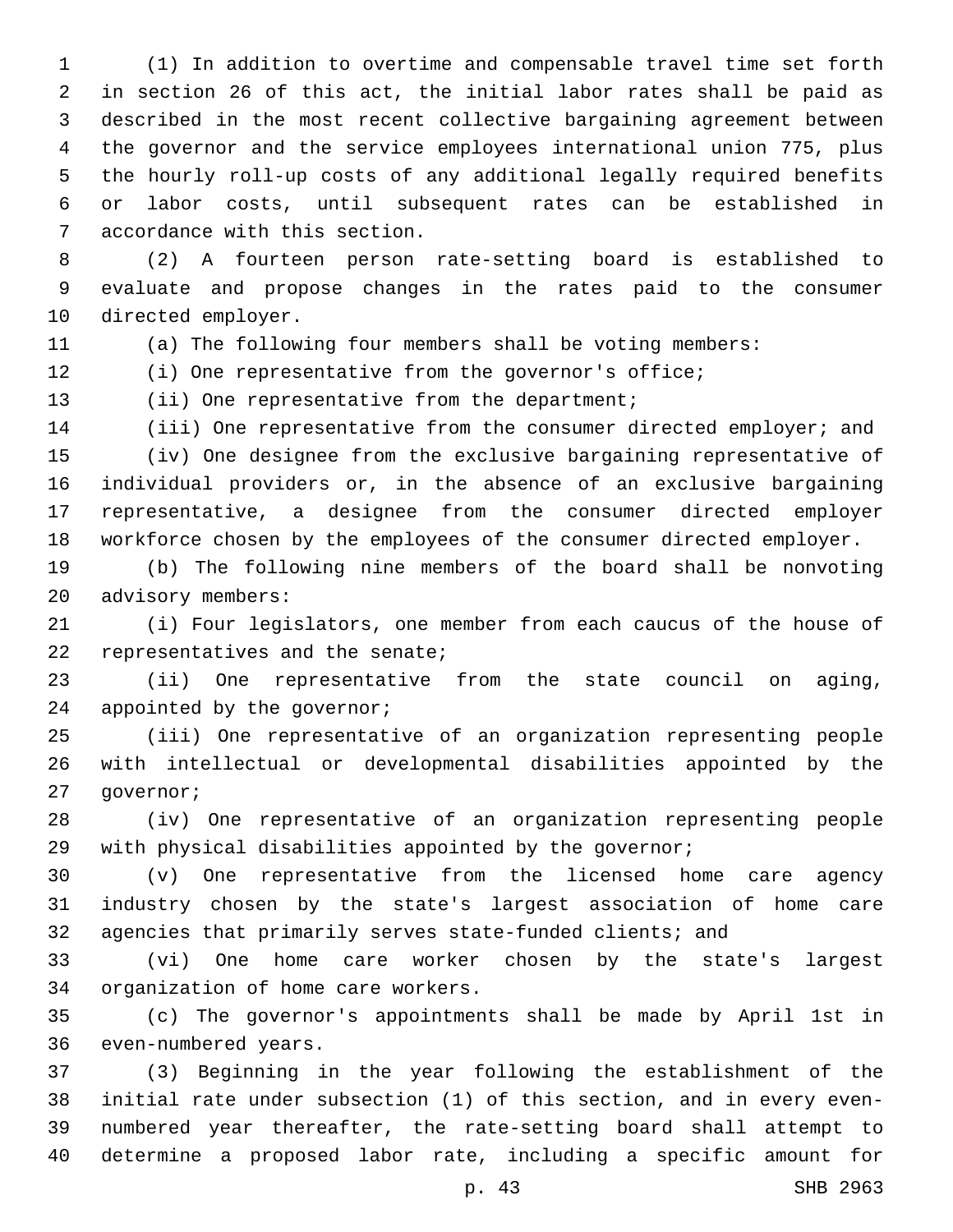health benefits by considering the factors listed in RCW 41.56.465(5). In addition, the rate-setting board shall attempt to determine an administrative rate for the consumer directed employer.

 (4) At the commencement of the board's rate-setting activities, the four voting members must first attempt to select a fifth voting member, who will chair the rate-setting panel and will cast a tie- breaking vote if the four voting members identified in subsection (2) of this section are unable to reach an agreement on the labor rate.

 (a) On the first occasion that the four voting members fail to select a tie-breaking member by a majority vote, the fifth member 11 will be selected as follows:

 (i) The panel member representing the governor's office shall request a list of five qualified arbitrators from the federal 14 mediation and conciliation service.

 (ii) If a majority of the voting members of the panel cannot agree on the selection of a neutral arbitrator from the list, the representative from the consumer directed employer will strike a name from the list first. The representative from the governor's office shall then strike a name from the list, the designee from the exclusive bargaining representative or, in the absence of an exclusive bargaining representative, the designee from the consumer directed employer workforce shall strike a name from the list, and finally the representative from the department shall strike a name 24 from the list.

 (iii) The name of the arbitrator remaining after the final strike 26 shall be the fifth member of the panel.

 (iv) If that person is not willing or available to be the fifth panel member, the second to last person remaining on the list shall be asked to be the fifth panel member. If the second to last person is not willing or available, the third to last person shall be asked to be the fifth member. This process of selecting an arbitrator shall be continued until a fifth member of the panel is appointed.

 (b) On the next occasion that the four voting members fail to select a fifth tie-breaking member by a majority vote, the fifth member will be selected using the method described in (a) of this subsection except that the order of panel members striking names from the list, described in (a)(ii) of this subsection, shall be reversed.

 (c) On each successive occasion that the four voting members fail to select a fifth tie-breaking member by a majority vote, the order of panel members striking names from the list will continue to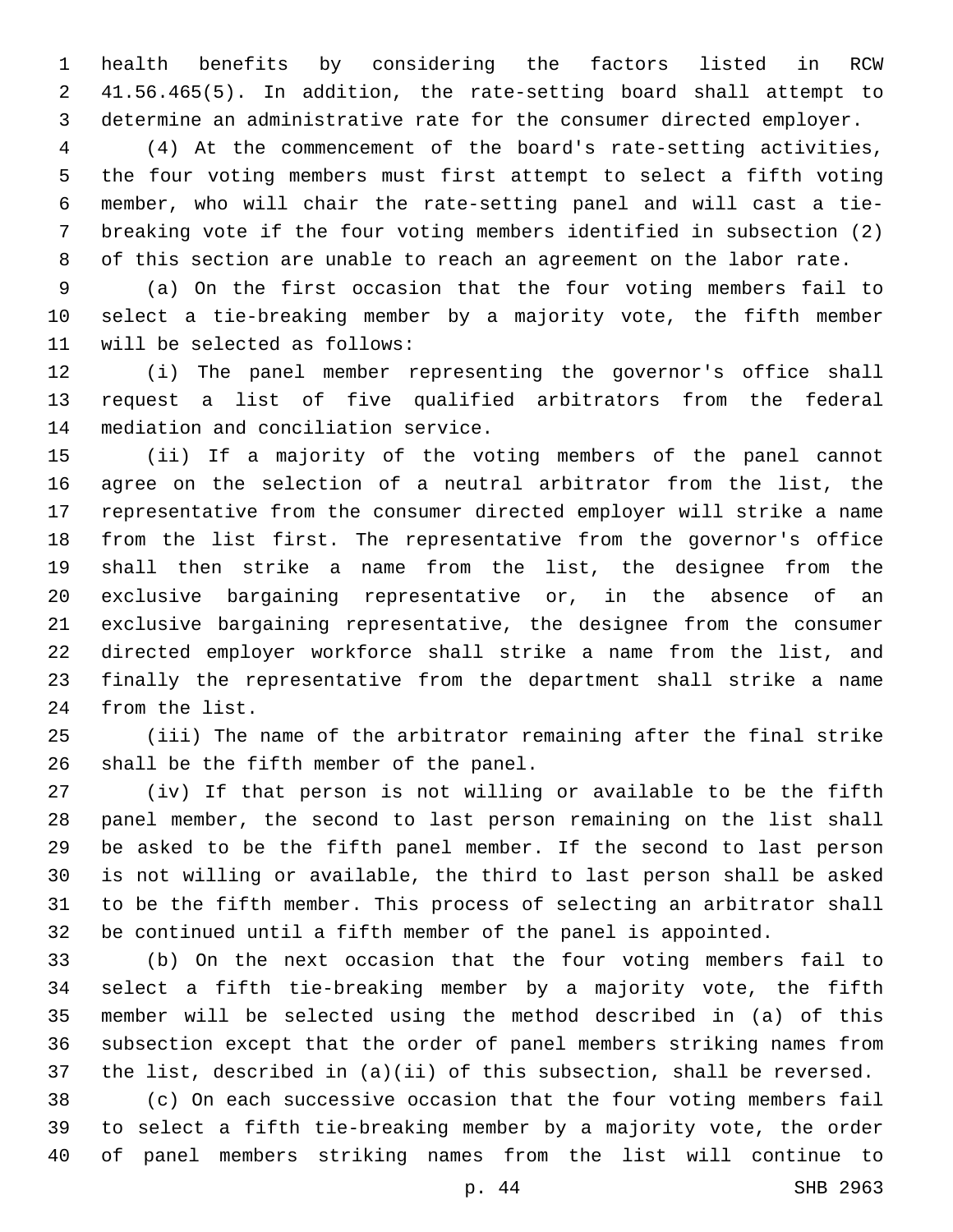alternate between the order described in (a)(ii) and (b) of this 2 subsection.

 (5) If an agreement on a proposed labor rate, an administrative rate, or both, is not reached by a majority of the voting members of 5 the rate-setting board prior to July 1st, then:

 (a) The labor rate shall be determined by the vote of the fifth member, who was selected in accordance with subsections (2) and (4) 8 of this section; and

 (b) The administrative rate shall be determined by the 10 department.

 (6) After the rates have been determined in accordance with subsections (3) through (5) of this section, they shall be submitted to the director of the office of financial management by October 1st prior to the legislative session during which the requests are to be considered for review. If the director of the office of financial management certifies them as being feasible financially for the state, the governor shall include a request for funds necessary to implement the proposed rates as part of the governor's budget document submitted under RCW 43.88.030 and 43.88.060. The legislature shall approve or reject the request for funds as a whole.

 (7) If the legislature rejects the request under subsection (5) of this section, the matter shall return to the rate-setting board established under this section for further consideration. Until the legislature approves a request for funds under this section, the 25 current labor rate shall stay in effect.

 (8) The labor rate approved by the legislature shall be an hourly rate paid to the consumer directed employer. The labor rate shall be used exclusively for paying the wages, associated taxes, and benefits of individual providers. The consumer directed employer shall have full discretion to set wages and benefits for individual providers, except as provided in: (a) Subsection (9) of this section; (b) any specific legislative appropriation requirement; or (c) a collective 33 bargaining agreement, if applicable.

 (9) The labor rate shall include a specific hourly amount that the consumer directed employer may use only for health benefits for 36 individual providers.

37 (10) For the purpose of this section:

 (a) "Labor rate" is defined as that portion of the consumer directed employer's hourly rate that is to be used by the consumer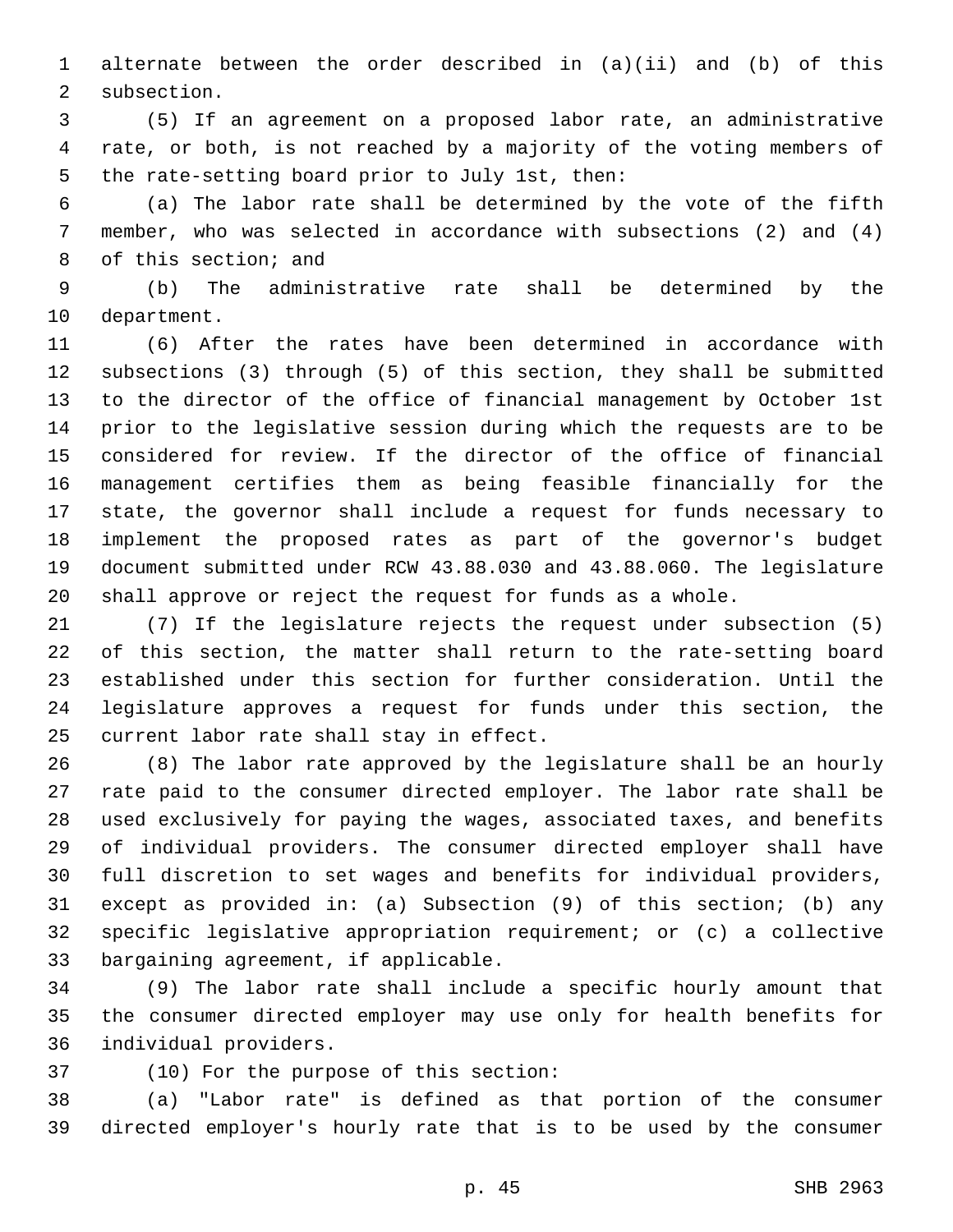directed employer to compensate its workers, including wages, 2 benefits, and any associated taxes.

 (b) "Administrative rate" is defined as that portion of the consumer directed employer's hourly rate that is to be used by the consumer directed employer to perform its administrative duties.

 **Sec. 28.** RCW 41.56.026 and 2002 c 3 s 12 are each amended to 7 read as follows:

 In addition to the entities listed in RCW 41.56.020, this chapter applies to individual providers who have contracts with the 10 department under chapter 74.39A RCW ((74.39A.270 and 74.39A.300)).

 **Sec. 29.** RCW 41.56.113 and 2010 c 296 s 4 are each amended to 12 read as follows:

 (1) This subsection (1) applies only if the state makes the 14 payments directly to a provider.

15 (a) Upon the written authorization of an individual provider who contracts with the department of social and health services, a family child care provider, an adult family home provider, or a language access provider within the bargaining unit and after the certification or recognition of the bargaining unit's exclusive bargaining representative, the state as payor, but not as the employer, shall, subject to (c) of this subsection, deduct from the payments to an individual provider who contracts with the department 23 of social and health services, a family child care provider, an adult family home provider, or a language access provider the monthly amount of dues as certified by the secretary of the exclusive bargaining representative and shall transmit the same to the treasurer of the exclusive bargaining representative.

 (b) If the governor and the exclusive bargaining representative 29 of a bargaining unit of individual providers who contract with the department of social and health services, family child care providers, adult family home providers, or language access providers enter into a collective bargaining agreement that:

 (i) Includes a union security provision authorized in RCW 41.56.122, the state as payor, but not as the employer, shall, subject to (c) of this subsection, enforce the agreement by deducting from the payments to bargaining unit members the dues required for membership in the exclusive bargaining representative, or, for nonmembers thereof, a fee equivalent to the dues; or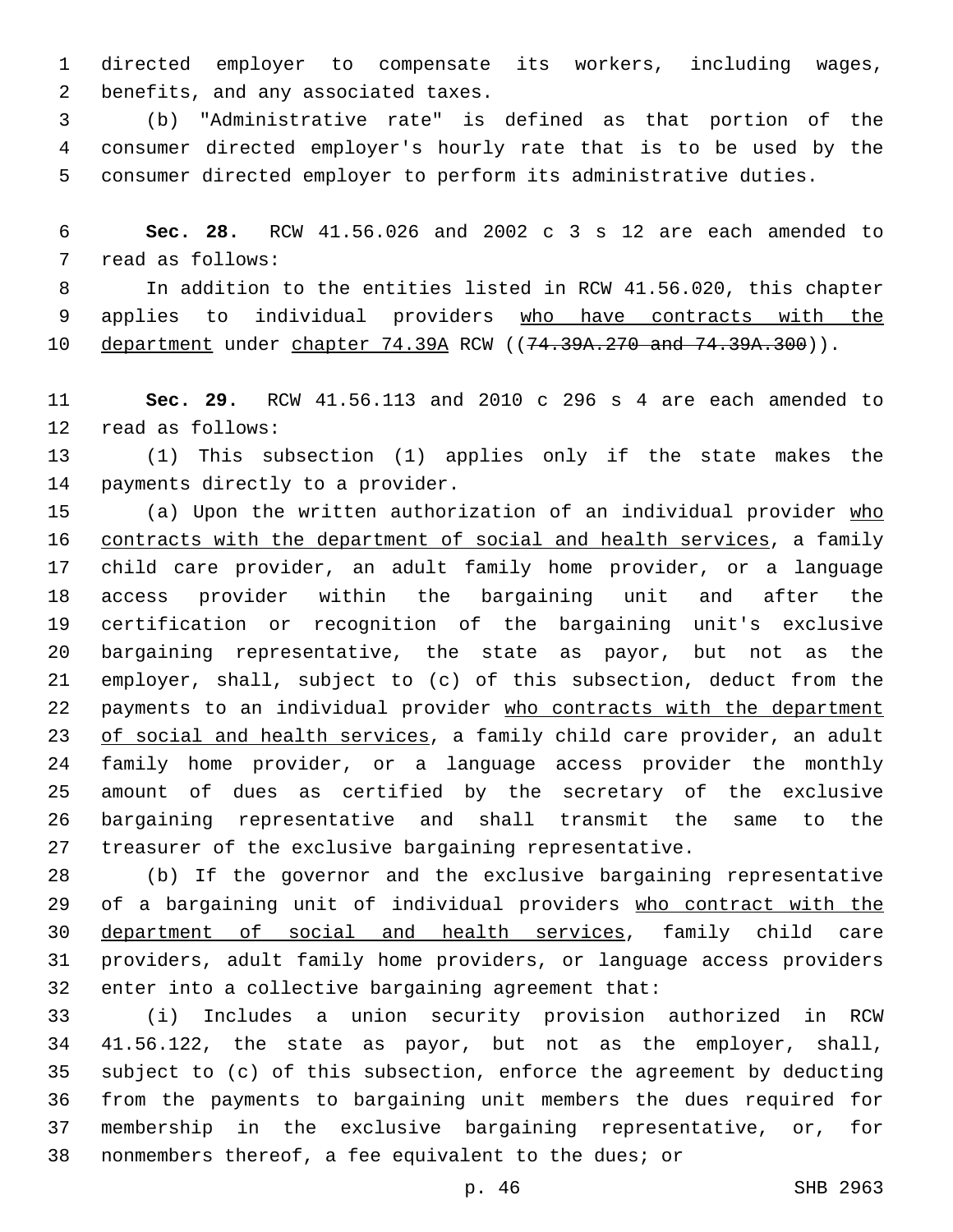(ii) Includes requirements for deductions of payments other than 2 the deduction under  $((+a))$  (b)(i) of this subsection, the state, as payor, but not as the employer, shall, subject to (c) of this subsection, make such deductions upon written authorization of the individual provider, family child care provider, adult family home provider, or language access provider.6

 (c)(i) The initial additional costs to the state in making deductions from the payments to individual providers, family child care providers, adult family home providers, and language access providers under this section shall be negotiated, agreed upon in advance, and reimbursed to the state by the exclusive bargaining 12 representative.

 (ii) The allocation of ongoing additional costs to the state in making deductions from the payments to individual providers, family child care providers, adult family home providers, or language access providers under this section shall be an appropriate subject of collective bargaining between the exclusive bargaining representative and the governor unless prohibited by another statute. If no collective bargaining agreement containing a provision allocating the ongoing additional cost is entered into between the exclusive bargaining representative and the governor, or if the legislature does not approve funding for the collective bargaining agreement as provided in RCW 74.39A.300, 41.56.028, 41.56.029, or 41.56.510, as applicable, the ongoing additional costs to the state in making deductions from the payments to individual providers, family child care providers, adult family home providers, or language access providers under this section shall be negotiated, agreed upon in advance, and reimbursed to the state by the exclusive bargaining 29 representative.

 (d) The governor and the exclusive bargaining representative of a bargaining unit of family child care providers may not enter into a collective bargaining agreement that contains a union security provision unless the agreement contains a process, to be administered by the exclusive bargaining representative of a bargaining unit of family child care providers, for hardship dispensation for license- exempt family child care providers who are also temporary assistance for needy families recipients or WorkFirst participants.

 (2) This subsection (2) applies only if the state does not make 39 the payments directly to a language access provider.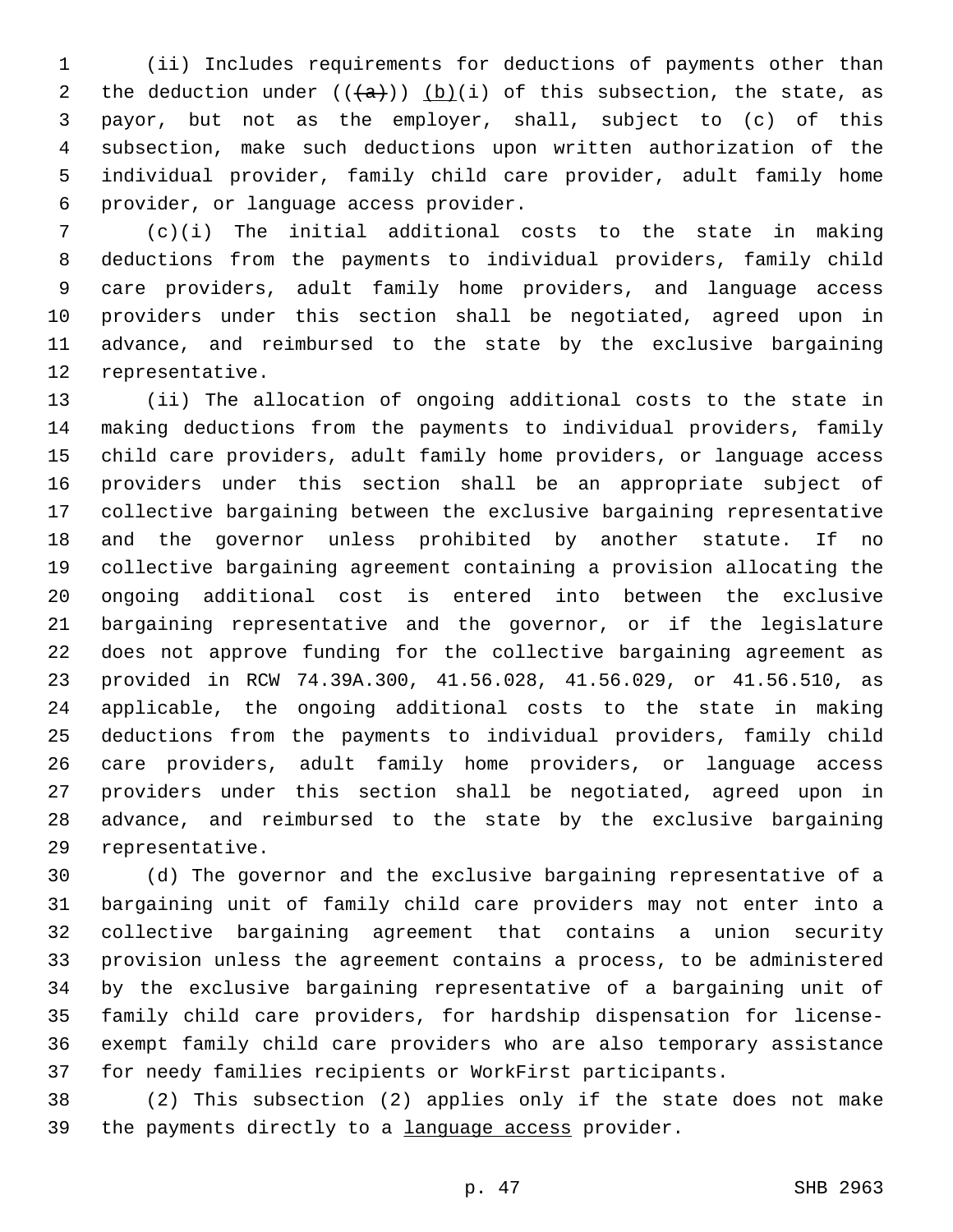(a) Upon the written authorization of a language access provider within the bargaining unit and after the certification or recognition of the bargaining unit's exclusive bargaining representative, the state shall require through its contracts with third parties that:

 (i) The monthly amount of dues as certified by the secretary of the exclusive bargaining representative be deducted from the payments to the language access provider and transmitted to the treasurer of 8 the exclusive bargaining representative; and

 (ii) A record showing that dues have been deducted as specified in (a)(i) of this subsection be provided to the state.

 (b) If the governor and the exclusive bargaining representative of the bargaining unit of language access providers enter into a collective bargaining agreement that includes a union security provision authorized in RCW 41.56.122, the state shall enforce the agreement by requiring through its contracts with third parties that:

 (i) The monthly amount of dues required for membership in the exclusive bargaining representative as certified by the secretary of the exclusive bargaining representative, or, for nonmembers thereof, a fee equivalent to the dues, be deducted from the payments to the language access provider and transmitted to the treasurer of the 21 exclusive bargaining representative; and

 (ii) A record showing that dues or fees have been deducted as specified in (a)(i) of this subsection be provided to the state.

 (3) This subsection (3) applies only to individual providers who contract with the department of social and health services. If the governor and the exclusive bargaining representative of a bargaining unit of individual providers enter into a collective bargaining 28 agreement that meets the requirements in subsection  $(1)(b)(i)$  or  $(ii)$  of this section, and the state as payor, but not as the employer, contracts with a third-party entity to perform its obligations as set forth in those subsections, and that third-party contracts with the exclusive bargaining representative to perform voluntary deductions for individual providers, the exclusive bargaining representative may direct the third-party to make the deductions required by the 35 collective bargaining agreement, at the expense of the exclusive bargaining representative, so long as such deductions by the exclusive bargaining representative do not conflict with any federal 38 or state law.